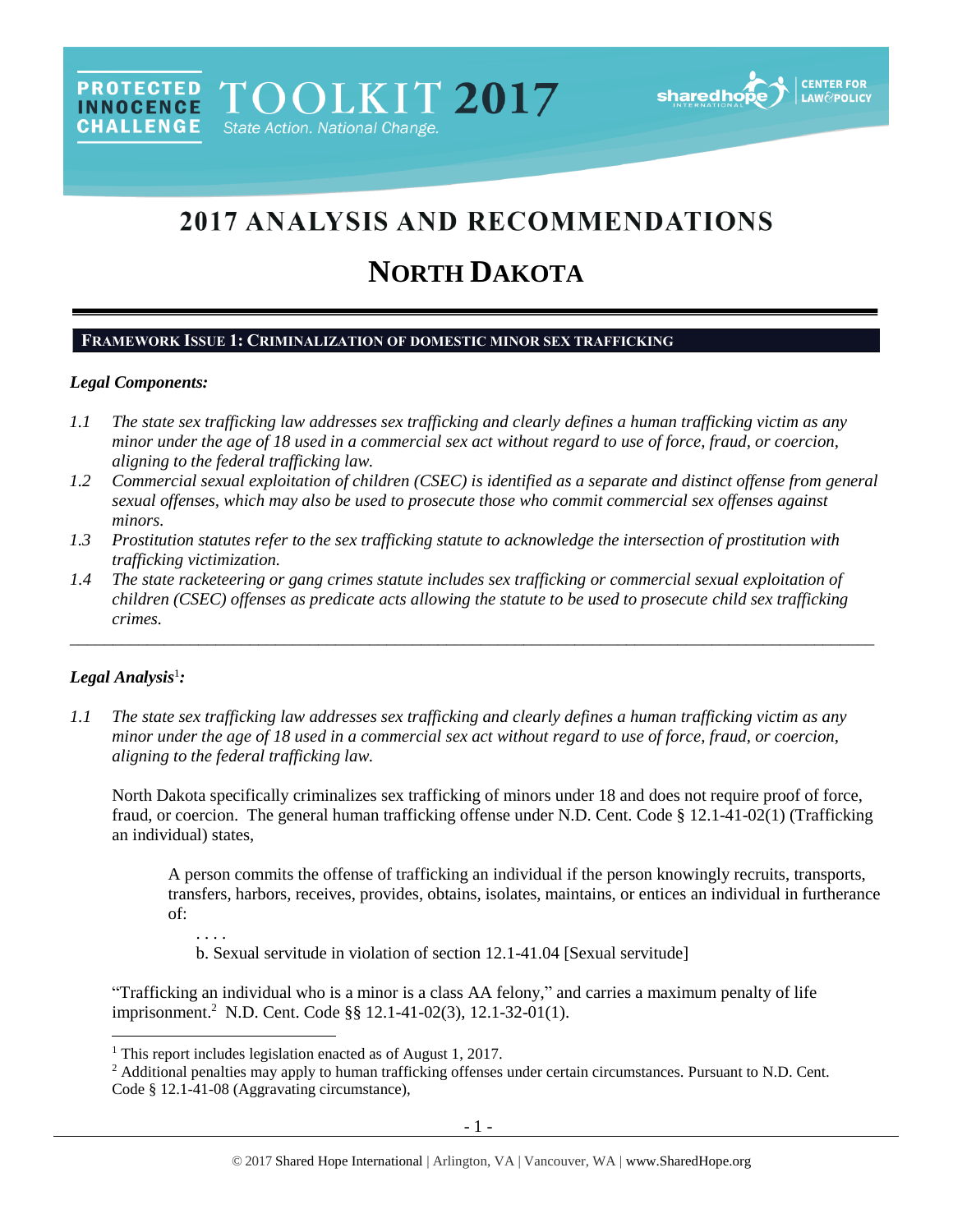N.D. Cent. Code §12.1-41-04(1) (Sexual servitude) specifically criminalizes sex trafficking of a minor without regard to force, fraud or coercion. It states in part,

A person commits the offense of sexual servitude if the person knowingly: a. Maintains or makes available a minor for the purpose of engaging the minor in commercial sexual activity.

. . . .

 $\overline{\phantom{a}}$ 

N.D. Cent. Code § 12.1-41-01(3) (Definitions) defines "commercial sexual activity" as "sexual activity for which anything of value is given to, promised to, or received, by a person." Sexual servitude is punishable as a Class AA by up to life imprisonment when the victim is a minor. N.D. Cent. Code §§ 12.1-41-04(3), 12.1-32-  $01(1)$ .

Also included in Chapter 12.1-41 (Uniform Act on Prevention of and Remedies for Human Trafficking) are offenses related to patronizing victims of sex trafficking:

Pursuant to N.D. Cent. Code § 12.1-41-05(1) (Patronizing a victim of sexual servitude), "A person commits the offense of patronizing a victim of sexual servitude if the person knowingly gives, agrees to give, or offers to give anything of value so that an individual may engage in commercial sexual activity with another individual and the person knows that the other individual is a victim of sexual servitude." Patronizing a victim of sexual servitude is punishable as a Class A felony by imprisonment up to 20 years, a fine up to \$20,000, or both. N.D. Cent. Code §§ 12.1-41-05(2), 12.1-32-01(2).

Pursuant to N.D. Cent. Code § 12.1-41-06 (Patronizing a minor for commercial sexual activity),

1. A person commits the offense of patronizing a minor for commercial sexual activity if: a. With the intent that an individual engage in commercial sexual activity with a minor, the person gives, agrees to give, or offers to give anything of value to a minor or another person so that the individual may engage in commercial sexual activity with a minor; or b. The person gives, agrees to give, or offers to give anything of value to a minor or another person so that an individual may engage in commercial sexual activity with a minor.

2. Patronizing a minor for commercial sexual activity under subdivision a of subsection 1 is a class A felony.

3. Patronizing a minor for commercial sexual activity under subdivision b of subsection 1 is a class B felony.

A Class A felony is punishable by imprisonment up to 20 years, a fine up to \$20,000, or both. N.D. Cent. Code §§ 12.1-41-05(2), 12.1-32-01(2). A Class B felony is punishable by imprisonment up to 10 years, a fine up to \$20,000, or both. N.D. Cent. Code §§ 12.1-41-05(2), 12.1-32-01(3).

1. An aggravating circumstance during the commission of an offense under section 12.1-41-02, 12.1-41-03, or 12.1-41-04 occurs when the defendant recruited, enticed, or obtained the victim of the offense from a shelter that serves individuals subjected to human trafficking, domestic violence, or sexual assault, runaway youth, foster children, or the homeless.

2. If the trier of fact finds that an aggravating circumstance occurred during the commission of an offense under section 12.1-41-02, 12.1-41-03, or 12.1-41-04, the defendant may be imprisoned for up to five years in addition to the period of imprisonment prescribed for the offense.

In addition, N.D. Cent. Code. § 12.1-41-21(4) (Forced or coerced abortion) provides, "If the trier of fact finds that a forced or coerced abortion occurred during the commission of an offense under section 12.1-41-02 [Trafficking an individual], 12.1-41-03 [Involuntary servitude], or 12.1-41-04 [Sexual servitude], the court may sentence the defendant to be imprisoned for up to five years in addition to the period of imprisonment prescribed for the offense."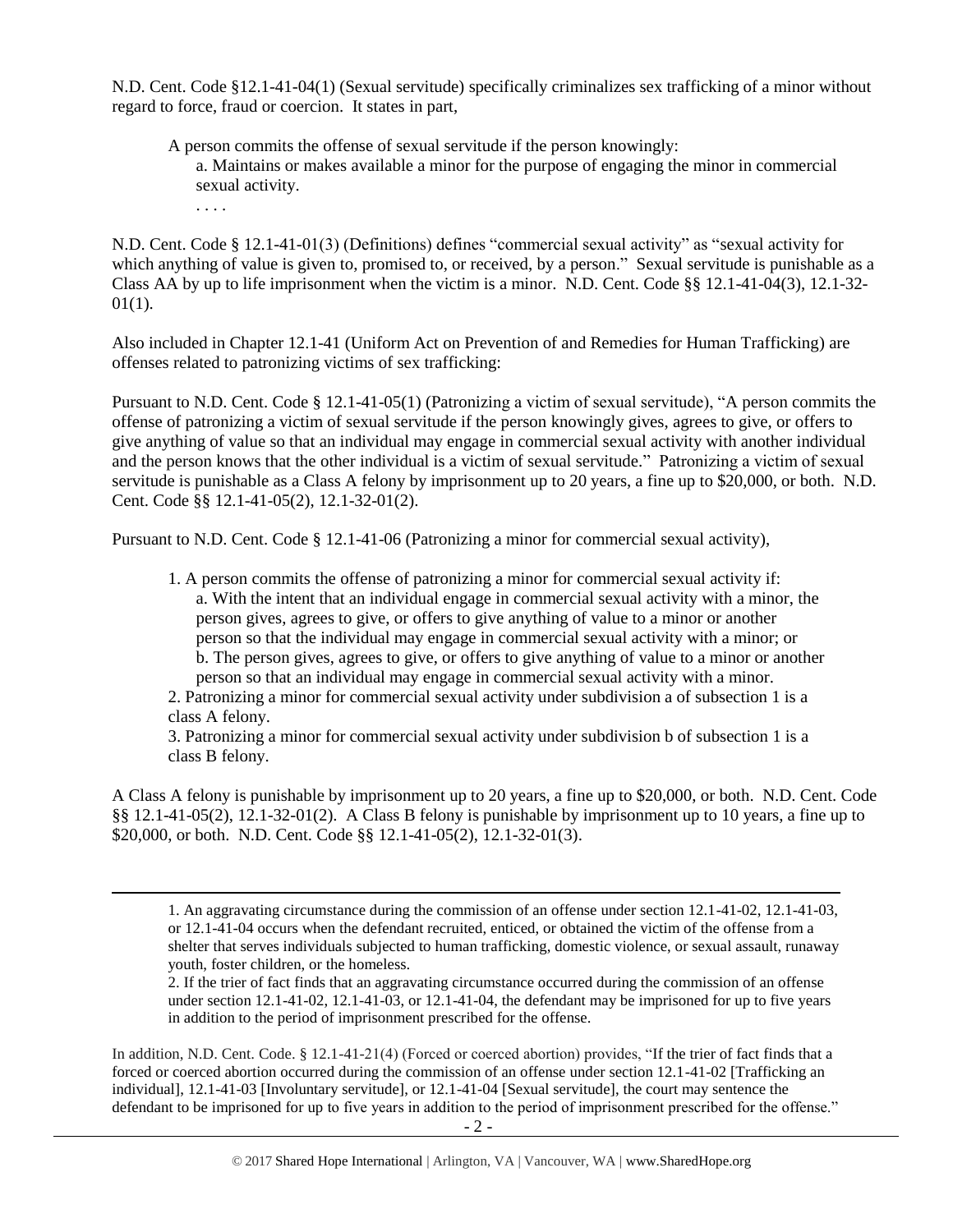*1.2 Commercial sexual exploitation of children (CSEC) is identified as a separate and distinct offense from general sexual offenses, which may also be used to prosecute those who commit commercial sex offenses against minors.*

The following laws criminalize CSEC in North Dakota:

1. N.D. Cent. Code § 12.1-29-02(1) (Facilitating prostitution) makes it a crime to, among other things, "Knowingly solicit[] a person to patronize a prostitute" or to "[k]nowingly procure[] a prostitute for a patron." Under subsection (2),

The offense is a class A felony if the actor intentionally causes another to remain a prostitute by force, coercion, threat, or deception, or the prostitute is the actor's spouse or ward,<sup>3</sup> or a person for whose care, protection, or support the actor is responsible. Otherwise it is a class C felony.

A Class A felony is punishable by imprisonment up to twenty years, a fine of \$20,000, or both. N.D. Cent. Code § 12.1-32-01(2). A Class C felony carries a penalty of imprisonment up to five years, a \$10,000 fine, or both. N.D. Cent. Code § 12.1-32-01(4).

2. N.D. Cent. Code § 12.1-27.2-02(1) (Use of a minor in a sexual performance) establishes a Class A felony when an individual "knowing the character and content of a performance<sup>4</sup>... employs ... a minor to engage in sexual conduct during a performance or, if being a parent, legal guardian, or custodian of a minor, that person consents to the participation by the minor in sexual conduct during a performance." Additionally, pursuant to N.D. Cent. Code § 12.1-27.2-02(2), "An adult is guilty of a class A felony if, with the intent to persuade, induce, entice, or coerce a minor to engage in a sexual performance, the adult portrays the adult to be a minor."

A Class A felony is punishable by imprisonment up to 20 years, a \$20,000 fine, or both. N.D. Cent. Code § 12.1-32-01(2). However, N.D. Cent. Code § 12.1-27.2-04.2 (Sexual performance by a minor—Enhanced penalties) provides for enhanced penalties, stating in subsection (2),

Notwithstanding the provisions of sections 12.1-32-01 and 12.1-32-01.1 relating to fines, the court shall impose the following fine upon the conviction of a person or entity described in subsection 1 for a second or subsequent offense under this chapter:

a. For an individual, a fine not to exceed fifty thousand dollars; or

b. For a corporation, limited liability company, association, partnership, or other legal entity, a fine not to exceed one hundred thousand dollars.

Non-commercial sex offenses that may apply in certain CSEC cases include the following:

 $\overline{a}$ 

1. N.D. Cent. Code § 12.1-20-03 (Gross sexual imposition) makes it a crime, among other things, when a person "engages in a sexual act with another, or . . . causes another to engage in a sexual act" or "engages in sexual contact with another, or . . . causes another to engage in sexual contact" when the victim is less than 15, or when "[t]hat person compels the victim to submit by force or by threat of imminent death, serious bodily injury, or kidnapping, to be inflicted on any human being." N.D. Cent. Code § 12.1-20-03(1), (2).

<sup>&</sup>lt;sup>3</sup> Pursuant to N.D. Cent. Code § 30.1-26-01(6), "A 'ward' is a person for whom a guardian or limited guardian has been appointed. A 'minor ward' is a minor for whom a guardian has been appointed solely because of minority." A person can be charged with "sexual abuse of wards" if that person "engages in a sexual act with another person, or . . . causes another to engage in a sexual act . . . if the other person is in official custody or detained in a hospital, prison, or other institution and the actor has supervisory or disciplinary authority over the other person." N.D. Cent. Code § 12.1-20-06.

<sup>4</sup> Pursuant to N.D. Cent. Code § 12.1-27.2-01(5) (Definitions), "'Sexual performance' means any performance which includes sexual conduct by a minor."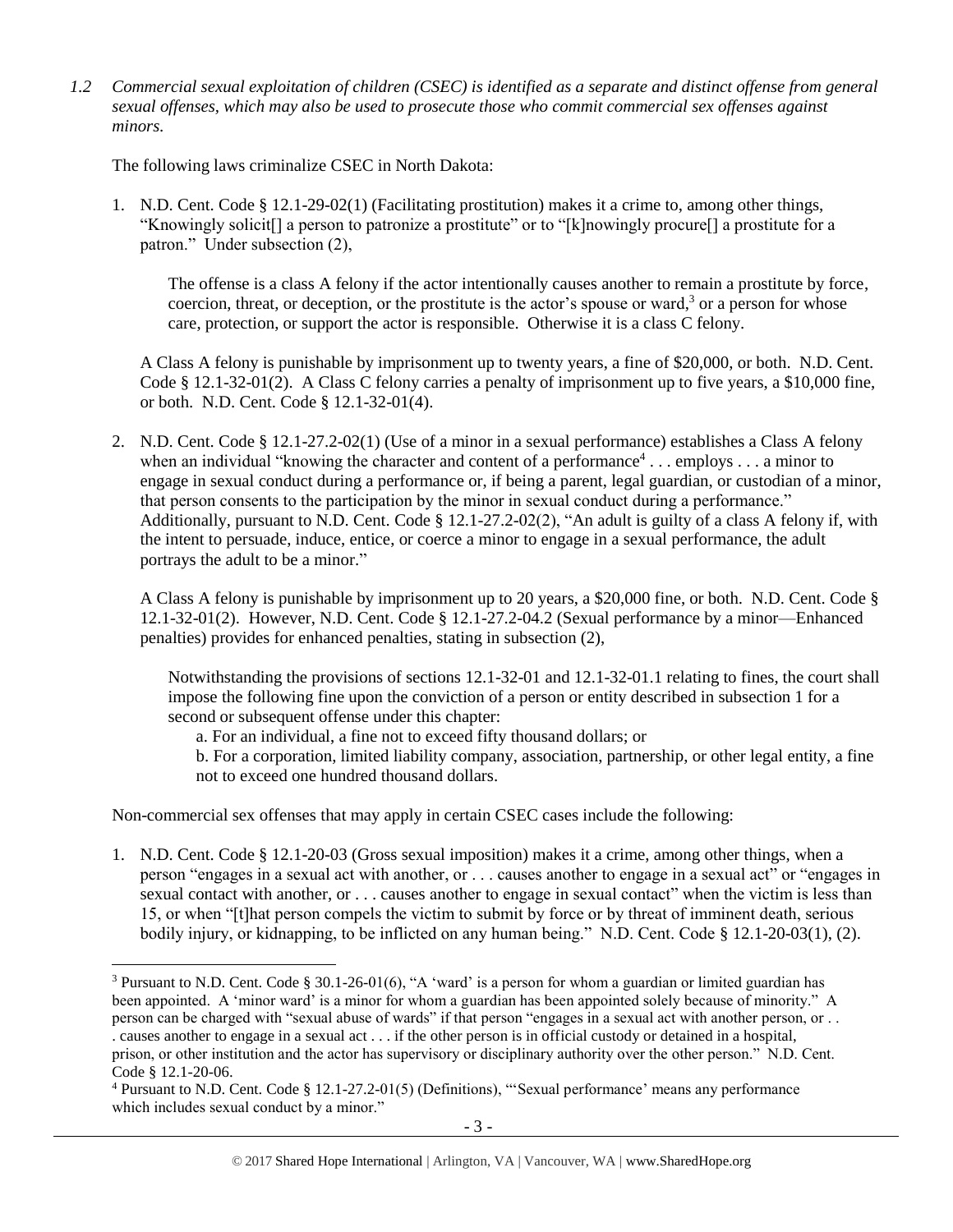This crime is a Class AA felony if "serious bodily injury" was inflicted on the victim, the victim was under 15 and the offender over 22, or the victim subjected to the sexual act was compelled "to submit by force or by threat of imminent death, serious bodily injury, or kidnapping, to be inflicted on any human being." N.D. Cent. Code § 12.1-20-03(3)(a). The sentence for committing these Class AA felonies is imprisonment for not less than 20 years with probation to follow.<sup>5</sup> N.D. Cent. Code § 12.1-20-03(3)(a). In all other cases, this is a Class A felony with possible imprisonment up to 20 years, a fine not to exceed \$20,000, or both. N.D. Cent. Code §§ 12.1-20-03(3)(b), 12.1-32-01(2).

2. N.D. Cent. Code § 12.1-20-04 (Sexual imposition) makes it a Class B felony to

"engage[] in a sexual act or sexual contact with another, or . . . cause[] another to engage in a sexual act or sexual contact . . . if the actor:

1. Compels the other person to submit by any threat or coercion that would render a person reasonably incapable of resisting; or

2. Engages in a sexual act or sexual contact with another, whether consensual or not, as part of an induction, initiation, ceremony, pledge, hazing, or qualification to become a member or an associate of any criminal street gang as defined in section 12.1-06.2-01."

A Class B felony is punishable by imprisonment up to 10 years, a \$20,000 fine, or both. N.D. Cent. Code § 12.1-32-01(3).

- 3. N.D. Cent. Code § 12.1-20-03.1(1) (Continuous sexual abuse of a child) makes it a crime for an adult to "engage[] in any combination of three or more sexual acts or sexual contacts with a minor under the age of fifteen years during a period of three or more months." If the offender was at least 22 years of age at the time of the offense, the offense is a Class AA felony. N.D. Cent. Code § 12.1-20-03.1(1). For all other violations of this statute, the offense is a Class A felony. N.D. Cent. Code § 12.1-20-03.1(1).
- 4. N.D. Cent. Code § 12.1-20-07(1) (Sexual assault) makes it a Class C felony to

knowingly ha<sup>[ve]</sup> sexual contact with another person, or . . . cause<sup>[]</sup> another person to have sexual contact with that person . . . if:

. . . .

 $\overline{\phantom{a}}$ 

e. The other person is a minor, fifteen years of age or older, and the actor is the other person's parent, guardian, or is otherwise responsible for general supervision of the other person's welfare; or

f. The other person is a minor, fifteen years of age or older, and the actor is an adult [at least 22 years old].

If the offender of subsection (1)(f) is 18–21 years old, then the offense is a Class A misdemeanor. N.D. Cent. Code § 12.1-20-07(2).

5. N.D. Cent. Code § 12.1-20-05(1) (Corruption or solicitation of minors) makes it a Class A misdemeanor for an adult to "engage[] in, solicit[] with the intent to engage in, or cause[] another to engage in a sexual act with a minor" when the minor is 15 or older. Subsection (2) states,

<sup>5</sup> However, N.D. Cent. Code § 12.1-20-03(3)(a) (Gross sexual imposition—Penalty) states in part,

The court may deviate from the mandatory sentence if the court finds that the sentence would impose a manifest injustice and the defendant has accepted responsibility for the crime or cooperated with law enforcement. However, a defendant convicted of a class AA felony under this section may not be sentenced to serve less than five years of incarceration.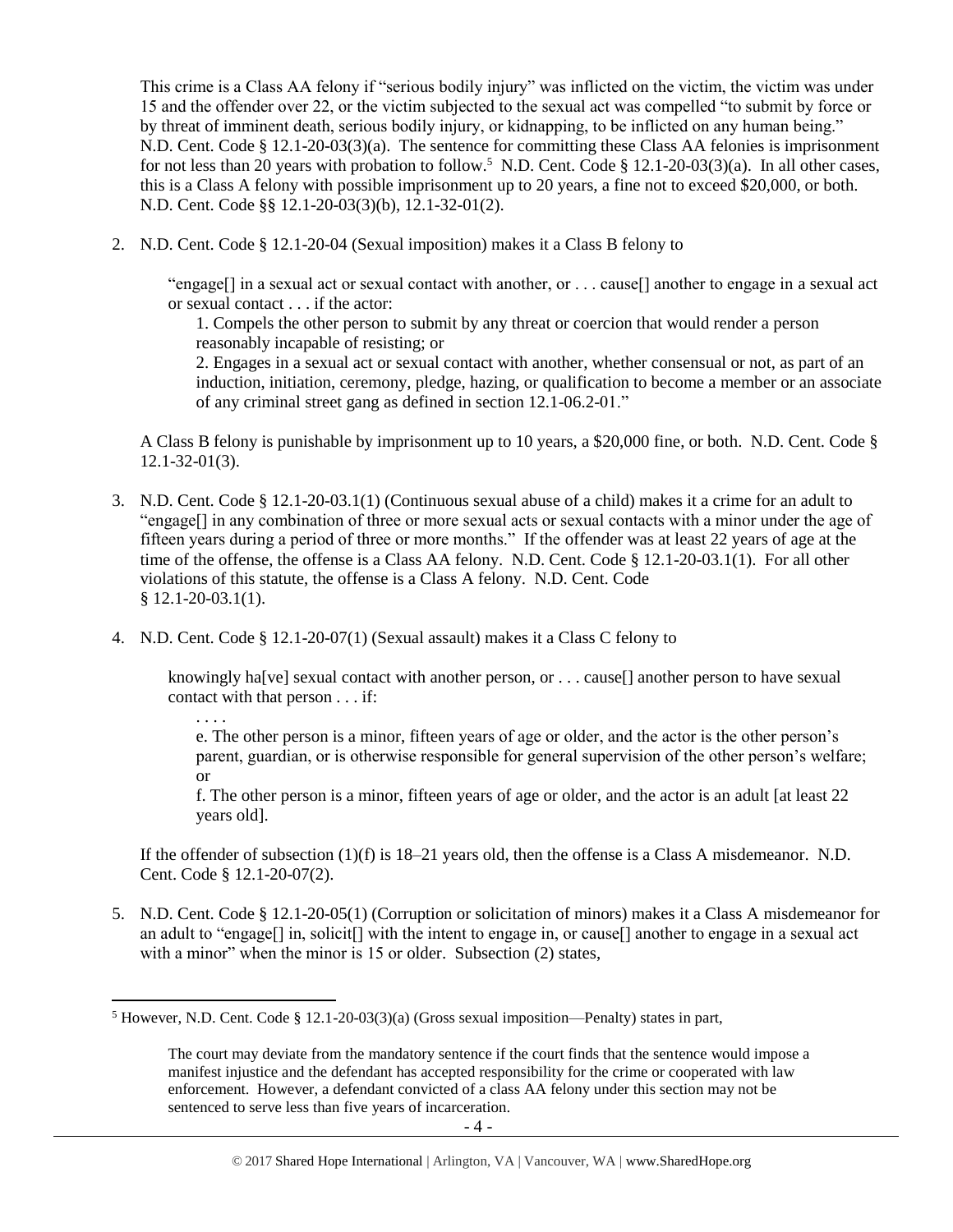<span id="page-4-0"></span>An adult who solicits with the intent to engage in a sexual act with a minor under age fifteen or engages in or causes another to engage in a sexual act<sup>6</sup> when the adult is at least twenty-two years of age and the victim is a minor fifteen years of age or older, is guilty of a class C felony.

A Class A misdemeanor carries a maximum penalty of imprisonment for 360 days, a fine of \$3,000, or both. N.D. Cent. Code § 12.1-32-01(5).<sup>7</sup> A Class C felony is punishable by imprisonment up to five years, a fine of \$10,000, or both. N.D. Cent. Code § 12.1-32-01(4).

6. N.D. Cent. Code § 14-10-06 (Unlawful to encourage or contribute to the deprivation or delinquency of minor) states in subsection (2),

Any individual who by any act willfully encourages, causes, or contributes to the deprivation of a child less than sixteen years of age by causing that child to engage in sexual conduct as defined under section 12.1-27.2-01, in any play, motion picture, photograph, dance, or other visual representation is guilty of a class C felony.

*1.3 Prostitution statutes refer to the sex trafficking statute to acknowledge the intersection of prostitution with trafficking victimization.* 

N.D. Cent. Code § 12.1-29-03 (Prostitution) distinguishes between minors and adults by making the prostitution law solely applicable to adults, but it does not refer to the sex trafficking law to identify prostitution offenses involving a minor as domestic minor sex trafficking. However, related provisions promote identification of commercially sexually exploited minors as victims of trafficking. Specifically, N.D. Cent. Code § 12.1-41- 12(1) (Immunity of minor) provides that minors are not criminally liable for prostitution offenses and § 12.1-41- 13 (Affirmative defense of victim) allows human trafficking victims to assert an affirmative defense to prostitution charges and other charges related to their victimization.

*1.4 The state racketeering or gang crimes statute includes sex trafficking or commercial sexual exploitation of children (CSEC) offenses as predicate acts allowing the statute to be used to prosecute child sex trafficking crimes.* 

N.D. Cent. Code §12.1-06.1-03 (Illegal control of an enterprise – Illegally conducting an enterprise) states,

1. A person is guilty of an offense if such person, through a pattern of racketeering activity or its proceeds, acquires or maintains, by investment or otherwise, control of any enterprise.

 $\overline{\phantom{a}}$  $6$  N.D. Cent. Code § 12.1-20-02(4) (Definitions—Sex Offenses) defines "sexual act" as

> sexual contact between human beings consisting of contact between the penis and the vulva, the penis and the anus, the mouth and the penis, the mouth and the vulva, or any other portion of the human body and the penis, anus, or vulva; or the use of an object which comes in contact with the victim's anus, vulva, or penis. For the purposes of this subsection, sexual contact between the penis and the vulva, the penis and the anus, any other portion of the human body and the anus or vulva, or an object and the anus, vulva, or penis of the victim, occurs upon penetration, however slight. Emission is not required.

Subsection (5) defines "sexual contact" as

any touching, whether or not through the clothing or other covering, of the sexual or other intimate parts of the person, or the penile ejaculation or ejaculate or emission of urine or feces upon any part of the person, for the purpose of arousing or satisfying sexual or aggressive desires.

<sup>7</sup> The text of N.D. Cent. Code § 12.1-32-01 cited here and elsewhere in this report includes amendments made by the enactment of House Bill 1269 during the 2017 Regular Session of the 65th Legislative Assembly of North Dakota (effective August 1, 2017).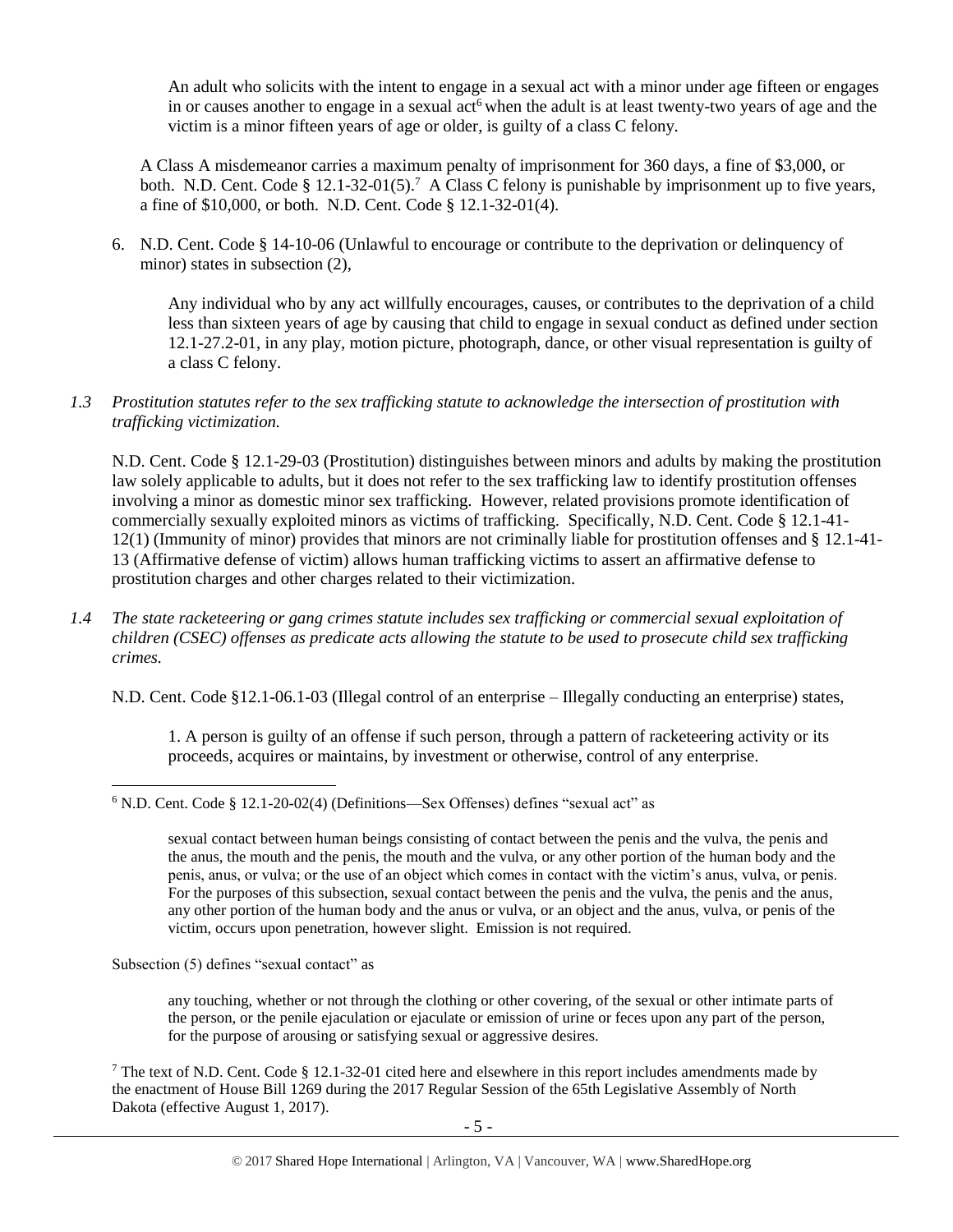2. A person is guilty of an offense if the person is employed or associated with any enterprise and conducts or participates in the conduct of that enterprise's affairs through a pattern of racketeering activity.

3. A knowing violation of this section is a class B felony.

N.D. Cent. Code § 12.1-06.1-01(2)(f) (Definitions—Racketeer Influenced and Corrupt Organizations) defines "racketeering" in part as

any act including any criminal attempt, facilitation, solicitation, or conspiracy, committed for financial gain, which is chargeable or indictable under the laws of the state in which the act occurred and, if the act occurred in a state other than this state, would be chargeable or indictable under the laws of this state had the act occurred in this state and punishable by imprisonment for more than one year, regardless of whether such act is charged or indicted, involving:

. . . . (17) Obscenity.

(18) Child pornography.

(19) Prostitution.

(20) Human trafficking.

N.D. Cent. Code § 12.1-06.1-02(1) (Leading a criminal association) states,

A person is guilty of an offense by any of the following:

a. Intentionally organizing, managing, directing, supervising, or financing a criminal association. b. Knowingly inciting or inducing others to engage in violence or intimidation to promote or further the criminal objectives of a criminal association.

c. Willfully furnishing advice, assistance, or direction in the conduct, financing, or management of a criminal association's affairs with the intent to promote or further the criminal objectives of a criminal association.

d. Intentionally promoting or furthering the criminal objectives of a criminal association by inducing or committing any act or omission by a public servant in violation of official duty.

N.D. Cent. Code § 12.1-06.1-01(1)(b) defines "criminal association" as

any combination of persons or enterprises engaging, or having the purpose of engaging, on a continuing basis in conduct which violates any one or more provisions of any felony statute of this state or which is the willful and illegal transportation or disposal of radioactive waste material or hazardous waste.

A violation of this section is a Class B felony, subject to a maximum penalty of ten years imprisonment, a fine of \$20,000 or both. N.D. Cent. Code §12.1-32-01(3). Additionally, an offender may be subject to asset forfeiture and civil remedies. Additionally, under these sections, a trafficker is subject to civil asset forfeiture. Pursuant to N.D. Cent. Code § 12.1-06.1-05(f) (Racketeering – Civil remedies), following a determination of liability, the court may order:

Forfeiture, pursuant to chapter 32-14, to the state school fund of the state or county as appropriate under section 29-27-02.1, to the extent not already ordered to be paid in other damages:

(1) Any property or other interest acquired or maintained by a person in violation of section 12.1- 06.1-02 (Leading a criminal association) or 12.1-06.1-03 (Illegal control of an enterprise). (2) Any interest in, security of, claims against, or property or contractual right of any kind affording a source of influence over any enterprise that a person has established, operated, controlled, conducted, or participated in the conduct of in violation of section 12.1-06.1-02 or 12.1-06.1-03. (3) All proceeds traceable to an offense included in the definition of racketeering and all moneys, negotiable instruments, securities, and other things of value used or intended to be used to facilitate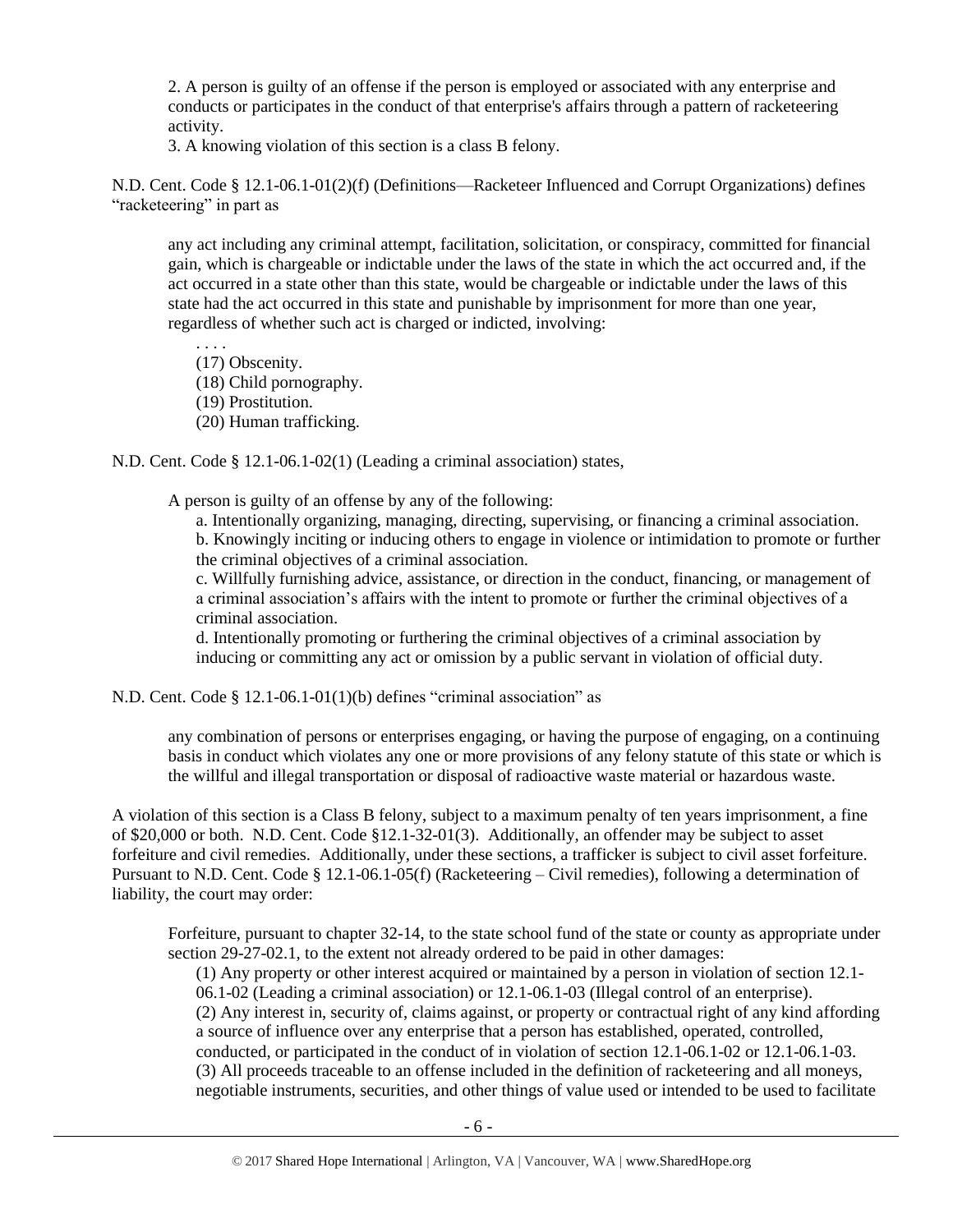commission of the offense if upon application for the order it is shown to the satisfaction of the court that the racketeering offense has occurred as a part of a pattern of racketeering activity.

Furthermore, N.D. Cent. Code § 12.1-06.1-05(1) (Racketeering—Civil remedies) provides,

[a] person who sustains injury to person, business, or property by a pattern of racketeering activity or by a violation of section 12.1-06.1-02 [Leading a criminal association] or 12.1-06.1-03 [Illegal control of an enterprise] may file an action in district court for the recovery of treble damages and the costs of the suit, including reasonable attorney fees. The state may file an action in behalf of those persons injured or to prevent, restrain, or remedy a pattern of racketeering activity or a violation of section 12.1-06.1-02 or 12.1-06.1-03.

N.D. Cent. Code § 12.1-06.1-05(4) states,

Following a determination of liability, orders may include:

. . . . d. Ordering the payment of treble damages and appropriate restitution to those persons injured by a pattern of racketeering activity or a violation of section 12.1-06.1-02 or 12.1-06.1-03. e. Ordering the payment of all costs and expenses and reasonable attorneys' fees concerned with the prosecution and investigation of any offense included in the definition of racketeering if upon application for the order it is shown to the satisfaction of the court that the racketeering offense has occurred as a part of a pattern of racketeering activity or a violation of section 12.1-06.1-02 or 12.1- 06.1-03, civil and criminal, incurred by the state or county as appropriate to be paid to the general fund of the state or county that brings the action.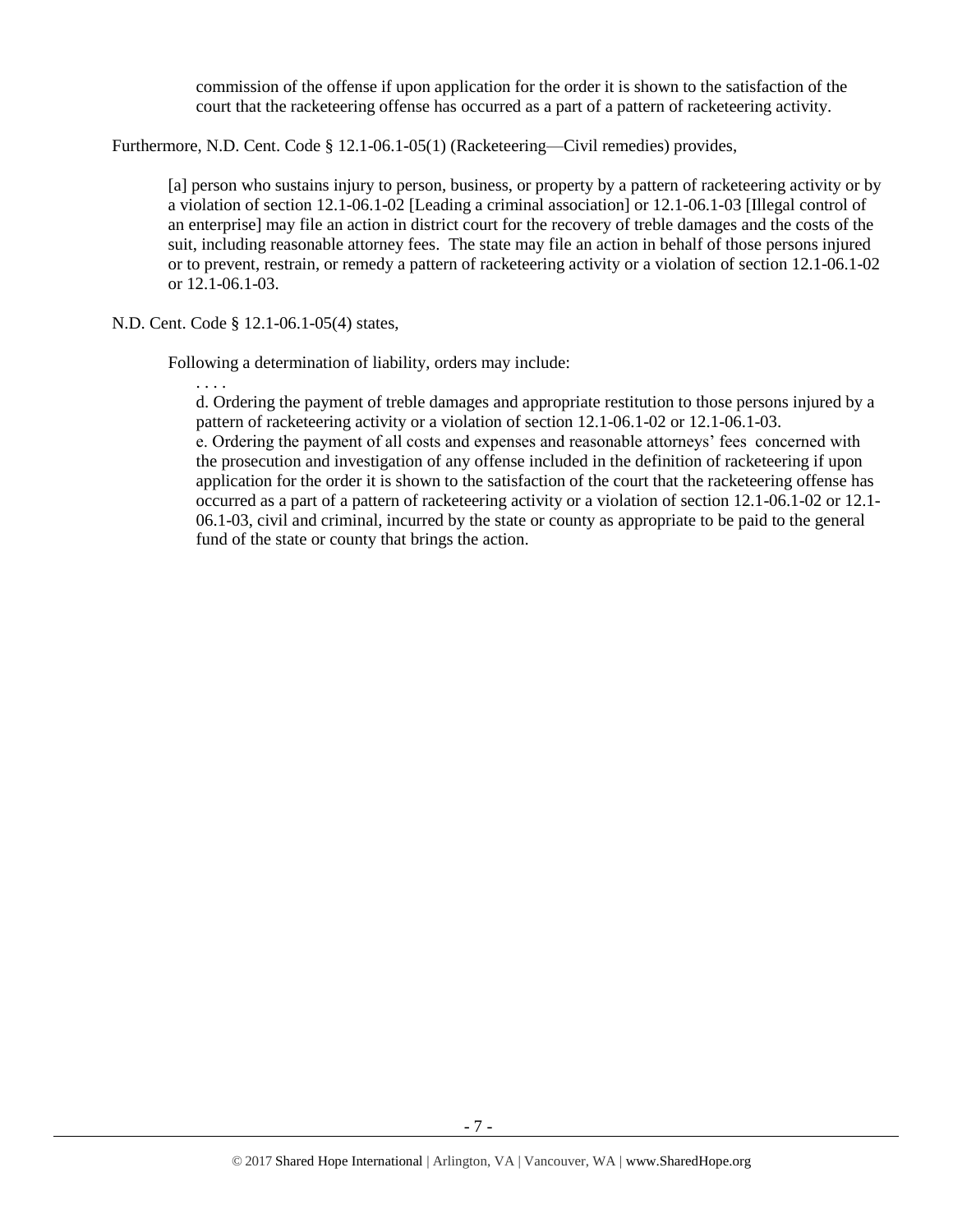#### **FRAMEWORK ISSUE 2: CRIMINAL PROVISIONS ADDRESSING DEMAND**

# *Legal Components:*

- *2.1 The state sex trafficking law can be applied to buyers of commercial sex acts with a minor.*
- *2.2 Buyers of commercial sex acts with a minor can be prosecuted under commercial sexual exploitation of children (CSEC) laws.*
- *2.3 Solicitation of prostitution laws differentiate between buying sex with an adult and buying sex with a minor under 18.*
- *2.4 Penalties for buyers of commercial sex acts with minors are as high as federal penalties.*
- *2.5 Using the Internet or electronic communications to lure, entice, or purchase, or attempt to lure, entice or purchase, commercial sex acts with a minor is a separate crime or results in an enhanced penalty for buyers.*
- *2.6 No age mistake defense is permitted for a buyer of commercial sex acts with any minor under 18.*
- *2.7 Base penalties for buying sex acts with a minor under 18 are sufficiently high and not reduced for older minors.*
- *2.8 Financial penalties for buyers of commercial sex acts with minors are sufficiently high to make it difficult for buyers to hide the crime.*
- *2.9 Buying and possessing images of child sexual exploitation carries penalties as high as similar federal offenses.*

\_\_\_\_\_\_\_\_\_\_\_\_\_\_\_\_\_\_\_\_\_\_\_\_\_\_\_\_\_\_\_\_\_\_\_\_\_\_\_\_\_\_\_\_\_\_\_\_\_\_\_\_\_\_\_\_\_\_\_\_\_\_\_\_\_\_\_\_\_\_\_\_\_\_\_\_\_\_\_\_\_\_\_\_\_\_\_\_\_\_\_\_\_\_

*2.10 Convicted buyers of commercial sex acts with minors are required to register as sex offenders.*

# *Legal Analysis:*

*2.1 The state sex trafficking law can be applied to buyers of commercial sex acts with a minor.* 

While the core human trafficking law under N.D. Cent. Code § 12.1-41-02 (Trafficking an individual) and the sex trafficking law under N.D. Cent. Code § 12.1-41-04 (Sexual servitude) do not apply to buyers, two offenses within the human trafficking chapter are applicable to buyers.

N.D. Cent. Code § 12.1-41-02, the core human trafficking law, criminalizes sex trafficking by referring to the sexual servitude offense under N.D. Cent. Code § 12.1-41-04 and the sexual servitude offense only applies to defendants who "maintain[] or make[] available a minor for the purpose of engaging the minor in commercial sexual activity," these offenses are limited in applicability to traffickers and do not criminalize the conduct of buyers of sex with minors. However, the patronizing offenses under N.D. Cent. Code §§ 12.1-41-05 (Patronizing a victim of sexual servitude) and 12.1-41-06 (Patronizing a minor for commercial sexual activity) can be applied to buyers of commercial sex acts with minors.

N.D. Cent. Code § 12.1-41-05 (Patronizing a victim of sexual servitude) makes it a Class A felony if a person knowingly gives, agrees to give, or offers to give anything of value so that an individual may engage in commercial sexual activity with a minor and the person knows that the other individual, the minor, is a victim of sexual servitude. A Class A felony is punishable by imprisonment up to 20 years, a fine up to \$20,000, or both. N.D. Cent. Code § 12.1-32-01(2).

N.D. Cent. Code § 12.1-41-06(1) (Patronizing a minor for commercial sexual activity) states,

A person commits the offense of patronizing a minor for commercial sexual activity if:

a. With the intent that an individual engage in commercial sexual activity with a minor, the person gives, agrees to give, or offers to give anything of value to a minor or another person so that the individual may engage in commercial sexual activity with a minor or;

b. The person gives, agrees to give, or offers to give anything of value to a minor or another person so that an individual may engage in commercial sexual activity with a minor.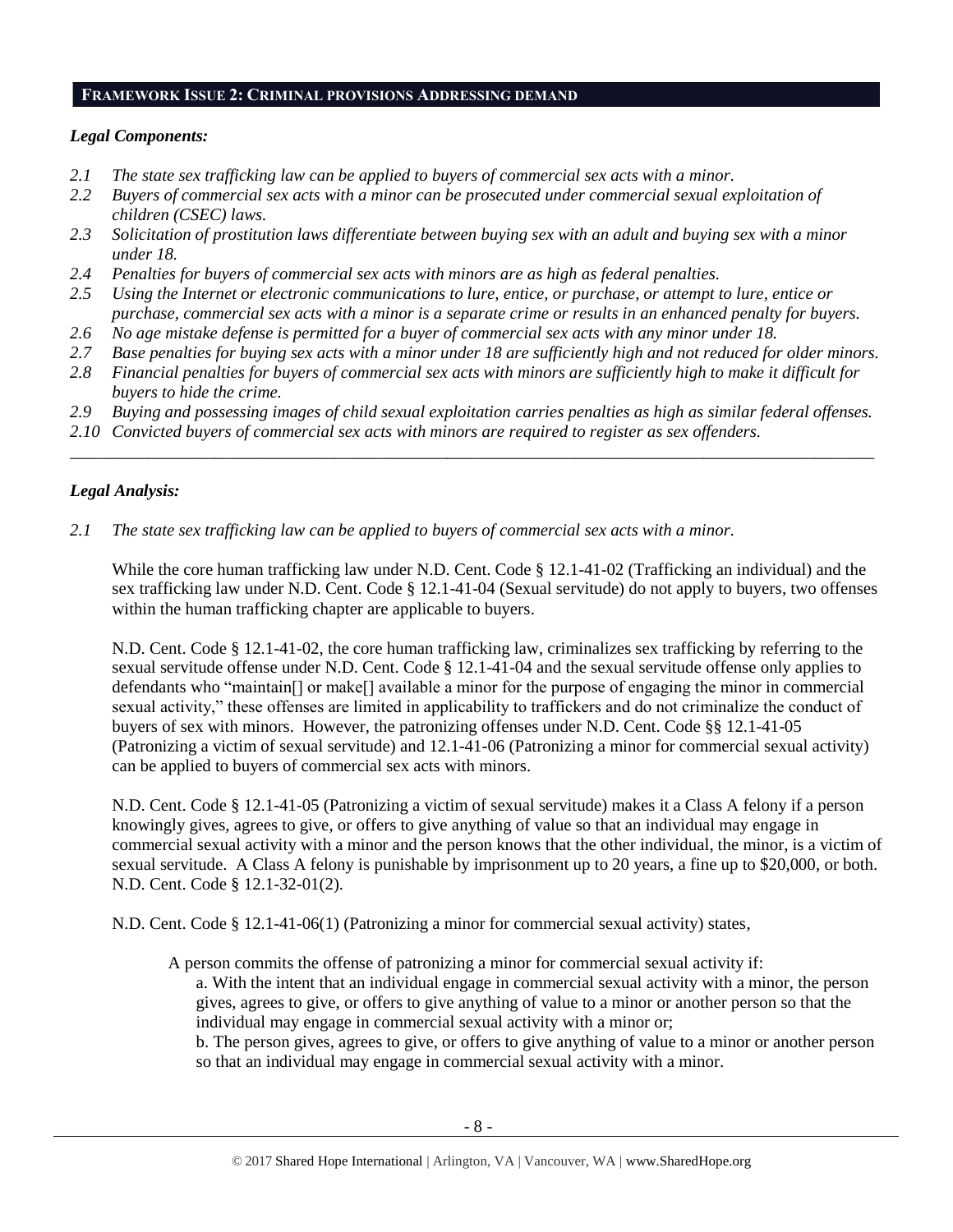Patronizing a minor for commercial sexual activity under subdivision (a) is a Class A felony which is punishable by imprisonment up to 20 years, a fine up to \$20,000, or both. N.D. Cent. Code §§ 12.1-41-06(2), 12.1-32-01(2). Patronizing a minor for commercial sexual activity under subdivision (b) is a Class B felony which is punishable by imprisonment up to 10 years, a fine of \$20,000, or both. N.D. Cent. Code §§ 12.1-41-06(3), 12.1-32-01(3).

- 2.1.1 Recommendation: Amend the core sex trafficking offense, N.D. Cent. Code § 12.1-41-04 (Sexual servitude) to include the conduct of buyers as a violation of N.D. Cent. Code § 12.1-41-04 (Sexual servitude) and clarify that buyers of sex with minors are sex trafficking offenders.
- *2.2 Buyers of commercial sex acts with a minor can be prosecuted under commercial sexual exploitation of children (CSEC) laws.*

North Dakota's CSEC laws, N.D. Cent. Code § 12.1- 29-02 (Facilitating prostitution) and N.D. Cent. Code § 12.1-27.2-02 (Use of a minor in a sexual performance), do not make it a crime to purchase sex acts with a minor. While some sex offense laws may apply to buyers, they do not specifically criminalize purchasing commercial sex acts with a minor.<sup>8</sup>

- 2.2.1 Recommendation: Establish a penalty under North Dakota's CSEC laws that specifically criminalizes the purchase of commercial sex acts with any minor under 18.
- *2.3 Solicitation of prostitution laws differentiate between buying sex with an adult and buying sex with a minor under 18.*

N.D. Cent. Code § 12.1-29-06 (Hiring an individual to engage in sexual activity) does not distinguish between buying sex with an adult and buying sex with a minor. Under this statute, "An individual who hires or offers or agrees to hire another individual with the intention of engaging in sexual activity is guilty of a class B misdemeanor for a first offense." N.D. Cent. Code  $\S 12.1-29-06(1).$ <sup>9</sup>

- <span id="page-8-0"></span>2.3.1 Recommendation: Amend N.D. Cent. Code § 12.1-29-06 (Hiring an individual to engage in sexual activity) to provide a heightened penalty for soliciting commercial sex acts with a minor or clarify that violations be prosecuted under the trafficking chapter when the victim is a minor.
- *2.4 Penalties for buyers of commercial sex acts with minors are as high as federal penalties.*

 $\overline{\phantom{a}}$ 

A violation of N.D. Cent. Code § 12.1-41-05 (Patronizing a victim of sexual servitude) is punishable as a Class A felony by imprisonment up to 20 years, a fine up to \$20,000, or both when the person patronizes a minor and knows that the minor is a victim of sexual servitude. N.D. Cent. Code §§ 12.1-41-05(3), 12.1-32-01(2). A violation of N.D. Cent. Code § 12.1-41-06(1)(a) (Patronizing a minor for commercial sexual activity) as a Class A felony by imprisonment up to 20 years, a fine up to \$20,000, or both when the defendant acts with the intent to engage in commercial sexual activity with a minor. N.D. Cent. Code §§ 12.1-41-06(2), 12.1-32-01(2). If it is not established that the defendant acted with intent to engage in commercial sex with a minor, a violation of N.D. Cent. Code § 12.1-41-06(1)(b) is punishable as a Class B felony by imprisonment up to 10 years, a fine of \$20,000, or both. N.D. Cent. Code §§ 12.1-41-06(3), 12.1-32-01(3).

<sup>&</sup>lt;sup>8</sup> See supra Component 1.2, discussing laws that may apply to juvenile sex trafficking but do not specifically criminalize commercial sexual conduct involving minors.

<sup>9</sup> Pursuant to N.D. Cent. Code § 12.1-29-07 (Offender education program), "A sentence for an offense under section 12.1-29-06 may include an order for the offender to participate in an offender education program on the negative consequences of the commercial sex industry, including health and legal consequences and the impact on communities, survivors, spouses, and children. The court may order the offender to pay the cost of the offender education program."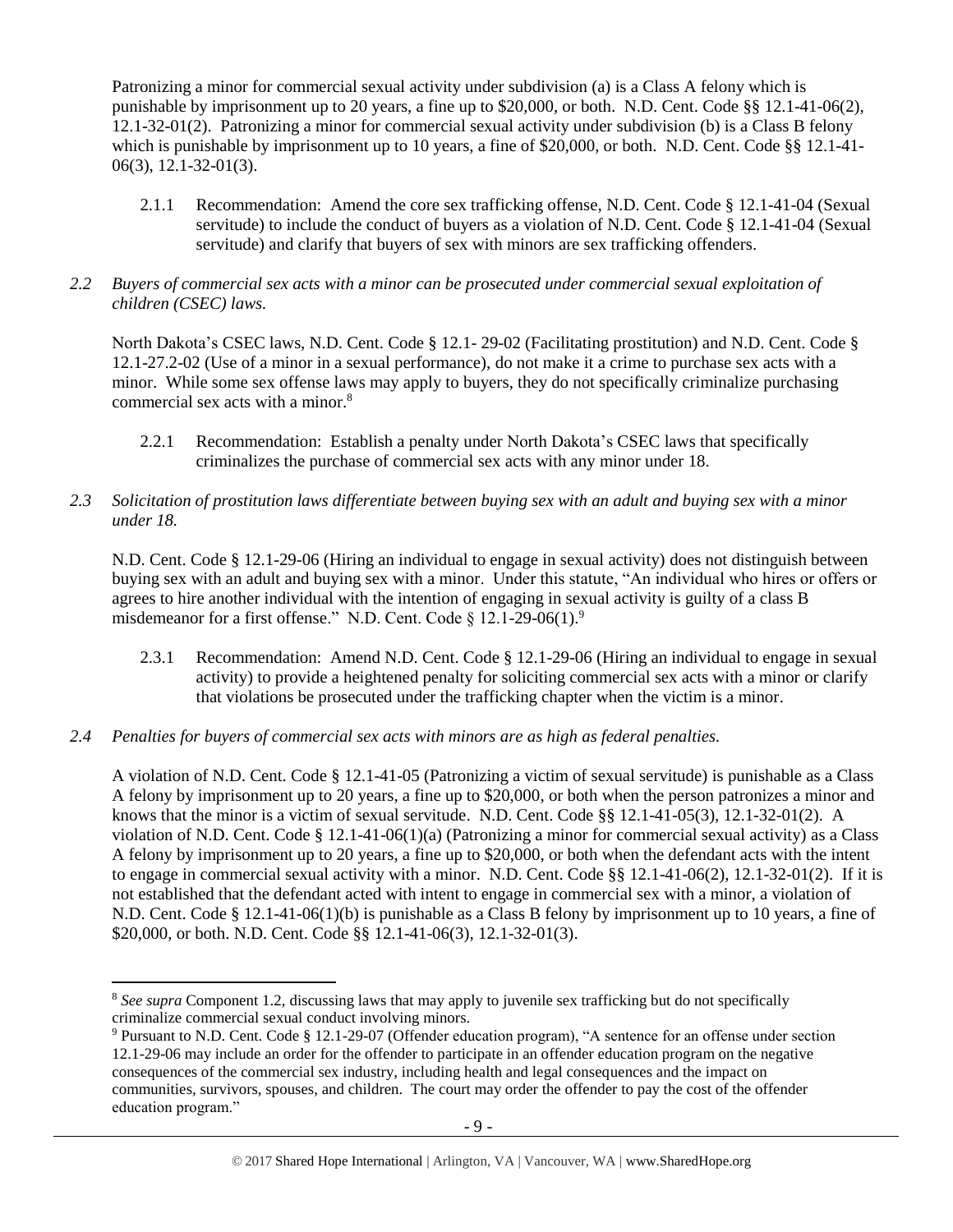N.D. Cent. Code § 12.1-29-06<sup>10</sup> (Hiring an individual to engage in sexual activity) is not limited in application to buying sex with adults and is a class B misdemeanor for a first offense and a class A misdemeanor for a second or subsequent offense within ten years. A Class B misdemeanor is punishable by a maximum penalty of thirty days imprisonment, a fine of \$1,500, or both, and a Class A misdemeanor is punishable by a maximum penalty of 360 days imprisonment, a fine of \$3,000, or both. N.D. Cent. Code §§ 12.1-32-01(6), 12.1-32-  $01(5).^{11}$ 

<span id="page-9-0"></span>In comparison, if the victim is under the age of 14, a conviction under the TVPA for child sex trafficking is punishable by 15 years to life imprisonment and a fine not to exceed \$250,000. 18 U.S.C. §§ 1591(b)(1),  $3559(a)(1)$ ,  $3571(b)(3)$ . If the victim is between the ages of  $14-17$  a conviction is punishable by 10 years to life imprisonment and a fine not to exceed \$250,000. 18 U.S.C. §§ 1591(b)(2), 3559(a)(1), 3571(b)(3). A conviction is punishable by mandatory life imprisonment however, if the buyer has a prior conviction for a federal sex offense<sup>12</sup> against a minor. 18 U.S.C. § 3559(e)(1). To the extent buyers can be prosecuted under other federal CSEC laws,<sup>13</sup> a conviction is punishable by penalties ranging from a fine not to exceed \$250,000 to life imprisonment and a fine not to exceed \$250,000.<sup>14</sup>

*2.5 Using the Internet or electronic communications to lure, entice, or purchase, or attempt to lure, entice or purchase, commercial sex acts with a minor is a separate crime or results in an enhanced penalty for buyers.*

Using the Internet to induce or engage a minor sexually is prohibited under N.D. Cent. Code § 12.1-20-05.1 (Luring minors by computer or other electronic means). Although the offense does not specifically refer to a commercial sexual arrangement, it may apply to CSEC situations. Subsection (1) states,

An adult is guilty of luring minors by computer or other electronic means when:

a. The adult knows the character and content of a communication that, in whole or in part, implicitly or explicitly discusses or depicts actual or simulated nudity, sexual acts, sexual contact, sadomasochistic abuse, or other sexual performances and uses any computer communication system or other electronic means that allows the input, output, examination, or transfer of data or programs from one computer or electronic device to another to initiate or engage in such communication with a person the adult believes to be a minor; and

b. By means of that communication the adult importunes, invites, or induces a person the adult believes to be a minor to engage in sexual acts or to have sexual contact with the adult, or to engage in a sexual performance, obscene sexual performance, or sexual conduct for the adult's benefit, satisfaction, lust, passions, or sexual desires.

<sup>10</sup> *See supra* note [9.](#page-8-0)

<sup>11</sup> *See supra* note [7.](#page-4-0)

<sup>&</sup>lt;sup>12</sup> Pursuant to 18 U.S.C. § 3559(e)(2), "federal sex offense" is defined as an offense under section 1591 [18 USCS § 1591] (relating to sex trafficking of children), 2241 [18 USCS § 2241] (relating to aggravated sexual abuse), 2242 [18 USCS § 2242] (relating to sexual abuse),  $2244(a)(1)$  [18 USCS § 2244(a)(1)] (relating to abusive sexual contact), 2245 [18 USCS § 2245] (relating to sexual abuse resulting in death), 2251 [18 USCS § 2251] (relating to sexual exploitation of children), 2251A [18 USCS § 2251A] (relating to selling or buying of children), 2422(b) [18 USCS § 2422(b)] (relating to coercion and enticement of a minor into prostitution), or 2423(a) [18 USCS § 2423(a)] (relating to transportation of minors).

<sup>13</sup> 18 U.S.C. §§ 2251A(b) (Selling or buying of children), 2251(a) (Sexual exploitation of children), 2423(a) (Transportation of a minor with intent for minor to engage in criminal sexual activity), 2422(a) (Coercion and enticement), 2252(a)(2), (a)(4) (Certain activities relating to material involving the sexual exploitation of minors). <sup>14</sup> 18 U.S.C. §§ 2251A(b) (conviction punishable by imprisonment for 30 years to life and a fine), 2251(e)

<sup>(</sup>conviction punishable by imprisonment for 15–30 years and a fine), 2423(a) (conviction punishable by imprisonment for 10 years to life and a fine), 2422(a) (conviction punishable by a fine, imprisonment up to 20 years, or both), 2252(b) (stating that a conviction under subsection (a)(2) is punishable by imprisonment for  $5-20$  years and a fine, while a conviction under subsection (a)(4) is punishable by imprisonment up to 10 years, a fine, or both); *see also* 18 U.S.C §§ 3559(a)(1) (classifying all of the above listed offenses as felonies), 3571(b)(3) (providing a fine up to \$250,000 for any felony conviction).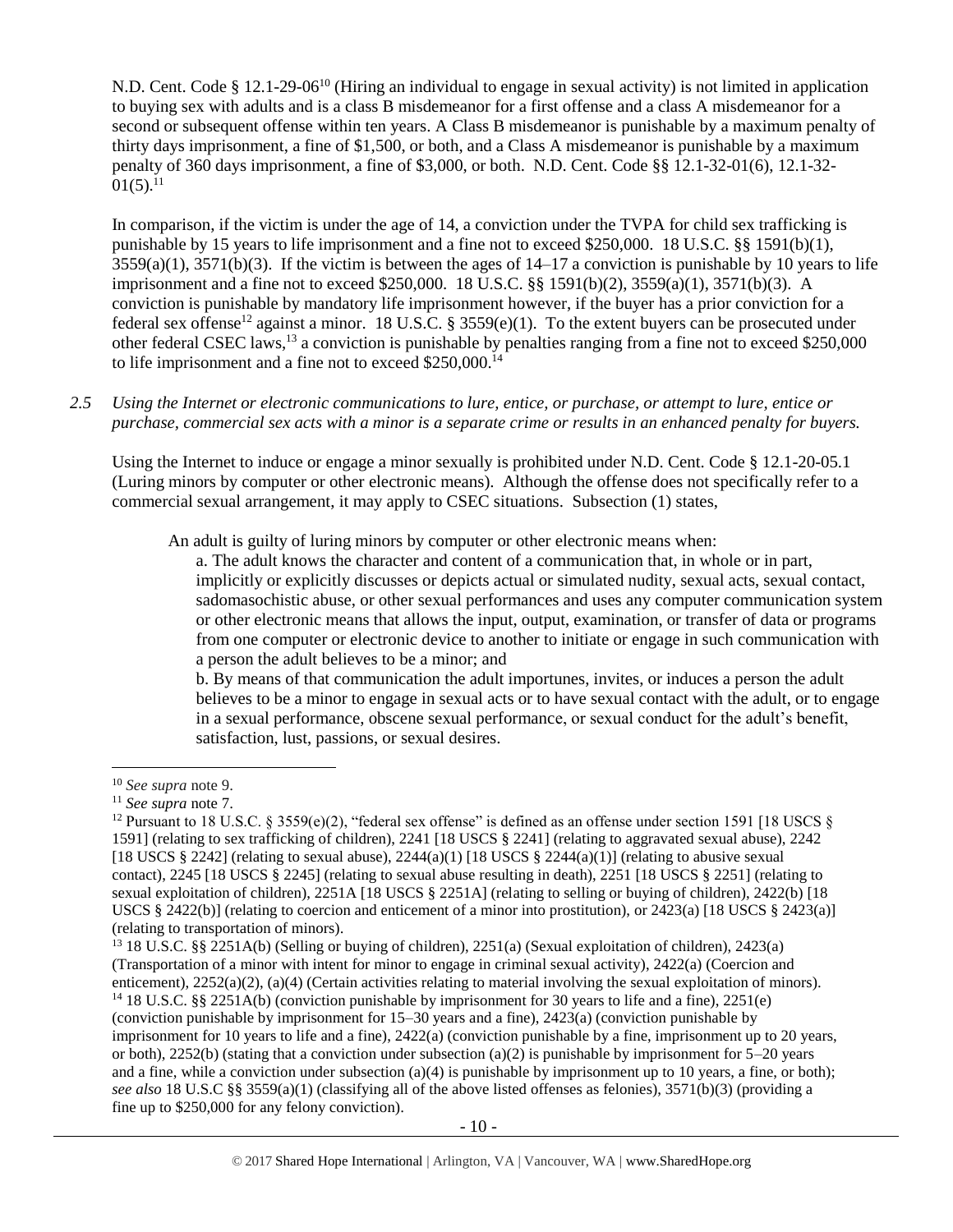This offense has varying degrees of penalties depending on the age of the offender and the victim. It is a Class A misdemeanor with a maximum penalty of imprisonment for 360 days, a fine of \$3,000, or both if the offender is less than 22 and "reasonably believes the minor" is 15-17. N.D. Cent. Code §§ 12.1-20-05.1(2), 12.1-32- 01(5).<sup>15</sup> It is a Class C felony with a maximum penalty of imprisonment for five years, a fine of \$10,000 if the adult is less than 22 and "reasonably believes the minor is under" 15, or if the adult is 22 or older and "reasonably believes the minor is" 15-17, or both. N.D. Cent. Code §§ 12.1-20-05.1(2), 12.1-32-01(4). Finally, it is a Class B felony with a maximum penalty of imprisonment for ten years, a fine of \$20,000 if the adult is 22 or older and "reasonably believes the minor is under" 15, or both. N.D. Cent. Code §§ 12.1-20-05.1(2), 12.1- 32-01(3). "The court shall sentence an adult convicted of a class B or class C felony under this section to serve a term of imprisonment of at least one year, except the court may sentence an individual to less than one year if the individual did not take a substantial step toward meeting with the minor." N.D. Cent. Code § 12.1-20-  $05.1(2)$ .

# *2.6 No age mistake defense is permitted for a buyer of commercial sex acts with any minor under 18.*

While a mistake of age defense is specifically prohibited under N.D. Cent. Code § 12.1-41-04(2) (Sexual servitude), this offense does not apply to the conduct of buyers, and the offenses that do apply to the conduct of buyers, N.D. Cent. Code § 12.1-41-06 (Patronizing a minor for commercial sexual activity) and N.D. Cent. Code § 12.1-41-05 (Patronizing a victim of sexual servitude), do not specifically prohibit a mistake of age defense. Instead, N.D. Cent. Code § 12.1-41-06 (Patronizing a minor for commercial sexual activity) provides a heightened penalty when the defendant acted with the intent to engage in commercial sexual activity with a minor. Buyers may also assert an age mistake defense to charges under N.D. Cent. Code § 12.1-41-05 (Patronizing a victim of sexual servitude), which requires that the defendant knew that the person patronized was a victim of sexual servitude. 16

- 2.6.1 Recommendation: Amend N.D. Cent. Code § 12.1-41-06 (Patronizing a minor for commercial sexual activity) and § 12.1-41-05 (Patronizing a victim of sexual servitude) to specifically prohibit a mistake of age defense.
- *2.7 Base penalties for buying sex acts with a minor under 18 are sufficiently high and not reduced for older minors.*

North Dakota's buyer-applicable trafficking laws do not stagger penalties based on a minor's age and provide sufficiently high penalties. A conviction under N.D. Cent. Code § 12.1-41-06(1)(a) (Patronizing a minor for commercial sexual activity) is a Class A felony punishable by imprisonment for up to 20 years, while a conviction under N.D. Cent. Code § 12-41-06(1)(b) is a Class B felony punishable by imprisonment for up to 10 years. N.D. Cent. Code §§ 12.1-41-06(2), (3), 12.1-32-01(2), (3). A conviction under N.D. Cent. Code § 12.1- 41-05 (Patronizing a victim of sexual servitude) involving a minor is a Class A felony punishable by imprisonment for up to 20 years. N.D. Cent. Code §§ 12.1-41-06(2), 12.1-32-01(2).

*2.8 Financial penalties for buyers of commercial sex acts with minors are sufficiently high to make it difficult for buyers to hide the crime.*

Buyers convicted of an offense involving a minor victim under N.D. Cent. Code § 12.1-41-05 (Patronizing a victim of sexual servitude) or N.D. Cent. Code § 12.1-41-06 (Patronizing a minor for commercial sexual activity) face a fine of up to \$20,000. N.D. Cent. Code §§ 12.1-41-05(3), 12.1-41-06(2), (3), 12.1-32-01(2), (3).

<sup>15</sup> *See supra* note [7.](#page-4-0)

<sup>&</sup>lt;sup>16</sup> Additionally, buyers may also assert a defense to charges under N.D. Cent. Code § 12.1-41-05 (Patronizing a victim of sexual servitude) based on lack of knowledge that the minor victim was a victim of sexual servitude, i.e., that the victim was maintained or made available for commercial sex acts by a third party.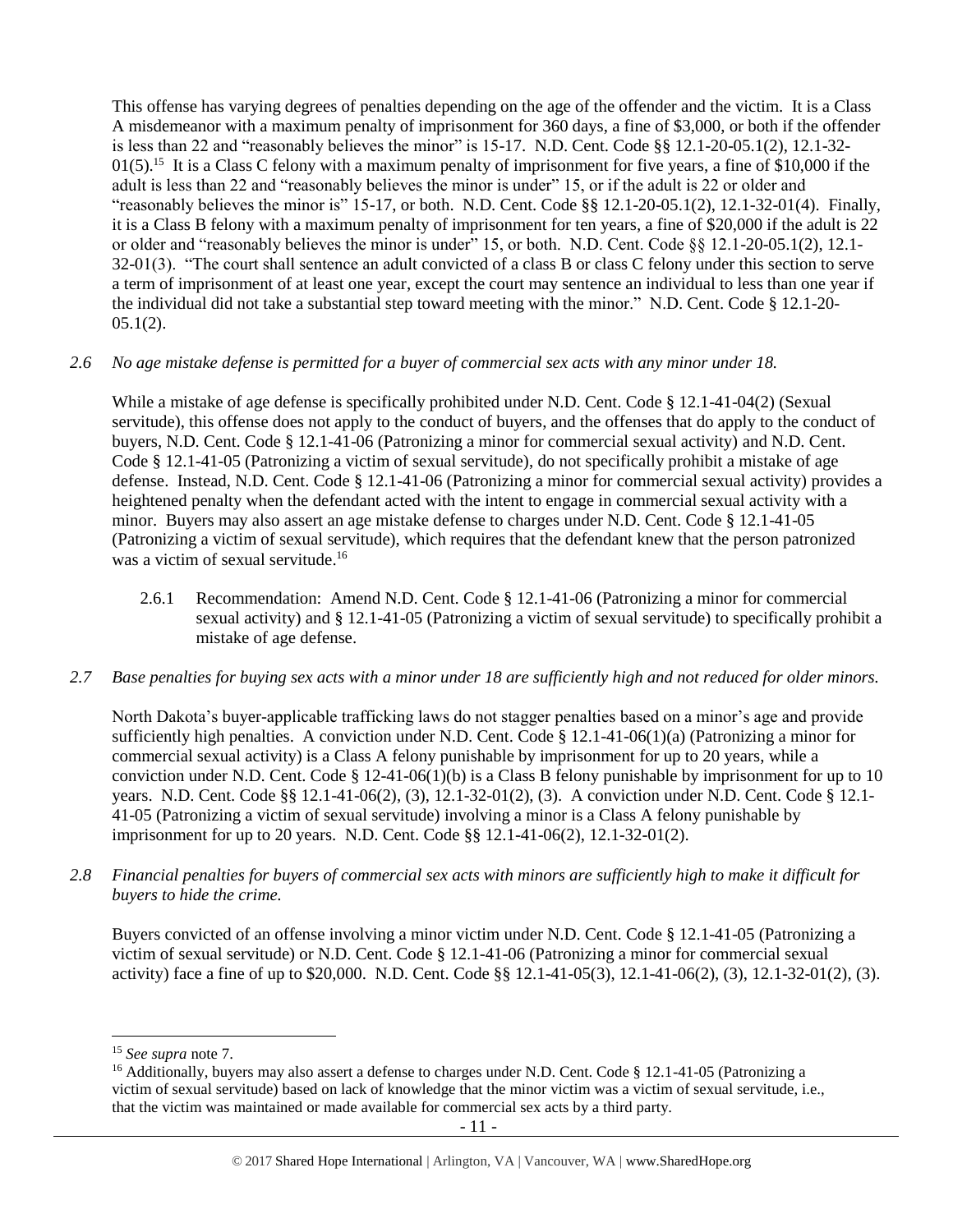A violation of N.D. Cent. Code § 12.1-29-06 (Hiring an individual to engage in sexual activity) is a class B misdemeanor for a first offense and a class A misdemeanor for a second or subsequent offense within ten years. N.D. Cent. Code § 12.1-29-06(1), (2). A Class B misdemeanor is punishable by a maximum penalty of thirty days imprisonment, a fine of \$1,500, or both, and a Class A misdemeanor is punishable by a maximum penalty of 360 days imprisonment, a fine of \$3,000, or both. N.D. Cent. Code § 12.1-32-01(5), (6).<sup>17</sup>

A buyer could face discretionary civil asset forfeiture for certain property. N.D. Cent. Code § 29-31.1-04(1) (Forfeiture proceedings) states, "Forfeiture is a civil proceeding not dependent upon a prosecution for, or conviction of, a criminal offense and forfeiture proceedings are separate and distinct from any related criminal action."<sup>18</sup> Under N.D. Cent. Code § 29-31.1-01(1) (Definitions—Property Forfeiture and Disposition) "forfeitable property" is defined as including,

<span id="page-11-0"></span>a. Property that is illegally possessed or is contraband.

b. Property that has been used or is intended to be used to facilitate the commission of a criminal offense or to avoid detection or apprehension of a person committing a criminal offense . . . . c. Property that is acquired as or from the proceeds of a criminal offense.

d. Property offered or given to another as an inducement for the commission of a criminal offense. e. A vehicle or other means of transportation used in the commission of a felony, the escape from the scene of the commission of a felony, or in the transportation of property that is the subject matter of a felony.

. . . .

N.D. Cent. Code § 29-31.1-03 (Seizure of forfeitable property) states in part, "Forfeitable property may be seized whenever and wherever the property is found within this state. Forfeitable property may be seized by taking custody of the property or by serving upon the person in possession of the property a notice of forfeiture and seizure." N.D. Cent. Code §29-31.1-03 also governs disposition of the property and requires that

[i]f the court finds that the forfeiture is warranted, an order transferring ownership to the seizing agency must be entered and the property must be delivered to the seizing agency for disposition as directed by the court. Property that has been seized for forfeiture, and is not already secured as evidence in a criminal case, must be safely secured or stored by the agency that caused its seizure.

A buyer of commercial sex with a minor may also be required to pay restitution under N.D. Cent. Code § 12.1-32-08 (Hearing prior to ordering restitution, reparation, or reimbursement of indigent defense costs and expenses—Conditions—Collection of restitution for insufficient funds checks—Continuing appropriation), which provides for restitution at the discretion of the court, unless the victim has suffered pecuniary damages. Where the victim suffers pecuniary damages, restitution is mandatory. N.D. Cent. Code § 12.1-32-08 (1) states in part,

Before imposing restitution or reparation as a sentence or condition of probation, the court shall hold a hearing on the matter with notice to the prosecuting attorney and to the defendant as to the nature and amount of restitution. The court, when sentencing a person adjudged guilty of criminal activities that have resulted in pecuniary damages, in addition to any other sentence the court may impose, shall order that the defendant make restitution to the victim or other recipient as determined by the court, unless the court states on the record, based upon the criteria in this subsection, the reason it does not order restitution or orders only partial restitution…

<sup>17</sup> *See supra* note [7.](#page-4-0)

<sup>&</sup>lt;sup>18</sup> Under N.D. Cent. Code § 29-31.1-10 (Inapplicability of chapter), "The provisions of this chapter do not apply to forfeiture proceedings commenced under other specific provisions of law, including chapters 12.1-06.1 [Racketeer Influenced and Corrupt Organizations], 19-03.1 [Uniform Controlled Substances Act], and 20.1-10 [Confiscation under Title 20 (Game, Fish, Predators, and Boating)]."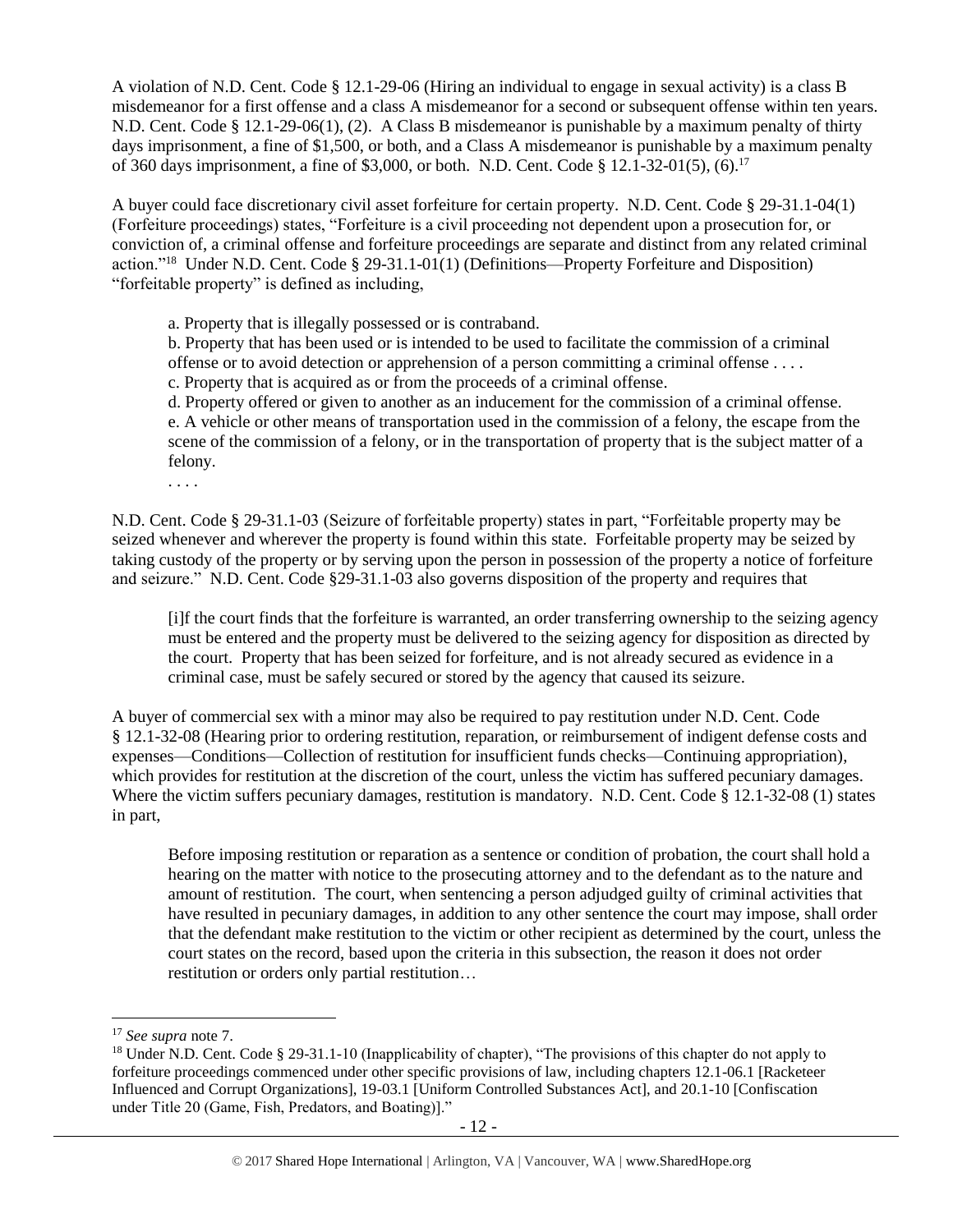The section also sets forth items the court is to consider "[i]n determining whether to order restitution  $\dots$ ." One of those items, subsection  $(1)(a)$  states that "[t]he defendant may be required as part of the sentence imposed by the court to pay the prescribed treatment costs for a victim of a sexual offense as defined in chapters 12.1-20 [Sex offenses] and 12.1-27.2 [Sexual performances by children]."

While N.D. Cent. Code § 12.1-41-09 (Restitution) establishes mandatory restitution for defendants convicted under N.D. Cent. Code §§ 12.1-41-02 (Trafficking an individual), 12.1-41-03 (Forced labor) and 12.1-41-04 (Sexual servitude), mandatory restitution does not apply to the buyer-applicable offenses under N.D. Cent. Code § 12.1-41-05 (Patronizing a victim of sexual servitude) and 12.1-41-06 (Patronizing a minor for commercial sexual activity).

# *2.9 Buying and possessing images of child sexual exploitation carries penalties as high as similar federal offenses.*

Possessing images of child sexual exploitation (ICSE) is a Class C felony under N.D. Cent. Code § 12.1-27.2- 04.1 (Possession of certain materials prohibited), which states, "A person is guilty of a class C felony if, knowing of its character and content, that person knowingly possesses any motion picture, photograph, or other visual representation that includes sexual conduct by a minor." A Class C felony is punishable by imprisonment up to 5 years, a fine of \$10,000, or both. N.D. Cent. Code § 12.1-32-01(4).

In comparison, a federal conviction for possession of  $ICSE^{19}$  is generally punishable by imprisonment for  $5-20$ years and a fine not to exceed \$250,000.<sup>20</sup> Subsequent convictions, however, are punishable by imprisonment up to 40 years and a fine not to exceed \$250,000.<sup>21</sup>

<span id="page-12-0"></span>2.9.1 Recommendation: Amend N.D. Cent. Code § 12.1-27.2-04.1 (Possession of certain materials prohibited) to raise the penalty to reflect the seriousness of the offense.

# *2.10 Convicted buyers of commercial sex acts with minors are required to register as sex offenders.*

 $\overline{\phantom{a}}$ 

Convicted buyers of sex with minors may be required to register as sex offenders. In North Dakota, offenders could be required to register both for offenses against children and sexual offenses under N.D. Cent. Code § 12.1-32-15(2) (Offenders against children and sexual offenders—Sexually violent predators—Registration requirement—Penalty). Under N.D. Cent. Code § 12.1-32-15(1)(g),<sup>22</sup> "sexual offender" is defined as

<sup>&</sup>lt;sup>19</sup> 18 U.S.C. §§ 2252(a)(2), (a)(4) (Certain activities relating to material involving the sexual exploitation of minors),  $2252A(a)(2)$ –(3) (Certain activities relating to material constituting or containing child pornography), 1466A(a), (b) (Obscene visual representations of the sexual abuse of children).

<sup>&</sup>lt;sup>20</sup> 18 U.S.C. §§ 2252(b) (stating that a conviction under subsection (a)(2) is punishable by imprisonment for 5–20 years and a fine, while a conviction under subsection (a)(4) is punishable by imprisonment up to 10 years, a fine, or both),  $2252A(b)(1)$  (a conviction is punishable by imprisonment for 5–20 years and a fine), 1466A(a), (b) (stating that a conviction under subsection (a) is "subject to the penalties provided in section 2252A(b)(1)," imprisonment for 5–20 years and a fine, while a conviction under subsection (b) is "subject to the penalties provided in section 2252A(b)(2)," imprisonment up to 10 years, a fine, or both); *see also* 18 U.S.C. §§ 3559(a)(1) (classifying all of the above listed offenses as felonies), 3571(b)(3) (providing a fine up to \$250,000 for any felony conviction). <sup>21</sup> 18 U.S.C. §§ 2252(b) (stating if a person has a prior conviction under subsection (a)(2), or a list of other statutes, a conviction is punishable by a fine and imprisonment for 15–40 years, but if a person has a prior conviction under subsection (a)(4), or a list of other statutes, a conviction is punishable by a fine and imprisonment for  $10-20$  years),  $2252A(b)(1)$  (stating if a person has a prior conviction under subsection (a)(2), (a)(3), or a list of other statutes, a conviction is punishable by a fine and imprisonment for  $15-40$  years),  $1466A(a)$ , (b) (stating that the penalty scheme for section 2252A(b) applies); *see also* 18 U.S.C. §§ 3559(a)(1) (classifying all of the above listed offenses as felonies), 3571(b)(3) (providing a fine up to \$250,000 for any felony conviction).

<sup>&</sup>lt;sup>22</sup> The text of N.D. Cent. Code  $\S$  12.1-32-15 cited here and elsewhere in this report includes amendments made by the enactment of House Bill 1334 during the 2017 Regular Session of the 65th Legislative Assembly of North Dakota (effective August 1, 2017).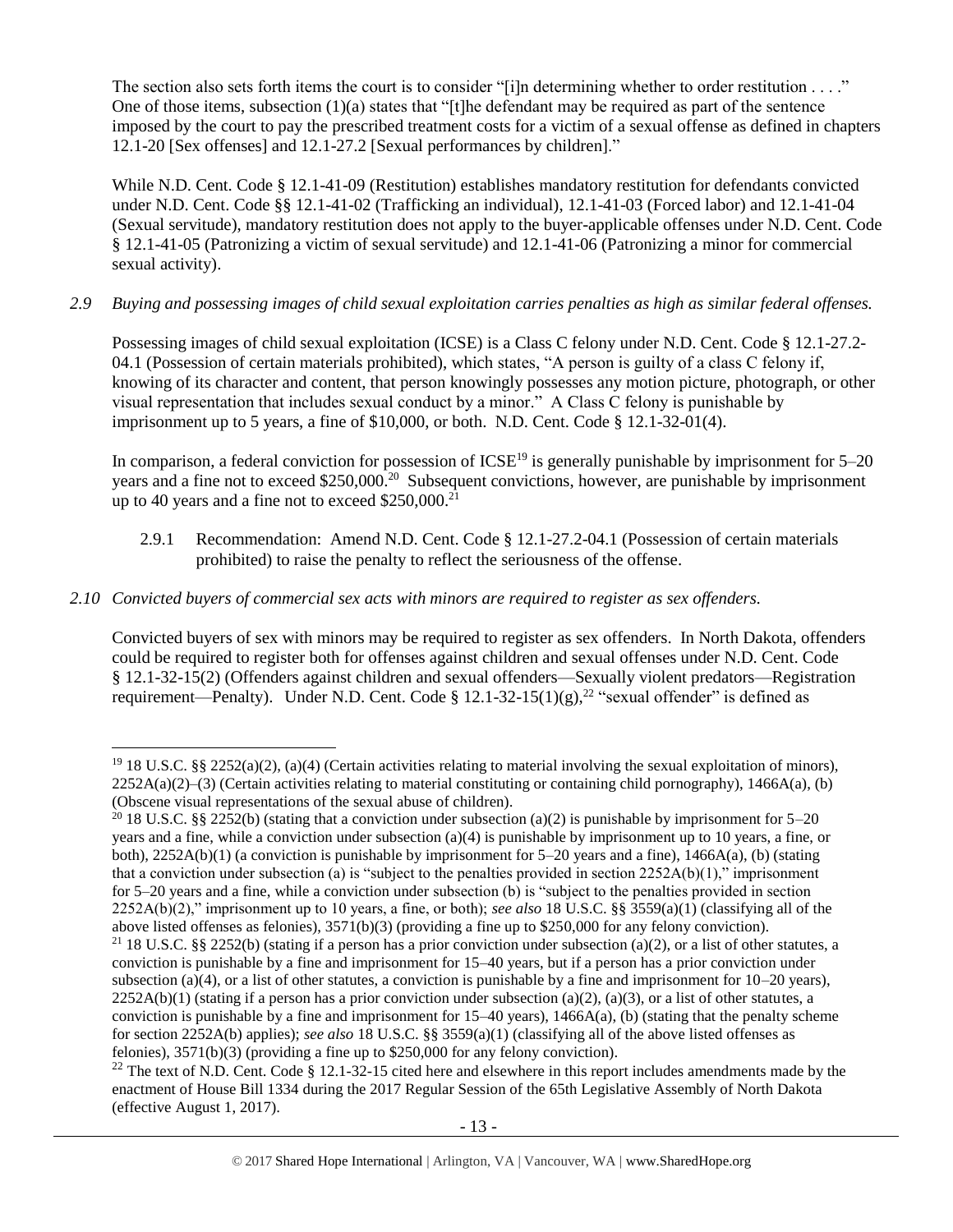a person who has pled guilty to or been found guilty, including juvenile delinquent adjudications, of a violation of section 12.1-20-03 [Gross sexual imposition], 12.1-20-03.1 [Continuous sexual abuse of a child], 12.1-20-04 [Sexual imposition], 12.1-20-05 [Corruption or solicitation of minors], 12.1-20-05.1 [Luring minors by computer or other electronic means], 12.1-20-06 [Sexual abuse of wards], 12.1-20- 06.1 [Sexual exploitation by therapist], 12.1-20-07 [Sexual assault] except for subdivision a, . . . chapter 12.1-27.2 [Sexual performances by children (including child pornography related offenses)], or subsection 2 of section 12.1-22-03.1 [Surreptitious intrusion], subdivision b of subsection 1 of section 12.1-41.02 [Trafficking an individual], section 12.1-41-04 [Sexual servitude], 12.1-41-05 [Patronizing a victim of sexual servitude], or 12.1-41-06 [Patronizing a minor for commercial sexual activity], or an equivalent offense from another court in the United States, a tribal court, or court of another country, or an attempt or conspiracy to commit these offenses.

However, N.D. Cent. Code § 12.1-32-15(2)(b) states in part,

. . . .

The court shall require an individual to register by stating this requirement on the court records, if that individual:

b. Has pled guilty or nolo contendere to, or been found guilty as a sexual offender for, a misdemeanor or attempted misdemeanor. The court may deviate from requiring an individual to register if the court first finds the individual is no more than three years older than the victim if the victim is a minor, the individual has not previously been convicted as a sexual offender or of a crime against a child, and the individual did not exhibit mental abnormality or predatory conduct in the commission of the offense.

Additionally, "a crime against a child" potentially requiring registration includes all prostitution-related offenses under chapter 12.1-29, "in which the victim is a minor or is otherwise of the age required for the act to be a crime or an attempt or conspiracy to commit these offenses." N.D. Cent. Code  $\S$  12.1-32-15(1)(a).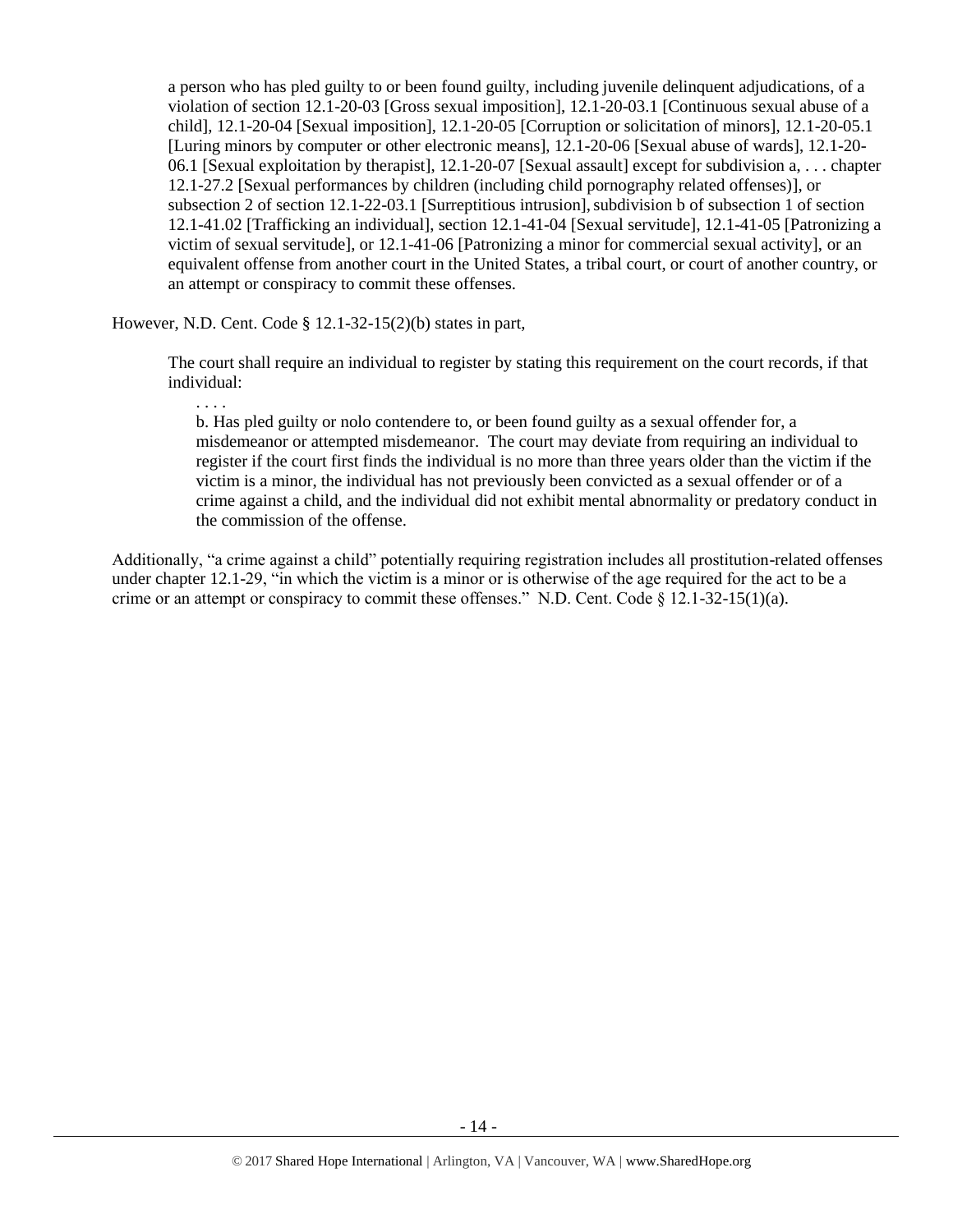#### **FRAMEWORK ISSUE 3: CRIMINAL PROVISIONS FOR TRAFFICKERS**

### *Legal Components:*

- *3.1 Penalties for trafficking a child for sexual exploitation are as high as federal penalties.*
- *3.2 Creating and distributing images of child sexual exploitation carries penalties as high as similar federal offenses.*
- *3.3 Using the Internet or electronic communications to lure, entice, recruit, or sell commercial sex acts with a minor is a separate crime or results in an enhanced penalty for traffickers.*
- *3.4 Financial penalties for traffickers, including asset forfeiture, are sufficiently high*.
- *3.5 Convicted traffickers are required to register as sex offenders.*
- *3.6 Laws relating to termination of parental rights include sex trafficking or commercial sexual exploitation of children (CSEC) offenses as grounds for termination in order to prevent traffickers from exploiting their parental rights as a form of control.*

*\_\_\_\_\_\_\_\_\_\_\_\_\_\_\_\_\_\_\_\_\_\_\_\_\_\_\_\_\_\_\_\_\_\_\_\_\_\_\_\_\_\_\_\_\_\_\_\_\_\_\_\_\_\_\_\_\_\_\_\_\_\_\_\_\_\_\_\_\_\_\_\_\_\_\_\_\_\_\_\_\_\_\_\_\_\_\_\_\_\_\_\_\_\_*

# *Legal Analysis:*

*3.1 Penalties for trafficking a child for sexual exploitation are as high as federal penalties.* 

Convicted traffickers face a class AA felony punishable by a maximum penalty of life imprisonment if convicted of trafficking an individual under N.D. Cent. Code § 12.1-41-02 or sexual servitude under N.D. Cent. Code § 12.1-41-04 when the victim is a minor. N.D. Cent. Code §§ 12.1-41-02(3), 12.1-41-04(3), 12.1-32- 01(1). N.D. Cent. Code  $\S$  12.1-29-02 (Facilitating prostitution) which makes it a crime to, among other things, "[k]nowingly solicit[] a person to patronize a prostitute" or to "[k]nowingly procure[] a prostitute for a patron," is punishable as a class A felony if the actor intentionally causes another to remain a prostitute by force, coercion, threat, or deception, or the prostitute is the actor's spouse or ward, or a person for whose care, protection, or support the actor is responsible. Otherwise it is a class C felony. A Class A felony is punishable by imprisonment up to twenty years, a fine of \$20,000, or both. N.D. Cent. Code § 12.1-32-01(2). A Class C felony carries a penalty of imprisonment up to five years, a \$10,000 fine, or both. N.D. Cent. Code § 12.1-32- 01(4). N.D. Cent. Code § 12.1-27.2-02(1) (Use of a minor in a sexual performance) establishes a Class A felony when an individual "knowing the character and content of a performance<sup>23</sup> . . . employs . . . a minor to engage in sexual conduct during a performance . . . ."

A trafficker could also be charged with the age-neutral offense under N.D. Cent. Code § 12.1-29-01(Promoting prostitution). N.D. Cent. Code § 12.1-29-01(1)(a) makes it a crime to "[o]perate[] a prostitution business or house of prostitution." A violation of this provision is a Class A misdemeanor unless the "actor owns, controls, manages, or otherwise supervises the prostitution business or house of prostitution," in which case it is a Class C felony. N.D. Cent. Code § 12.1-29-01(2).

In comparison, if the victim is under the age of 14, a conviction under the Trafficking Victims Protection Act (TVPA) for child sex trafficking is punishable by 15 years to life imprisonment and a fine not to exceed \$250,000. 18 U.S.C. §§ 1591(b)(1), 3559(a)(1), 3571(b)(3). If the victim is between the ages of 14–17, a conviction is punishable by 10 years to life imprisonment and a fine not to exceed \$250,000. 18 U.S.C. §§ 1591(b)(2), 3559(a)(1), 3571(b)(3). A conviction is punishable by mandatory life imprisonment, however, if the trafficker has a prior conviction for a federal sex offense<sup>24</sup> against a minor. 18 U.S.C. § 3559(e)(1).

l

<sup>&</sup>lt;sup>23</sup> Pursuant to N.D. Cent. Code § 12.1-27.2-01(5) (Definitions), "'Sexual performance' means any performance which includes sexual conduct by a minor."

<sup>24</sup> *See supra* note [12.](#page-9-0)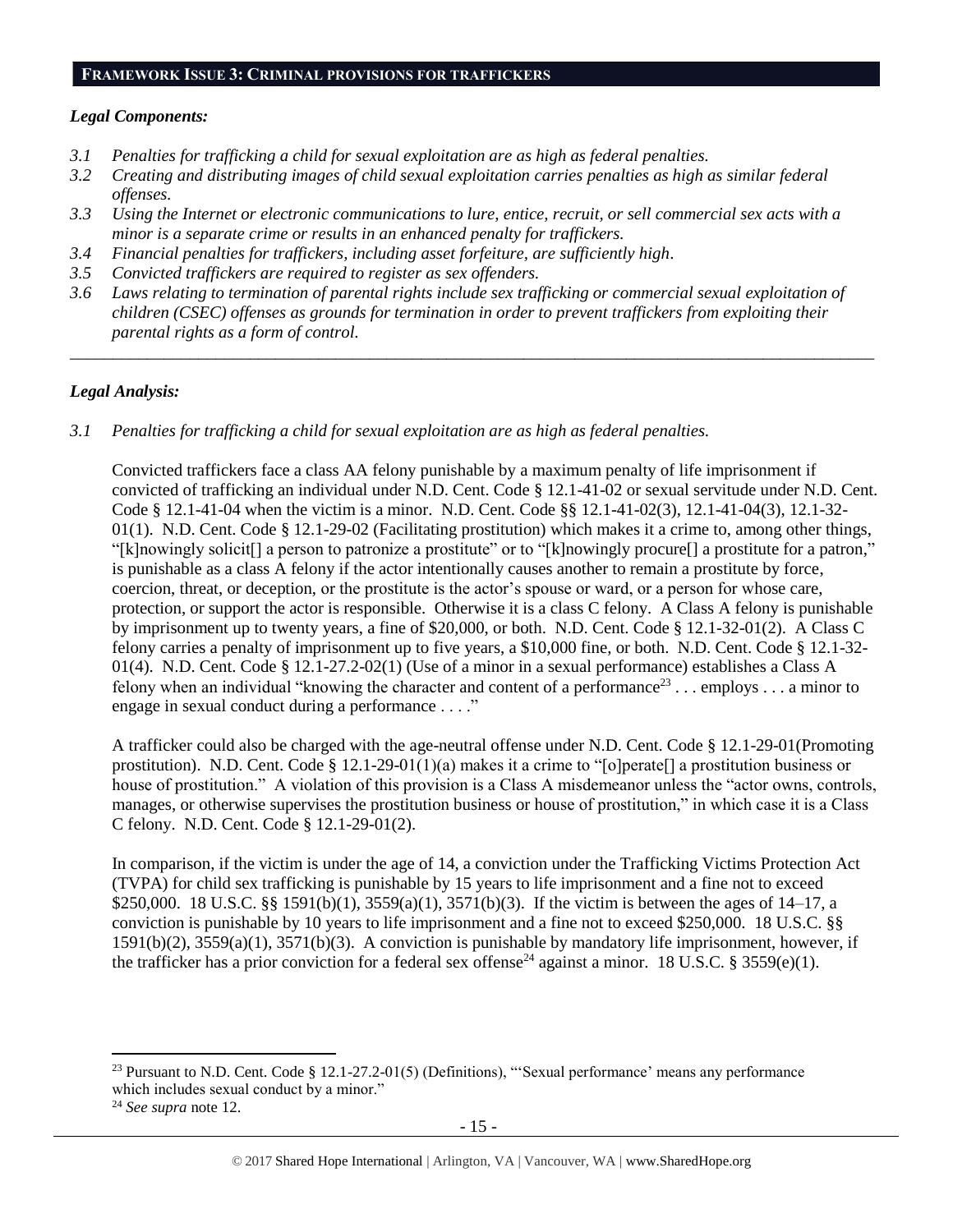## *3.2 Creating and distributing images of child sexual exploitation carries penalties as high as similar federal offenses*.

Several statutes prohibit the use of a minor to create images of child sexual exploitation (ICSE), as well as subsequently producing, promoting, and distributing the materials.

N.D. Cent. Code § 12.1-27.2-03 (Promoting or directing an obscene sexual performance by a minor) states, "A person is guilty of a class A felony if, knowing the character and content of a performance, that person produces, directs, or promotes<sup>25</sup> any obscene performance which includes sexual conduct by a person who was a minor at the time of the performance." A Class A felony is punishable by imprisonment up to 20 years, a \$20,000 fine, or both. N.D. Cent. Code § 12.1-32-01(2). This offense is also subject to the enhanced penalties in N.D. Cent. Code § 12.1-27.2-04.2.

N.D. Cent. Code § 12.1-27.1-03(2) (Promoting obscenity to minors—Minor performing in obscene performance) makes it a Class C felony "to permit a minor to participate in a performance which is harmful to minors."<sup>26</sup> A Class C felony is punishable by imprisonment up to five years, a fine of \$10,000, or both. N.D. Cent. Code § 12,1-32-01(4).

Lastly, N.D. Cent. Code § 12.1-27.2-04 (Promoting a sexual performance by a minor) is a Class B felony punishable by imprisonment up to ten years and possible fine of \$20,000. N.D. Cent. Code § 12.1-32-01(3). The provision states, "A person is guilty of a class C felony if, knowing the character and content of a performance, that person produces, directs, or promotes any performance which includes sexual conduct by a person who was a minor at the time of the performance." N.D. Cent. Code § 12.1-27.2-04.

In comparison, if the victim is under the age of 14, a conviction under the TVPA for child sex trafficking is punishable by 15 years to life imprisonment and a fine not to exceed \$250,000. 18 U.S.C. §§ 1591(b)(1),  $3559(a)(1)$ ,  $3571(b)(3)$ . If the victim is between the ages of  $14-17$ , a conviction is punishable by 10 years to life imprisonment and a fine not to exceed \$250,000. 18 U.S.C. §§ 1591(b)(2), 3559(a)(1), 3571(b)(3). A conviction is punishable by mandatory life imprisonment, however, if the trafficker has a prior conviction for a federal sex offense<sup>27</sup> against a minor. 18 U.S.C. § 3559(e)(1). Additionally, a federal conviction for distribution of ICSE<sup>28</sup> is generally punishable by imprisonment for 5–20 years and a fine not to exceed \$250,000.<sup>29</sup>

<sup>25</sup> N.D. Cent. Code § 12.1-27.2-01(3) (Definitions—Sexual Performances by Children) defines "promote" as "to procure, manufacture, issue, sell, give, provide, lend, mail, deliver, transfer, transmit, ship, transport, publish, distribute, circulate, disseminate, present, exhibit, or advertise."

<sup>&</sup>lt;sup>26</sup> "Harmful to minors" is defined in N.D. Cent. Code § 12.1-27.1-02(2) (Promoting obscenity to minors— Definitions) to mean

that quality of any description or representation, in whatever form of sexual conduct or sexual excitement, when such description or representation:

a. Considered as a whole, appeals to the prurient sexual interest of minors;

b. Is patently offensive to prevailing standards in the adult community in North Dakota as a whole with respect to what is suitable material for minors; and

c. Considered as a whole, lacks serious literary, artistic, political, or scientific value for minors.

<sup>27</sup> *See supra* note [12.](#page-9-0) 

<sup>&</sup>lt;sup>28</sup> 18 U.S.C. §§ 2252(a)(1), (a)(2), (a)(3) (Certain activities relating to material involving the sexual exploitation of minors),  $2252A(a)(2)$ , (a)(3) (Certain activities relating to material constituting or containing child pornography), 1466A(a) (Obscene visual representations of the sexual abuse of children).

<sup>&</sup>lt;sup>29</sup> 18 U.S.C. §§ 2252(b) (stating that a conviction under subsection (a)(1), (a)(2), or (a)(3) is punishable by imprisonment for 5–20 years and a fine), 2252A(b)(1) (a conviction is punishable by imprisonment for 5–20 years and a fine), 1466A(a), (b) (stating that a conviction under subsection (a) is "subject to the penalties provided in section 2252A(b)(1)," imprisonment for 5–20 years and a fine, while a conviction under subsection (b) is "subject to the penalties provided in section 2252A(b)(2)," imprisonment up to 10 years, a fine, or both); *see also* 18 U.S.C §§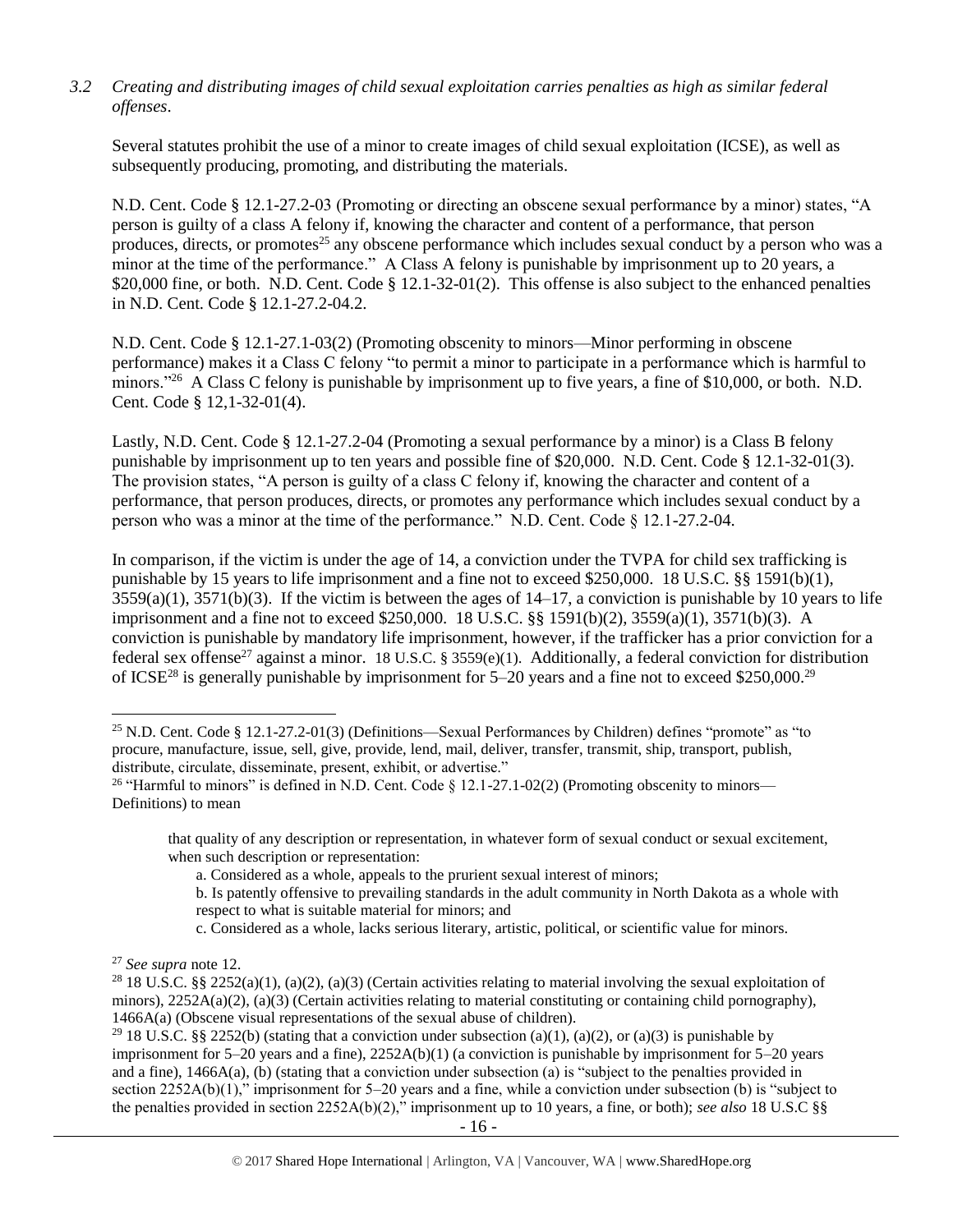Subsequent convictions, however, are punishable by imprisonment up to 40 years and a fine not to exceed  $$250,000.<sup>30</sup>$ 

*3.3 Using the Internet or electronic communications to lure, entice, recruit, or sell commercial sex acts with a minor is a separate crime or results in an enhanced penalty for traffickers.*

Using the Internet to initiate or engage in communications to invite or induce minors to engage in sexual acts is prohibited under N.D. Cent. Code § 12.1-20-05.1 (Luring minors by computer or other electronic means). Although the offense does not specifically refer to a commercial sexual arrangement, it may apply to CSEC situations. Subsection (1) states,

An adult is guilty of luring minors by computer or other electronic means when:

a. The adult knows the character and content of a communication that, in whole or in part, implicitly or explicitly discusses or depicts actual or simulated nudity, sexual acts, sexual contact, sadomasochistic abuse, or other sexual performances and uses any computer communication system or other electronic means that allows the input, output, examination, or transfer of data or programs from one computer or electronic device to another to initiate or engage in such communication with a person the adult believes to be a minor; and

b. By means of that communication the adult importunes, invites, or induces a person the adult believes to be a minor to engage in sexual acts or to have sexual contact with the adult, or to engage in a sexual performance, obscene sexual performance, or sexual conduct for the adult's benefit, satisfaction, lust, passions, or sexual desires.

This offense has varying degrees of penalties depending on the age of the offender and the victim. It is a Class A misdemeanor with a maximum penalty of imprisonment for 360 days, a fine of \$3,000 if the offender is less than 22 and "reasonably believes the minor" is 15-17, or both. N.D. Cent. Code §§ 12.1-20-05.1(2), 12.1-32-  $01(5)$ .<sup>31</sup> It is a Class C felony with a maximum penalty of imprisonment for five years, a fine of \$10,000 if the adult is less than 22 and "reasonably believes the minor is under" 15, or if the adult is 22 or older and "reasonably believes the minor is" 15-17, or both. N.D. Cent. Code §§ 12.1-20-05.1(2), 12.1-32-01(4). Finally, it is a Class B felony with a maximum penalty of imprisonment for 10 years, a fine of \$20,000 if the adult is 22 or older and "reasonably believes the minor is under" 15, or both. N.D. Cent. Code §§ 12.1-20-05.1(2), 12.1- 32-01(3). "The court shall sentence an adult convicted of a class B or class C felony under this section to serve a term of imprisonment of at least one year, except the court may sentence an individual to less than one year if the individual did not take a substantial step toward meeting with the minor." N.D. Cent. Code § 12.1-20-  $05.1(2)$ .

*3.4 Financial penalties for traffickers, including asset forfeiture, are sufficiently high*.

Various fines are associated with crimes traffickers commit but no fines apply to traffickers convicted under N.D. Cent. Code § 12.1-41-02 (Trafficking an individual) or § 12.1-41-04 (Sexual servitude) when the victim is a minor because the penalty structure for Class AA felonies does not include a fine. However, traffickers face fines if convicted under N.D. Cent. Code §§ 12.1-29-02 (Facilitating prostitution) which is punishable as a Class A felony with a fine of \$20,000 "if the actor intentionally causes another to remain a prostitute by force,

l

 $3559(a)(1)$  (classifying all of the above listed offenses as felonies),  $3571(b)(3)$  (providing a fine up to \$250,000 for any felony conviction).

 $30\,18$  U.S.C. §§ 2252(b) (stating if a person has a prior conviction under subsection (a)(1), (a)(2), or (a)(3) or a list of other statutes, a conviction is punishable by a fine and imprisonment for 15–40 years), 2252A(b)(1) (stating if a person has a prior conviction under subsection (a)(2), (a)(3), or a list of other statutes, a conviction is punishable by a fine and imprisonment for  $15-40$  years),  $1466A(a)$ , (b) (stating that the penalty scheme for section  $2252A(b)$ applies); *see also* 18 U.S.C. §§ 3559(a)(1) (classifying all of the above listed offenses as felonies), 3571(b)(3) (providing a fine up to \$250,000 for any felony conviction).

<sup>31</sup> *See supra* note [7.](#page-4-0)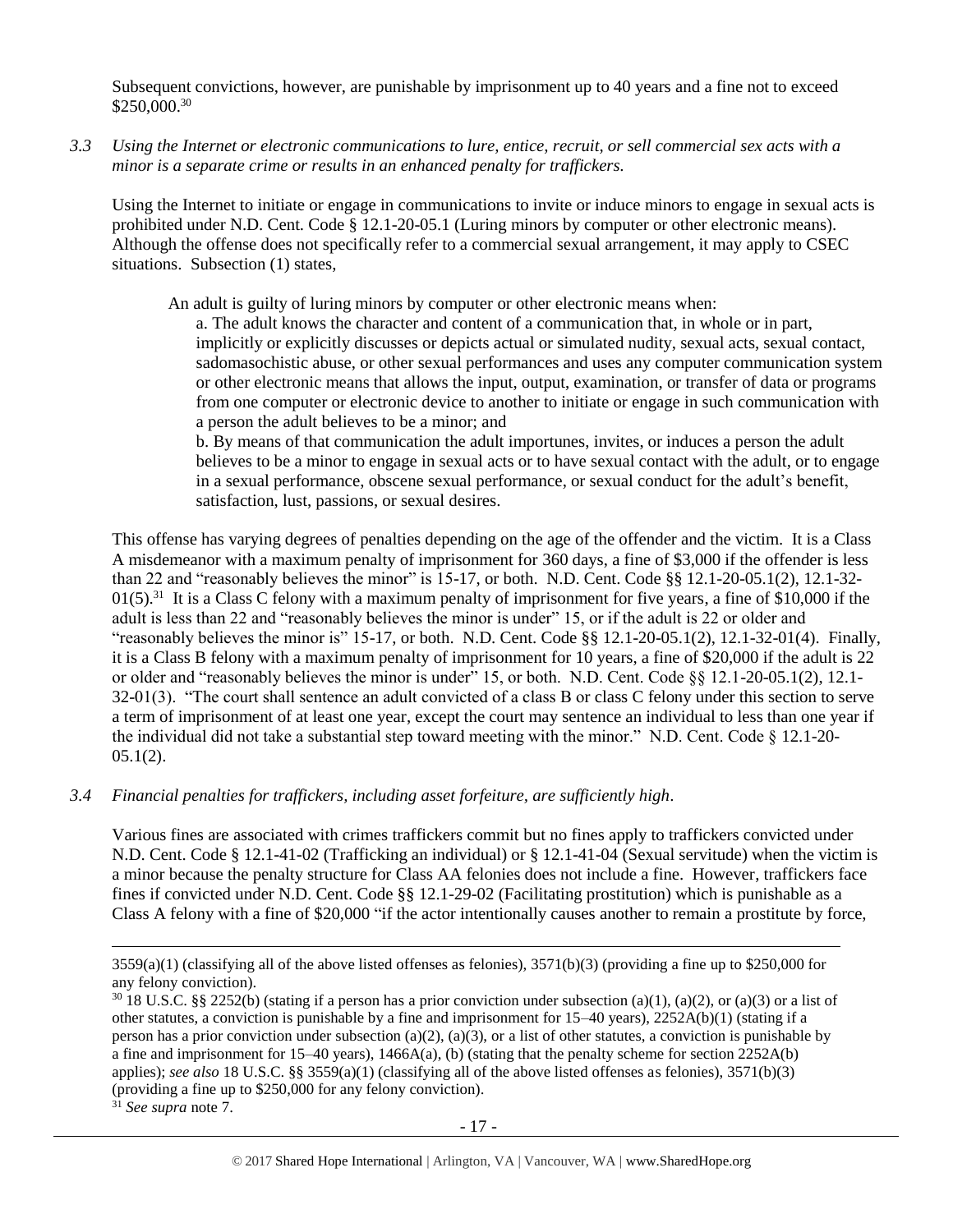coercion, threat, or deception, or the prostitute is the actor's spouse or ward, or a person for whose care, protection, or support the actor is responsible." N.D. Cent. Code §§ 12.1-29-02(1)(a)–(b), (2), 12.1-32-01(2). Otherwise, a trafficker convicted of facilitating prostitution faces a Class C felony with a possible fine of \$10,000. N.D. Cent. Code §§ 12.1-29-02(2), 12.1-32-01(4). Traffickers convicted of the age-neutral offense under N.D. Cent. Code § 12.1-29-01(1)(a) (Promoting prostitution) face a Class A misdemeanor with a possible fine of \$3,000. N.D. Cent. Code §§ 12.1-29-01(2), 12.1-32-01(5). However, a trafficker faces a Class C felony and a possible \$10,000 fine for promoting prostitution under N.D. Cent. Code § 12.1-29-01 if the trafficker "owns, controls, manages, or otherwise supervises the prostitution business or house of prostitution." N.D. Cent. Code §§ 12.1-29-01(2), 12.1-32-01(4). The trafficker may also be guilty of promoting prostitution and face a Class C felony if the trafficker "[i]nduces or otherwise intentionally causes another to become engaged in sexual activity as a business," or "[k]nowingly procures a prostitute for a prostitution business or a house of prostitution." N.D. Cent. Code § 12.1-29-01.

Fines may be assessed against traffickers who create images of child sexual exploitation (ICSE). As a Class A felony, N.D. Cent. Code § 12.1-27.2-02 (Use of a minor in a sexual performance) carries a possible fine of \$20,000. N.D. Cent. Code § 12.1-32-01(2).

Traffickers convicted under the human trafficking law face mandatory restitution. N.D. Cent. Code § 12.1-41- 09(1), (2) (Restitution) states,

1. The court shall order a person convicted of an offense under section § 12.1-41-02 (Trafficking an individual), 12.1-41-03 (Forced labor), or 12.1-41-04 (Sexual servitude) to pay restitution to the victim of the offense for:

a. Expenses incurred or reasonably certain to be incurred by the victim as a result of the offense, including reasonable attorney's fees and costs; and

b. An amount equal to the greatest of the following, with no reduction for expenses the defendant incurred to maintain the victim:

(1) The gross income to the defendant for, or the value to the defendant of, the victim's labor or services or sexual activity;

(2) The amount the defendant contracted to pay the victim; or

(3) The value of the victim's labor or services or sexual activity, calculated under the minimum wage and overtime provisions of the Fair Labor Standards Act, [29 U.S.C. 201 et seq.] or section 34-06-22, whichever is higher, even if the provisions do not apply to the victim's labor or services or sexual activity.

2. The court shall order restitution under subsection 1 even if the victim is unavailable to accept payment of restitution.

A trafficker may also be required to pay restitution under N.D. Cent. Code § 12.1-32-08 (Hearing prior to ordering restitution, reparation, or reimbursement of indigent defense costs and expenses—Conditions— Collection of restitution for insufficient funds checks—Continuing appropriation), which provides for mandatory restitution only where the victim suffered pecuniary damages, and for discretionary restitution in other cases. Subsection (1) states in part,

Before imposing restitution or reparation as a sentence or condition of probation, the court shall hold a hearing on the matter with notice to the prosecuting attorney and to the defendant as to the nature and amount of restitution. The court, when sentencing a person adjudged guilty of criminal activities that have resulted in pecuniary damages, in addition to any other sentence the court may impose, shall order that the defendant make restitution to the victim or other recipient as determined by the court, unless the court states on the record, based upon the criteria in this subsection, the reason it does not order restitution or orders only partial restitution.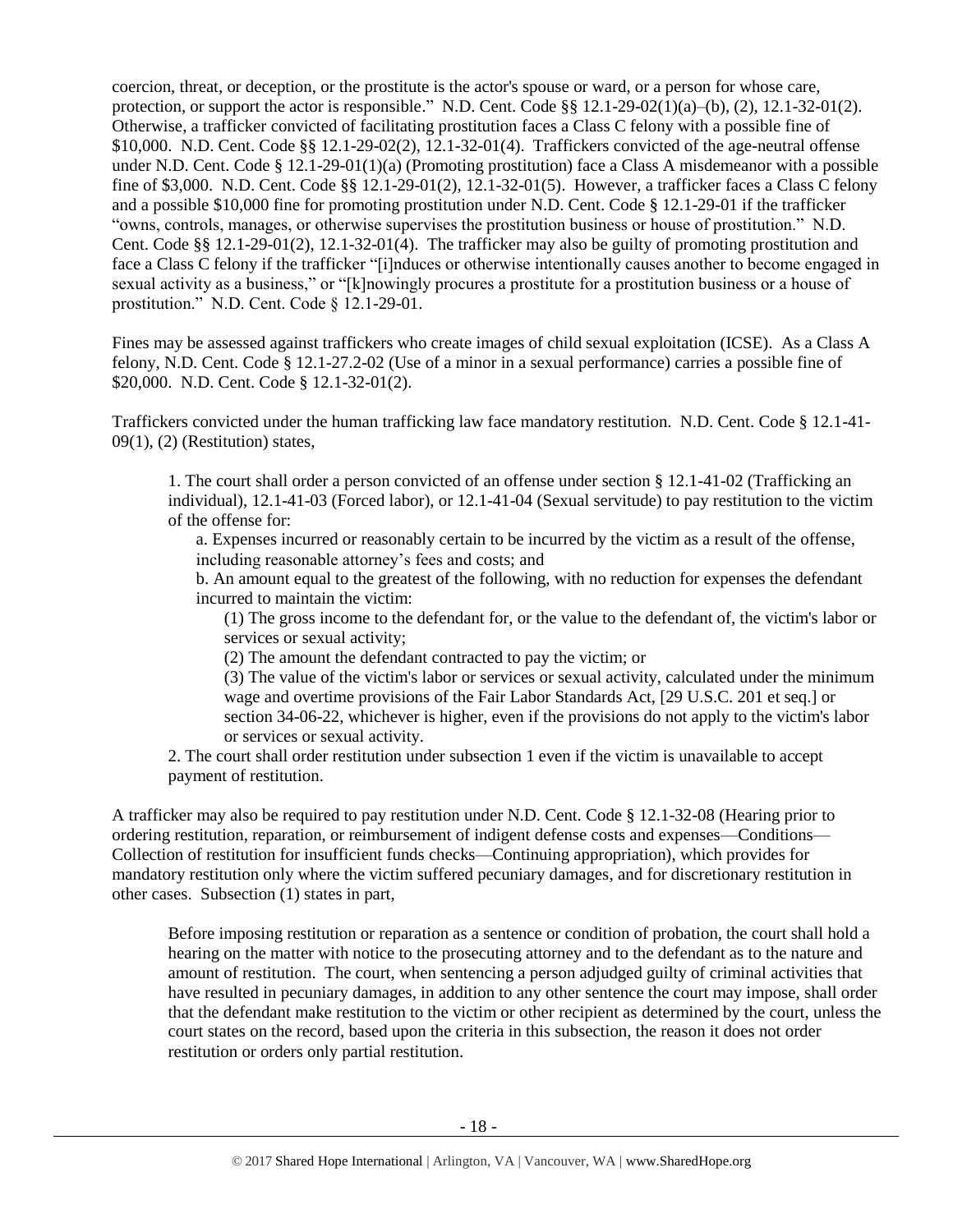The section also sets forth items the court is to consider "[i]n determining whether to order restitution . . . ." One of those items, subsection (1)(a) states that "[t]he defendant may be required as part of the sentence imposed by the court to pay the prescribed treatment costs for a victim of a sexual offense as defined in chapters 12.1-20 [Sex offenses] and 12.1-27.2 [Sexual performances by children]."

Traffickers are also subject to discretionary civil asset forfeiture proceedings. N.D. Cent. Code § 29-31.1-04(1) (Forfeiture proceedings) states, "Forfeiture is a civil proceeding not dependent upon a prosecution for, or conviction of, a criminal offense and forfeiture proceedings are separate and distinct from any related criminal action."<sup>32</sup> Under N.D. Cent. Code § 29-31.1-01(1) "forfeitable property" is defined as including,

. . . . b. Property that has been used or is intended to be used to facilitate the commission of a criminal offense or to avoid detection or apprehension of a person committing a criminal offense . . . .

c. Property that is acquired as or from the proceeds of a criminal offense.

d. Property offered or given to another as an inducement for the commission of a criminal offense. e. A vehicle or other means of transportation used in the commission of a felony, the escape from the scene of the commission of a felony, or in the transportation of property that is the subject matter of a felony.

. . . .

N.D. Cent. Code § 29-31.1-03 (Seizure of forfeitable property) states in part, "Forfeitable property may be seized whenever and wherever the property is found within this state. Forfeitable property may be seized by taking custody of the property or by serving upon the person in possession of the property a notice of forfeiture and seizure." N.D. Cent. Code. §29-31.1-03 also governs disposition of forfeited property and states,

If the court finds that the forfeiture is warranted, an order transferring ownership to the seizing agency must be entered and the property must be delivered to the seizing agency for disposition as directed by the court. Property that has been seized for forfeiture, and is not already secured as evidence in a criminal case, must be safely secured or stored by the agency that caused its seizure.

### *3.5 Convicted traffickers are required to register as sex offenders.*

Convicted traffickers will be required to register as sex offenders. In North Dakota, offenders are required to register both for offenses against children and sexual offenses under N.D. Cent. Code § 12.1-32-15(2) (Offenders against children and sexual offenders—Sexually violent predators—Registration requirement— Penalty). Under N.D. Cent. Code §  $12.1-32-15(1)(g),$ <sup>33</sup> "sexual offender" is defined as

a person who has pled guilty to or been found guilty, including juvenile delinquent adjudications, of a violation of section 12.1-20-03 [Gross sexual imposition], 12.1-20-03.1 [Continuous sexual abuse of a child], 12.1-20-04 [Sexual imposition], 12.1-20-05 [Corruption or solicitation of minors], 12.1-20-05.1 [Luring minors by computer or other electronic means], 12.1-20-06 [Sexual abuse of wards], 12.1-20- 06.1 [Sexual exploitation by therapist], 12.1-20-07 [Sexual assault] except for subdivision a, . . . chapter 12.1-27.2 [Sexual performances by children (including child pornography related offenses)], or subsection 2 of section 12.1-22-03.1, subdivision b of subsection 1 of section 12.1-41.02 [Trafficking an individual], section 12.1-41-04 [Sexual servitude], . . . or an equivalent offense from another court in the United States, a tribal court, or court of another country, or an attempt or conspiracy to commit these offenses.

However, N.D. Cent. Code § 12.1-32-15(2)(b) states in part,

 $\overline{a}$ 

<sup>32</sup> *See supra* note [18](#page-11-0)*.*

<sup>33</sup> *See supra* note [22.](#page-12-0)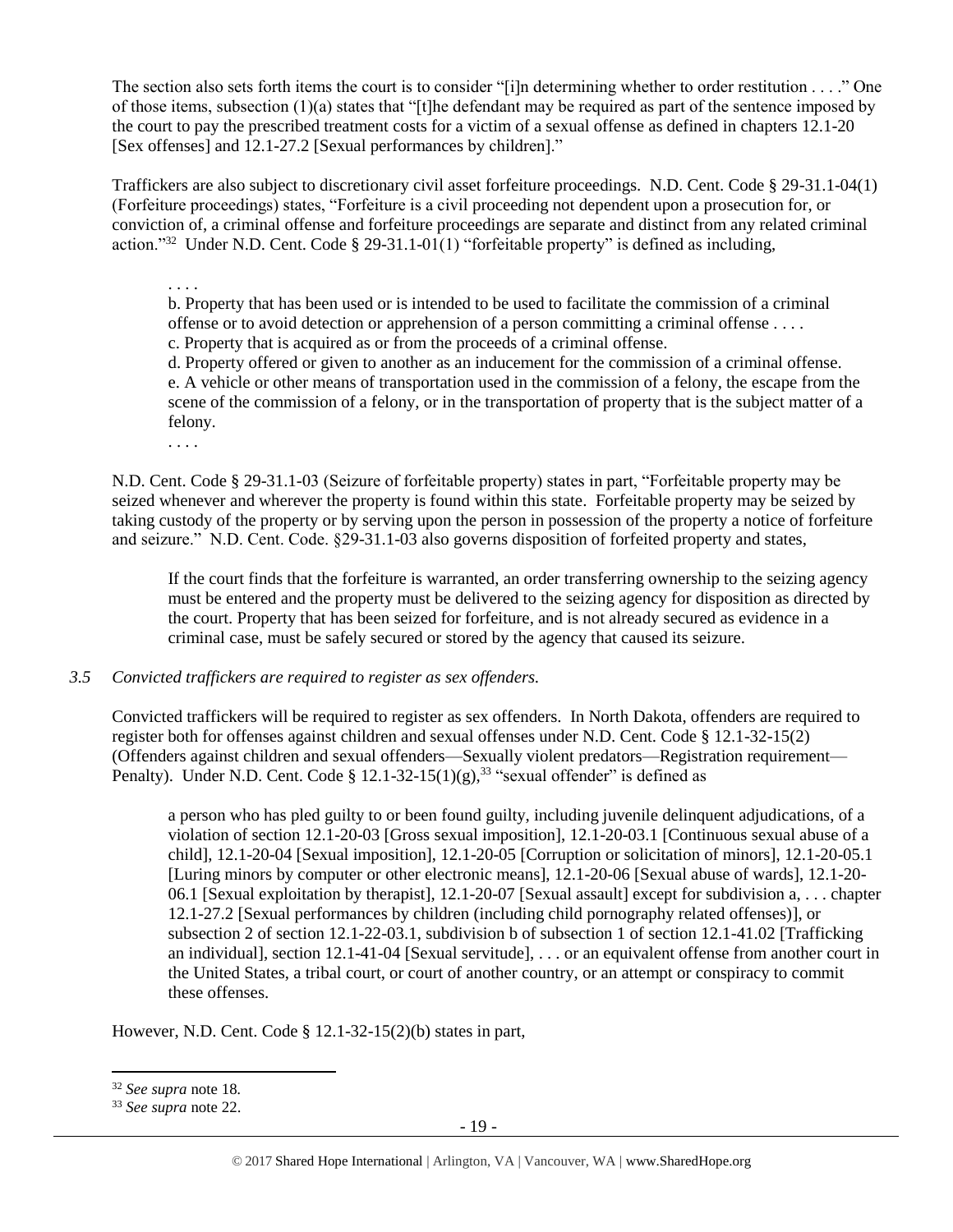The court shall require an individual to register by stating this requirement on the court records, if that individual:

. . . .

 $\overline{a}$ 

b. Has pled guilty or nolo contendere to, or been found guilty as a sexual offender for, a misdemeanor or attempted misdemeanor. The court may deviate from requiring an individual to register if the court first finds the individual is no more than three years older than the victim if the victim is a minor, the individual has not previously been convicted as a sexual offender or of a crime against a child, and the individual did not exhibit mental abnormality or predatory conduct in the commission of the offense.

Additionally, registration is also required for defendants convicted of "a crime against a child," which includes all prostitution related offenses under chapter 12.1-29, "in which the victim is a minor or is otherwise of the age required for the act to be a crime or an attempt or conspiracy to commit these offenses." N.D. Cent. Code §  $12.1 - 32 - 15(1)(a)$ .

*3.6 Laws relating to termination of parental rights include sex trafficking or commercial sexual exploitation of children (CSEC) offenses as grounds for termination in order to prevent traffickers from exploiting their parental rights as a form of control.* 

Under N.D. Cent. Code § 27-20-44(1) (Termination of parental rights),

The court by order may terminate the parental rights of a parent with respect to the parent's child if:

a. The parent has abandoned the child;

b. The child is subjected to aggravated circumstances as defined under subsection 3 of section 27- 20-02 [Definitions];

- c. The child is a deprived child<sup>34</sup> and the court finds:
	- (1) The conditions and causes of the deprivation are likely to continue or will not be remedied and that by reason thereof the child is suffering or will probably suffer serious physical, mental, moral, or emotional harm; or

(2) The child has been in foster care, in the care, custody, and control of the department, or a county social service board, or, in cases arising out of an adjudication by the juvenile court that a child is an unruly child, the division of juvenile services, for at least four hundred fifty out of the previous six hundred sixty nights; or

d. The written consent of the parent acknowledged before the court has been given.

"Aggravated circumstances" is defined in part in N.D. Cent. Code § 27-20-02(3)(a), (c), (d) as "circumstances in which a parent: a. Abandons, tortures, chronically abuses, or sexually abuses a child; . . . c. Engages in conduct prohibited under sections 12.1-20-01 through 12.1-20-08 or chapter 12.1-27.2 [Sexual performances by children], in which a child is the victim or intended victim; d. Engages in conduct that constitutes one of the following crimes, or of an offense under the laws of another jurisdiction which requires proof of substantially similar elements: (1) A violation of . . . 14-09-22 [Abuse of child – Penalty] in which the victim is another child of the parent . . . ." The provisions in N.D. Cent. Code §§ 12.1-20-01 through 12.1-20-08, include gross sexual imposition, sexual imposition, continuous sexual abuse of a child, corruption or solicitation of minors, luring minors by computer or other electronic means, and sexual assault.

Additionally, N.D. Cent. Code § 27-20-20.1 (Petition to terminate parental rights—When bought—Definitions) sets out certain circumstances, subject to some exceptions, when "a petition for termination of parental rights must be filed," including, under subsection  $(2)(c)(1)$ , "A violation of ... subdivision a of subsection 1 of section

 $34$  N.D. Cent. Code § 27-20-02(8)(h) states, "Deprived child' means a child who . . . [i]s a victim of human trafficking as defined in title 12.1."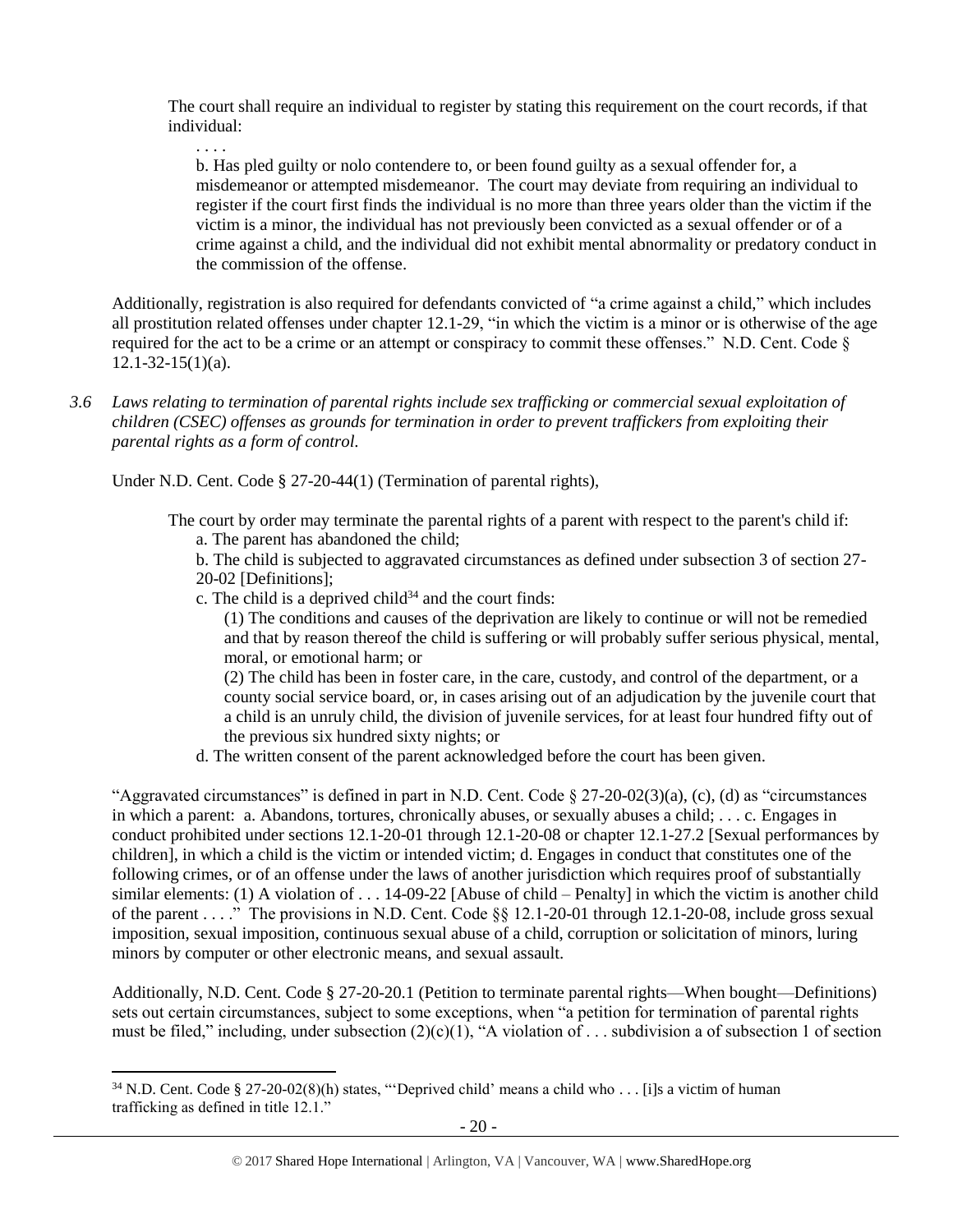14-09-22 in which the victim is another child of the parent." N.D. Cent. Code § 14-09-22(1) (Abuse or neglect of child) states,

Except as provided in subsection 2 or 3, a parent, adult family or household member, guardian, or other custodian of any child, who willfully inflicts or allows to be inflicted upon the child mental injury or bodily injury, substantial bodily injury, or serious bodily injury as defined by section 12.1–01–04<sup>35</sup> is guilty of a class C felony except if the victim of an offense under this section is under the age of six years in which case the offense is a class B felony.

 $\overline{\phantom{a}}$ <sup>35</sup> N.D. Cent. Code § 12.1-01-04(4), (27), (29) (General definitions) defines "bodily injury" as "any impairment of physical condition, including physical pain," "serious bodily injury" as "bodily injury that creates a substantial risk of death or which causes serious permanent disfigurement, unconsciousness, extreme pain, permanent loss or impairment of the function of any bodily member or organ, a bone fracture, or impediment of air flow or blood flow to the brain or lungs," and "substantial bodily injury" as "a substantial temporary disfigurement, loss, or impairment of the function of any bodily member or organ."

The text of N.D. Cent. Code § 12.1-01-04 cited here and elsewhere in this report includes amendments made by the enactment of Senate Bill 2042 during the 2017 Regular Session of the 65th Legislative Assembly of North Dakota (effective August 1, 2017).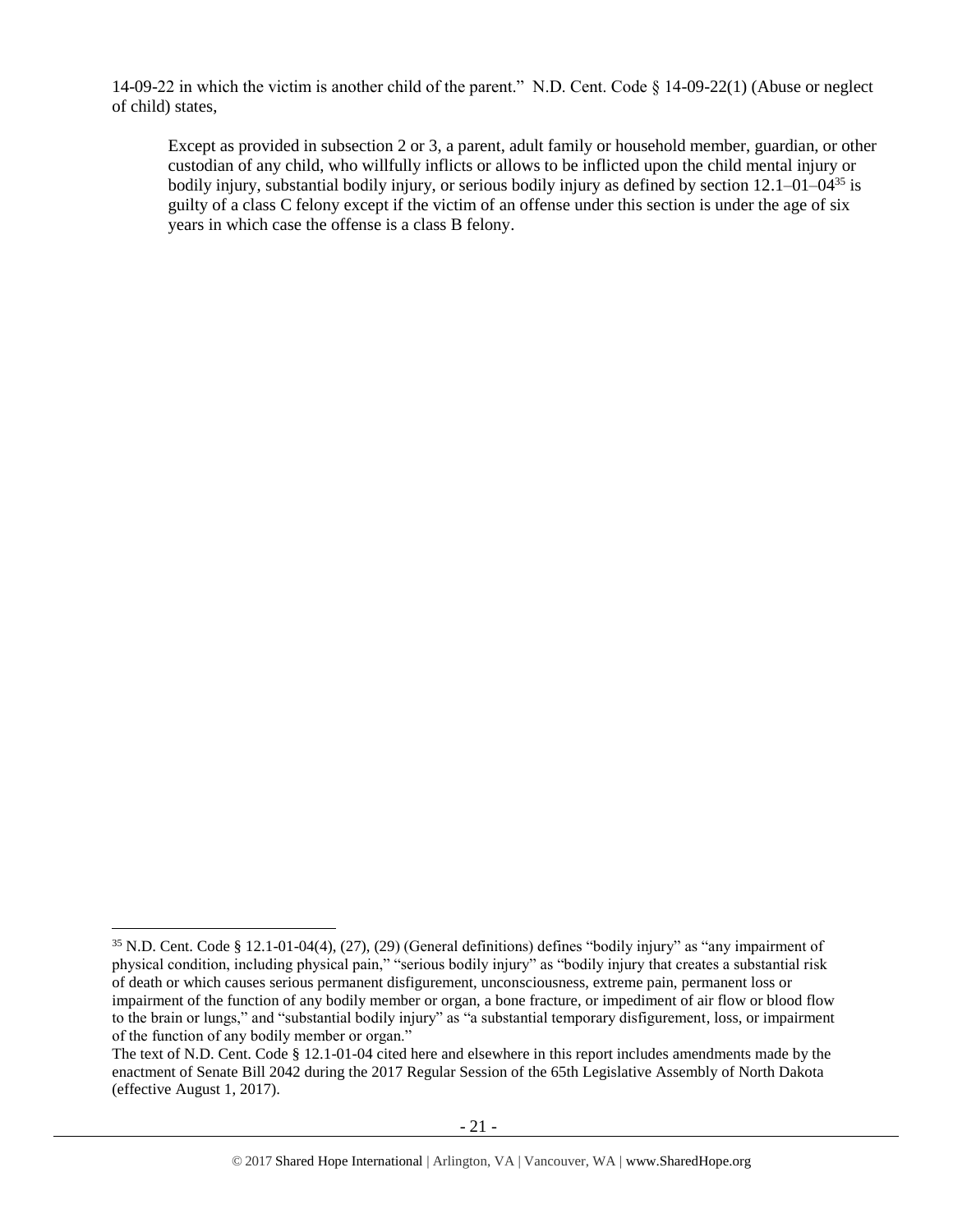# **FRAMEWORK ISSUE 4: CRIMINAL PROVISIONS FOR FACILITATORS**

## *Legal Components:*

- *4.1 The acts of assisting, enabling, or financially benefitting from child sex trafficking are included as criminal offenses in the state sex trafficking statute.*
- *4.2 Financial penalties, including asset forfeiture laws, are in place for those who benefit financially from or aid and assist in committing domestic minor sex trafficking.*
- *4.3 Promoting and selling child sex tourism is illegal.*
- *4.4 Promoting and selling images of child sexual exploitation carries penalties as high as similar federal offenses. \_\_\_\_\_\_\_\_\_\_\_\_\_\_\_\_\_\_\_\_\_\_\_\_\_\_\_\_\_\_\_\_\_\_\_\_\_\_\_\_\_\_\_\_\_\_\_\_\_\_\_\_\_\_\_\_\_\_\_\_\_\_\_\_\_\_\_\_\_\_\_\_\_\_\_\_\_\_\_\_\_\_\_\_\_\_\_\_\_\_\_\_\_\_*

# *Legal Analysis:*

*4.1 The acts of assisting, enabling, or financially benefitting from child sex trafficking are included as criminal offenses in the state sex trafficking statute.*

N.D. Cent. Code § 12.1-41-02 (Trafficking an individual) does not criminalize assisting, enabling or financially benefitting from human trafficking but it may apply to some facilitators who knowingly recruit, transport, transfer, harbor, receive, provide, obtain, isolate, maintain, or entice individuals in furtherance of sexual servitude. This crime is a class AA felony when minors are being trafficked. N.D. Cent. Code § 12.1-32-01(1).

Business entities that commit a violation under N.D. Cent. Code Chapter 12.1-41 (Uniform Act on Prevention of and Remedies for Human Trafficking face specific financial penalties. Pursuant to N.D. Cent. Code § 12.1- 41-07 (Business entity liability),

1. A person that is a business entity may be prosecuted for an offense under sections 12.1-41-02 through 12.1-41-06 [12.1-41-02 – Trafficking an individual.; 12.1-41-03 – Forced labor.; 12.1-41-04 –Sexual servitude.; 12.1-41-05 – Patronizing a victim of sexual servitude.; 12.1-41-06 – Patronizing a minor for commercial sexual activity.] as provided by chapter 12.1-03 [Accomplices – Corporations – Agents]. 2. When a person that is a business entity is prosecuted for an offense under sections 12.1-41-02 through 12.1-41-06, the court may consider the severity of the entity's conduct and order penalties in addition to those otherwise provided for the offense, including:

- a. A fine of not more than one million dollars per offense;
- b. Disgorgement of profit from activity in violation of this chapter; and
- c. Debarment from state and local government contracts.

N.D. Cent. Code § 12.1-29-02 (Facilitating prostitution) also applies to facilitators. N.D. Cent. Code § 12.1-29-  $02(1)(c)$ , (d) makes it a crime, among other things, when an individual does the following:

c. Knowingly leases or otherwise permits a place controlled by the actor, alone or in association with others, to be regularly used for prostitution, promoting prostitution, or facilitating prostitution, or fails to make reasonable effort to abate such use by ejecting the tenant, notifying law enforcement authorities, or taking other legally available means; or

d. Knowingly induces or otherwise intentionally causes another to remain a prostitute. A person who is supported in whole or substantial part by the proceeds of prostitution, other than the prostitute or the prostitute's minor child or a person whom the prostitute is required by law to support, is presumed to be knowingly inducing or intentionally causing another to remain a prostitute.

Facilitating prostitution is a class A felony "if the actor intentionally causes another to remain a prostitute by force, coercion, threat, or deception, or the prostitute is the actor's spouse or ward, or a person for whose care, protection, or support the actor is responsible. Otherwise it is a class C felony." N.D. Cent. Code §§ 12.1-29-  $02(2)$ , 12.1-32-01(2), (4).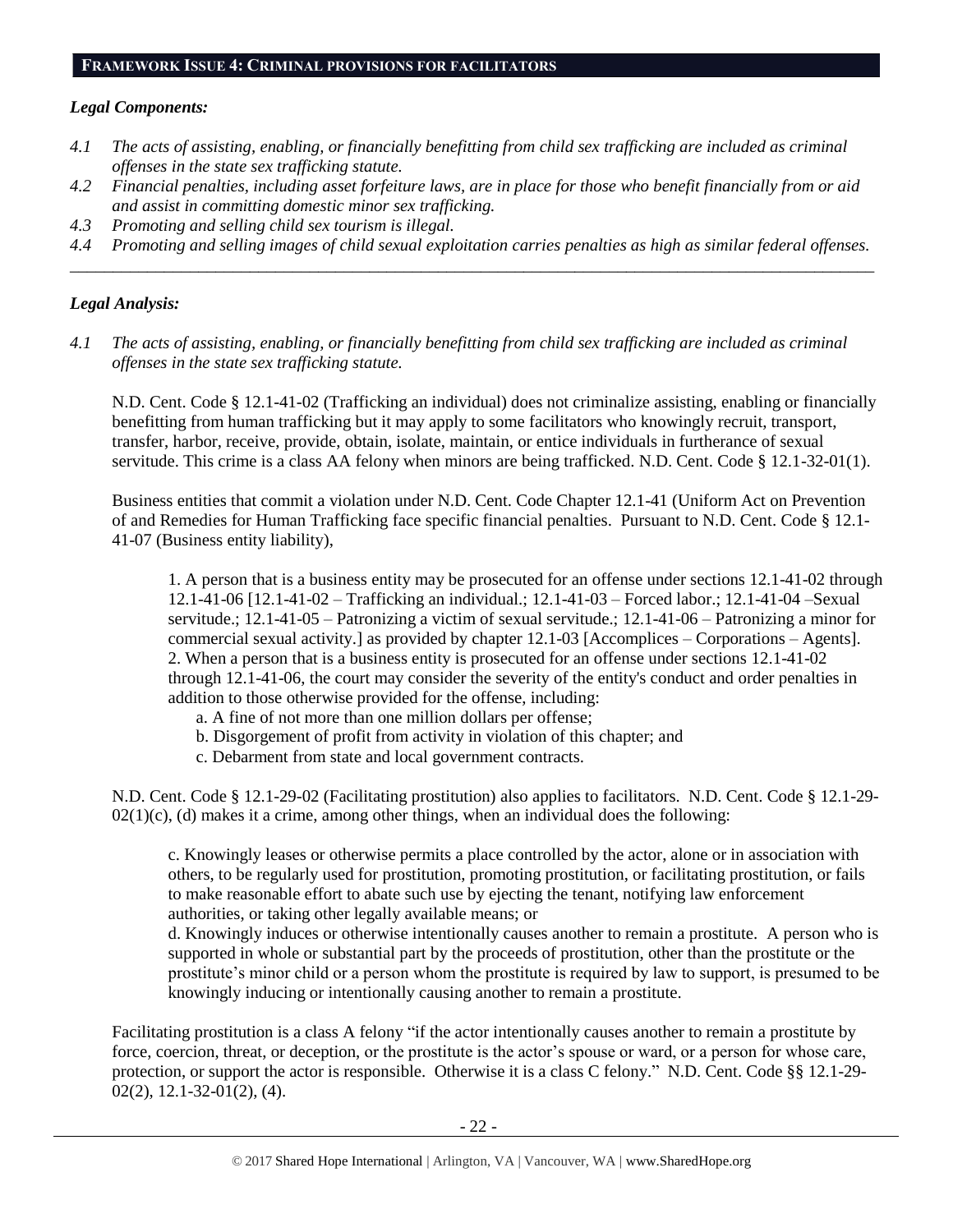- 4.1.1 Recommendation: Amend N.D. Cent. Code § 12.1-41-02 (Trafficking an individual) to prohibit financially benefiting from human trafficking and sexual servitude.
- *4.2 Financial penalties, including asset forfeiture laws, are in place for those who benefit financially from or aid and assist in committing domestic minor sex trafficking.*

Various fines are associated with crimes facilitators commit. For facilitating prostitution, a facilitator faces a Class C felony with a fine of \$10,000, or a Class A felony with a fine of \$20,000 "if the actor intentionally causes another to remain a prostitute by force, coercion, threat, or deception, or the prostitute is the actor's spouse or ward, or a person for whose care, protection, or support the actor is responsible." N.D. Cent. Code §§  $12.1-29-02(1)(a)$ –(b), (2), 12.1-32-01(2), (4).

If convicted under the human trafficking law, facilitators face mandatory restitution. N.D. Cent. Code § 12.1- 41-09(1), (2) (Restitution) states,

1. The court shall order a person convicted of an offense under section § 12.1-41-02 (Trafficking an individual), 12.1-41-03 (Forced labor), or 12.1-41-04 (Sexual servitude) to pay restitution to the victim of the offense for:

a. Expenses incurred or reasonably certain to be incurred by the victim as a result of the offense, including reasonable attorney's fees and costs; and

b. An amount equal to the greatest of the following, with no reduction for expenses the defendant incurred to maintain the victim:

(1) The gross income to the defendant for, or the value to the defendant of, the victim's labor or services or sexual activity;

(2) The amount the defendant contracted to pay the victim; or

(3) The value of the victim's labor or services or sexual activity, calculated under the minimum wage and overtime provisions of the Fair Labor Standards Act, [29 U.S.C. 201 et seq.] or section 34-06-22, whichever is higher, even if the provisions do not apply to the victim's labor or services or sexual activity.

2. The court shall order restitution under subsection 1 even if the victim is unavailable to accept payment of restitution.

A facilitator may also be required to pay restitution under N.D. Cent. Code § 12.1-32-08 (Hearing prior to ordering restitution, reparation, or reimbursement of indigent defense costs and expenses—Conditions— Collection of restitution for insufficient funds checks—Continuing appropriation), which provides for mandatory restitution only where the victim suffered pecuniary damages. Subsection (1) states in part,

Before imposing restitution or reparation as a sentence or condition of probation, the court shall hold a hearing on the matter with notice to the prosecuting attorney and to the defendant as to the nature and amount of restitution. The court, when sentencing a person adjudged guilty of criminal activities that have resulted in pecuniary damages, in addition to any other sentence the court may impose, shall order that the defendant make restitution to the victim or other recipient as determined by the court, unless the court states on the record, based upon the criteria in this subsection, the reason it does not order restitution or orders only partial restitution.

The section also sets forth items the court is to consider "[i]n determining whether to order restitution . . . ." One of those items, subsection  $(1)(a)$  states that "[t]he defendant may be required as part of the sentence imposed by the court to pay the prescribed treatment costs for a victim of a sexual offense as defined in chapters 12.1-20 [Sex offenses] and 12.1-27.2 [Sexual performances by children]."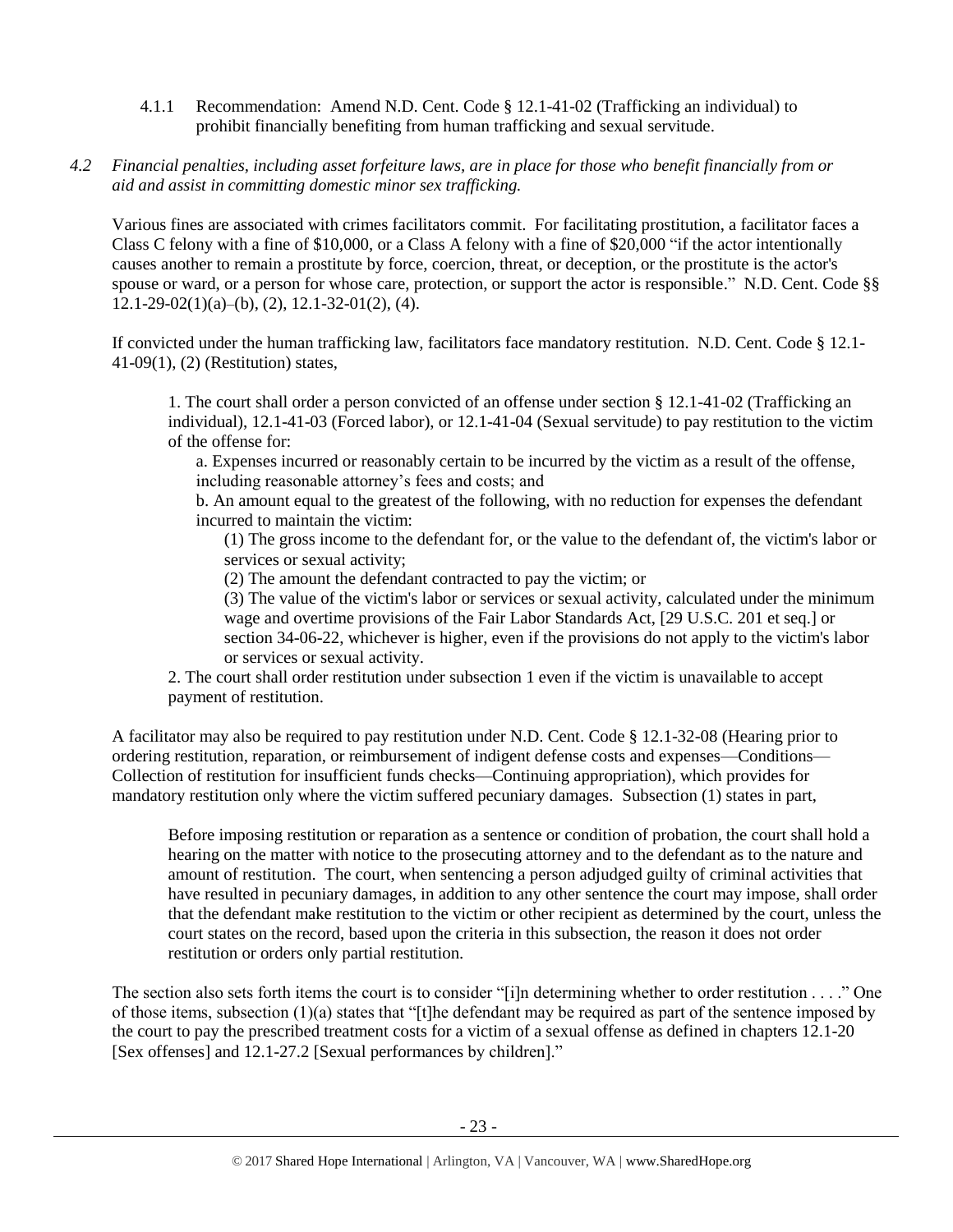Through civil forfeiture proceedings facilitators could be subject to property forfeiture. "Forfeiture is a civil proceeding not dependent upon a prosecution for, or conviction of, a criminal offense and forfeiture proceedings are separate and distinct from any related criminal action."<sup>36</sup> N.D. Cent. Code § 29-31.1-04 (Forfeiture proceedings). N.D. Cent. Code § 29-31.1-01(1) defines "forfeitable property" as including the following:

a. Property that is illegally possessed or is contraband.

b. Property that has been used or is intended to be used to facilitate the commission of a criminal offense or to avoid detection or apprehension of a person committing a criminal offense . . . . c. Property that is acquired as or from the proceeds of a criminal offense.

d. Property offered or given to another as an inducement for the commission of a criminal offense. e. A vehicle or other means of transportation used in the commission of a felony, the escape from the scene of the commission of a felony, or in the transportation of property that is the subject matter of a felony.

N.D. Cent. Code § 29-31.1-03 (Seizure of forfeitable property) states in part, "Forfeitable property may be seized whenever and wherever the property is found within this state. Forfeitable property may be seized by taking custody of the property or by serving upon the person in possession of the property a notice of forfeiture and seizure." N.D. Cent. Code. §29-31.1-03, also governs the disposition of property and, in relevant part, requires

If the court finds that the forfeiture is warranted, an order transferring ownership to the seizing agency must be entered and the property must be delivered to the seizing agency for disposition as directed by the court. Property that has been seized for forfeiture, and is not already secured as evidence in a criminal case, must be safely secured or stored by the agency that caused its seizure.

*4.3 Promoting and selling child sex tourism is illegal*.

There are no laws in North Dakota related to sex tourism.

- 4.3.1 Recommendation: Enact a law prohibiting selling or offering to sell travel services that include or facilitate travel for the purpose of engaging in commercial sexual exploitation of a minor or prostitution of a minor, if occurring in North Dakota.
- *4.4 Promoting and selling images of child sexual exploitation carries penalties as high as similar federal offenses.*

N.D. Cent. Code § 12.1-27.2-03 (Promoting or directing an obscene sexual performance by a minor) states, "A person is guilty of a class A felony if, knowing the character and content of a performance, that person produces, directs, or promotes any obscene performance which includes sexual conduct by a person who was a minor at the time of the performance." A Class A felony typically carries a maximum penalty of imprisonment for 20 years, a fine up to \$20,000, or both. N.D. Cent. Code § 12.1-32-01(2).

N.D. Cent. Code § 12.1-27.1-03(2) (Promoting obscenity to minors—Minor performing in obscene performance) makes it a Class C felony "to permit a minor to participate in a performance which is harmful to minors."<sup>37</sup> A Class C felony is punishable by imprisonment up to five years, a fine of \$10,000, or both. N.D. Cent. Code 12.1-32-01(4).

<sup>36</sup> *See supra* note [18.](#page-11-0)

<sup>&</sup>lt;sup>37</sup> "Harmful to minors" is defined in N.D. Cent. Code § 12.1-27.1-02(2) (Promoting obscenity to minors— Definitions) to mean

that quality of any description or representation, in whatever form of sexual conduct or sexual excitement, when such description or representation:

a. Considered as a whole, appeals to the prurient sexual interest of minors;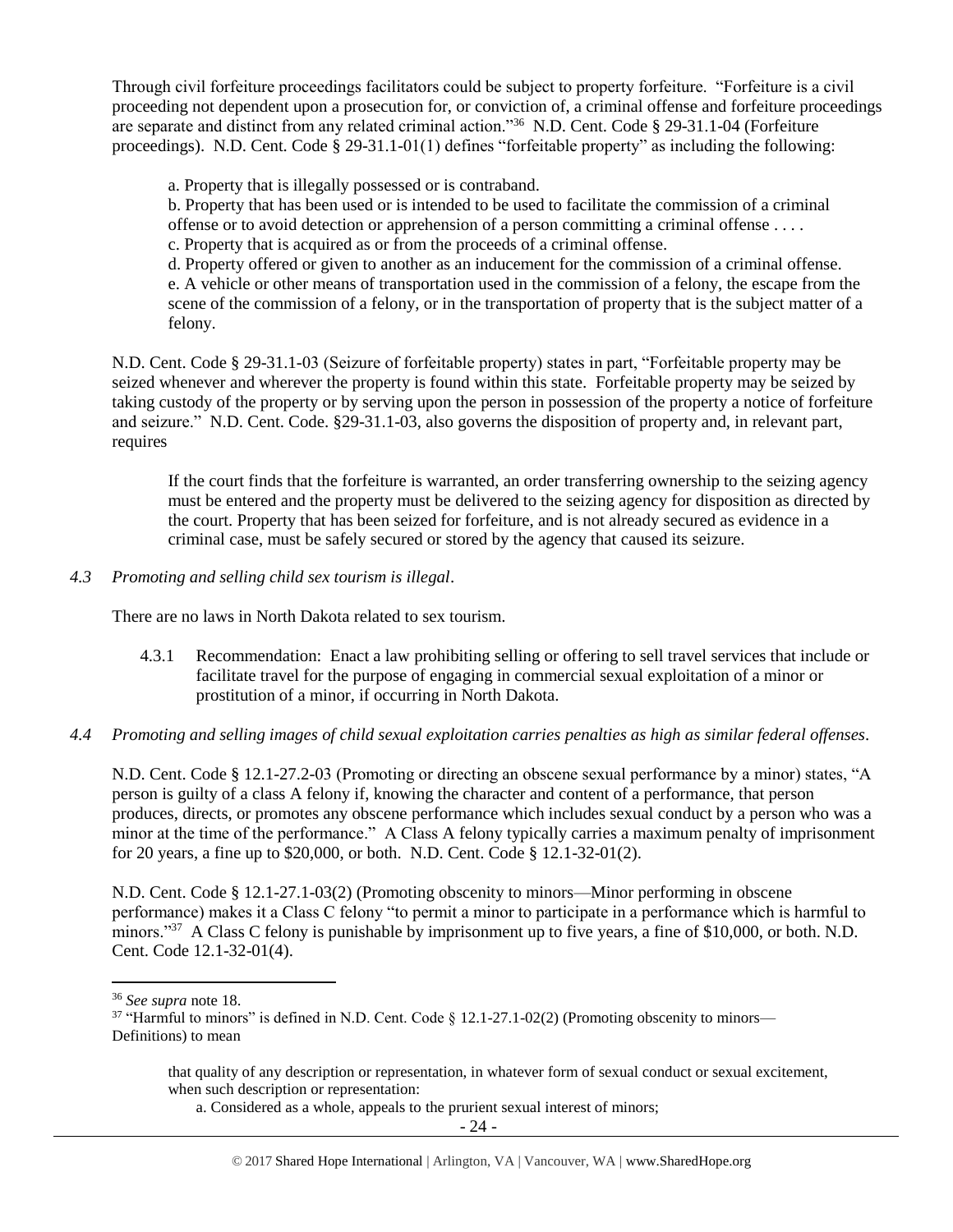N.D. Cent. Code § 12.1-27.2-04 (Promoting a sexual performance by a minor) makes it a Class B felony if "knowing the character and content of a performance, [a] person produces, directs, or promotes any performance which includes sexual conduct by a person who was a minor at the time of the performance." A Class B felony is punishable by imprisonment up to ten years, a fine of \$20,000, or both. N.D. Cent. Code § 12.1-32-01(3). This offense is also subject to the enhanced penalties in N.D. Cent. Code § 12.1-27.2-04.2.

These offenses are subject to enhanced penalties. N.D. Cent. Code § 12.1-27.2-04.2(1) (Sexual performance by a minor—Enhanced penalties) states, "[a] person who commits an offense under this chapter and who acts in the course of a commercial or for-profit activity or transaction in which the offender had or shared ownership, control, managerial responsibility, or a financial interest other than wages is subject to" a fine of up to \$10,000 for individual offenders or a fine up to \$25,000 for a "corporation, limited liability company, association, partnership, or other legal entity." Subsequent offenses receive increased penalties of up to \$50,000 for individuals and up to \$100,000 for a "corporation, limited liability company, association, partnership, or other legal entity." N.D. Cent. Code § 12.1-27.2-04.2(2).

The obscenity laws serve as a means for prosecuting promoters, as well as sellers. N.D. Cent. Code § 12.1-27.1-01(1) (Obscenity—Definitions—Dissemination—Classification of offenses) makes it a Class C felony "if, knowing of its character, [a] person disseminates obscene material or if the person produces, transports, or sends obscene material with intent that it be disseminated." "Disseminate" in this section means "to sell, lease, rent, advertise, broadcast, transmit, exhibit, or distribute for pecuniary gain." N.D. Cent. Code § 12.1-27.1-01(6).

In comparison, if the victim is under the age of 14, a conviction under the TVPA for child sex trafficking is punishable by 15 years to life imprisonment and a fine not to exceed \$250,000. 18 U.S.C. §§ 1591(b)(1),  $3559(a)(1)$ ,  $3571(b)(3)$ . If the victim is between the ages of  $14-17$ , a conviction is punishable by 10 years to life imprisonment and a fine not to exceed \$250,000. 18 U.S.C. §§ 1591(b)(2), 3559(a)(1), 3571(b)(3). A conviction is punishable by mandatory life imprisonment, however, if the trafficker has a prior conviction for a federal sex offense<sup>38</sup> against a minor. 18 U.S.C. § 3559(e)(1). Additionally, a federal conviction for distribution of images of child sexual exploitation (ICSE)<sup>39</sup> is generally punishable by imprisonment for 5–20 years and a fine not to exceed \$250,000.<sup>40</sup> Subsequent convictions, however, are punishable by imprisonment up to 40 years and a fine not to exceed \$250,000.<sup>41</sup>

> b. Is patently offensive to prevailing standards in the adult community in North Dakota as a whole with respect to what is suitable material for minors; and

c. Considered as a whole, lacks serious literary, artistic, political, or scientific value for minors.

l

<sup>41</sup> 18 U.S.C. §§ 2252(b) (stating if a person has a prior conviction under subsection (a)(1), (a)(2), or (a)(3) or a list of other statutes, a conviction is punishable by a fine and imprisonment for 15–40 years), 2252A(b)(1) (stating if a person has a prior conviction under subsection (a)(2), (a)(3), or a list of other statutes, a conviction is punishable by a fine and imprisonment for  $15-40$  years),  $1466A(a)$ , (b) (stating that the penalty scheme for section  $2252A(b)$ applies); *see also* 18 U.S.C. §§ 3559(a)(1) (classifying all of the above listed offenses as felonies), 3571(b)(3) (providing a fine up to \$250,000 for any felony conviction).

<sup>38</sup> *See supra* note [12.](#page-9-0) 

 $39$  18 U.S.C. §§ 2252(a)(1), (a)(2), (a)(3) (Certain activities relating to material involving the sexual exploitation of minors),  $2252A(a)(2)$ ,  $(a)(3)$  (Certain activities relating to material constituting or containing child pornography), 1466A(a) (Obscene visual representations of the sexual abuse of children).

<sup>&</sup>lt;sup>40</sup> 18 U.S.C. §§ 2252(b) (stating that a conviction under subsection (a)(1), (a)(2), or (a)(3) is punishable by imprisonment for  $5-20$  years and a fine),  $2252A(b)(1)$  (a conviction is punishable by imprisonment for  $5-20$  years and a fine), 1466A(a), (b) (stating that a conviction under subsection (a) is "subject to the penalties provided in section 2252A(b)(1)," imprisonment for 5–20 years and a fine, while a conviction under subsection (b) is "subject to the penalties provided in section 2252A(b)(2)," imprisonment up to 10 years, a fine, or both); *see also* 18 U.S.C §§  $3559(a)(1)$  (classifying all of the above listed offenses as felonies),  $3571(b)(3)$  (providing a fine up to \$250,000 for any felony conviction).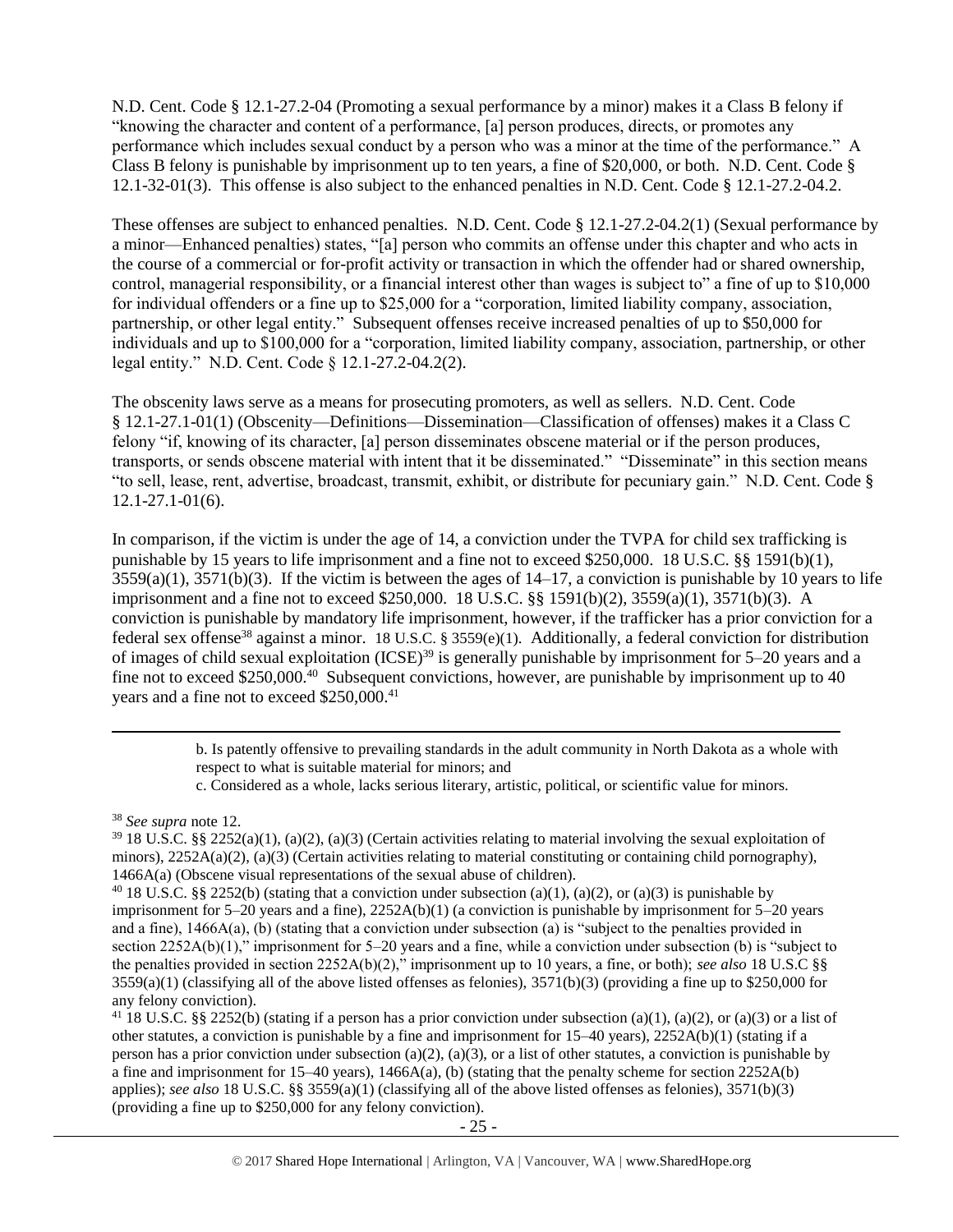#### **FRAMEWORK ISSUE 5: PROTECTIVE PROVISIONS FOR THE CHILD VICTIMS**

### *Legal Components:*

- *5.1 Victims under the core child sex trafficking offense include all commercially sexually exploited children.*
- *5.2 The state sex trafficking statute expressly prohibits a defendant from asserting a defense based on the willingness of a minor under 18 to engage in the commercial sex act.*
- *5.3 State law prohibits the criminalization of minors under 18 for prostitution offenses.*
- *5.4 State law provides a non-punitive avenue to specialized services through one or more points of entry.*
- *5.5 Child sex trafficking is identified as a type of abuse and neglect within child protection statutes.*
- *5.6 The definition of "caregiver" or another related term in the child welfare statutes is not a barrier to a sex trafficked child accessing the protection of child welfare.*
- *5.7 Crime victims' compensation is specifically available to a child victim of sex trafficking or commercial sexual exploitation of children (CSEC).*
- *5.8 Victim-friendly procedures and protections are provided in the trial process for minors under 18.*
- *5.9 Child sex trafficking victims may vacate delinquency adjudications and expunge related records for prostitution and other offenses arising from trafficking victimization, without a waiting period.*
- *5.10 Victim restitution and civil remedies for victims of domestic minor sex trafficking or commercial sexual exploitation of children (CSEC) are authorized by law.*
- *5.11 Statutes of limitations for civil and criminal actions for child sex trafficking or commercial sexual exploitation of children (CSEC) offenses are eliminated or lengthened to allow prosecutors and victims a realistic opportunity to pursue criminal action and legal remedies.*

*\_\_\_\_\_\_\_\_\_\_\_\_\_\_\_\_\_\_\_\_\_\_\_\_\_\_\_\_\_\_\_\_\_\_\_\_\_\_\_\_\_\_\_\_\_\_\_\_\_\_\_\_\_\_\_\_\_\_\_\_\_\_\_\_\_\_\_\_\_\_\_\_\_\_\_\_\_\_\_\_\_\_\_\_\_\_\_\_\_\_\_\_\_*

# *Legal Analysis:*

 $\overline{\phantom{a}}$ 

*5.1 Victims under the core child sex trafficking offense include all commercially sexually exploited children. 42*

N.D. Cent. Code § 12.1-41-02 (Trafficking an individual), North Dakota's human trafficking offense, does not include all commercial sexual exploitation of minors. Under N.D. Cent. Code § 12.1-41-02, when the victim is a minor, means of force, fraud, or coercion are not required.<sup>43</sup> Additionally, several trafficking related laws apply to buyer conduct. However, the core human trafficking law does not apply to buyers; thus, buying commercial sex with a person who is under the age of eighteen does not constitute human trafficking.<sup>44</sup> As such, the offense of human trafficking, under N.D. Cent. Code § 12.1-41-02, requires that a trafficker or controlling third party control be identified. Consequently, not all commercially sexually exploited children are identifiable as victims under N.D. Cent. Code § 12.1-41-02.

5.1.1 Recommendation: Amend the definition of N.D. Cent. Code § 12.1-41-02 (Trafficking an individual) so that all commercially sexually exploited children are identifiable as victims and eligible for protections pursuant to their victim status.

<sup>43</sup> *See supra* discussion in Component 1.1.

<sup>42</sup> *See generally* SHARED HOPE INTERNATIONAL, "Eliminating the Third Party Control Barrier to Identifying Juvenile Sex Trafficking Victims," JuST Response Policy Paper (2015), http://sharedhope.org/wpcontent/uploads/2015/08/Policy-Paper\_Eliminating-Third-Party-Control\_Final1.pdf (discussing need to include all commercially sexually exploited children within sex trafficking definitions and corresponding need to include buyer conduct in core sex trafficking offenses regardless of whether victim is under control of a third party).

<sup>44</sup> *See supra* discussion of buyer applicability in Component 2.1.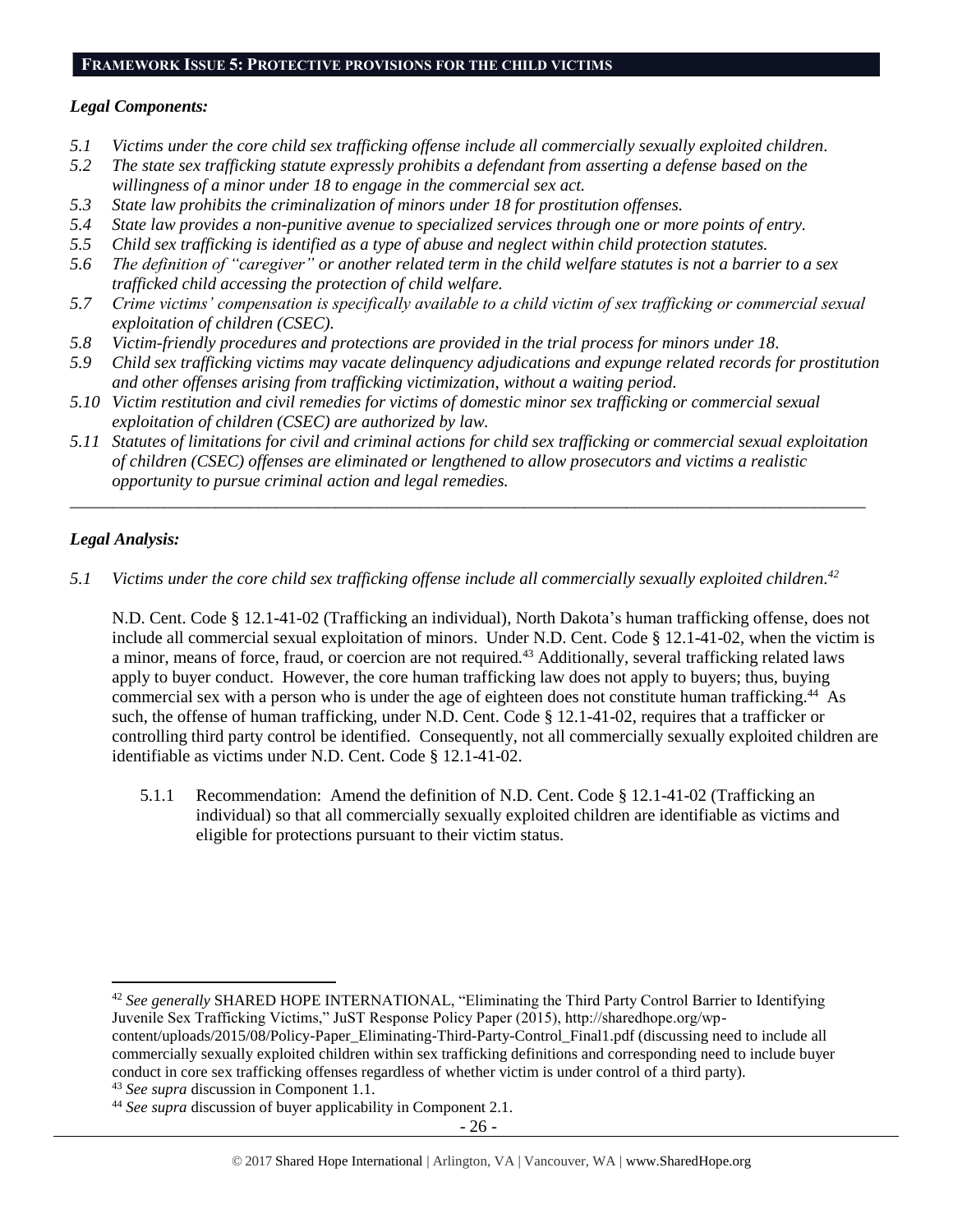*5.2 The state sex trafficking statute expressly prohibits a defendant from asserting a defense based on the willingness of a minor to engage in the commercial sex act.*

N.D. Cent. Code § 12.1-41-04(2) (Sexual servitude) specifically prohibits a defense based on the willingness of the minor victim to engage in the commercial sex act.<sup>45</sup> It states in part, "It is not a defense in a prosecution under subdivision a of subsection 1<sup>46</sup> that the minor consented to engage in commercial sexual activity."

*5.3 State law prohibits the criminalization of minors under 18 for prostitution offenses.<sup>47</sup>*

North Dakota's prostitution law, N.D. Cent. Code § 12.1-29-03 (Prostitution), prohibits the criminalization of minors for prostitution offenses by restricting its application to adults. It states,

An adult is guilty of prostitution, a class B misdemeanor, if the adult:

- 1. Is an inmate of a house of prostitution or is otherwise engaged in sexual activity as a business;
- 2. Solicits another person with the intention of being hired to engage in sexual activity; or
- 3. Agrees to engage in sexual activity with another for money or other items of pecuniary value.

Criminal liability for minors for prostitution offenses and other offenses related to the minor's victimization is also eliminated under N.D. Cent. Code § 12.1-41-12(1) (Immunity of minor). N.D. Cent. Code § 12.1-41-12(1) states,

If the individual was a minor at the time of the offense and committed the offense as a direct result of being a victim, the individual is not criminally liable or subject to a juvenile delinquency proceeding under chapter 27-20 for:

- a. Prostitution under section 12.1-29-03;
- b. Misdemeanor forgery under section 12.1-24.01;
- c. Misdemeanor theft offenses under chapter 12.1-23;
- d. Insufficient funds or credit offenses under section 6-08-16;

 $\overline{a}$ <sup>45</sup> Under N.D. Cent. Code  $\S$  12.1-17-08(1) (Consent as a defense),

> When conduct is an offense because it causes or threatens bodily injury, consent to such conduct or to the infliction of such injury by all persons injured or threatened by the conduct is a defense if:

a. Neither the injury inflicted nor the injury threatened is such as to jeopardize life or seriously impair health; . . . ; or

c. The conduct and the injury are reasonably foreseeable hazards of an occupation or profession or of medical or scientific experimentation conducted by recognized methods, and the persons subjected to such conduct or injury, having been made aware of the risks involved, consent to the performance of the conduct or the infliction of the injury.

Under subsection (2),

Assent does not constitute consent, within the meaning of this section, if:

- a. It is given by a person who is legally incompetent to authorize the conduct charged to constitute the offense and such incompetence is manifest or known to the actor;
- b. It is given by a person who by reason of youth, mental disease or defect, or intoxication is manifestly unable or known by the actor to be unable to make a reasonable judgment as to the nature or harmfulness of the conduct charged to constitute the offense; or
- c. It is induced by force, duress, or deception.

<sup>46</sup> Pursuant to N.D. Cent. Code  $\S 12.1-41-04(1)(a)$ , "A person commits the offense of sexual servitude if the person knowingly [m]aintains or makes available a minor for the purpose of engaging the minor in commercial sexual activity."

<sup>47</sup> For more information regarding recent federal legislation impacting this component see: http://go.sharedhope.org/stateimpactmemo.

- 27 -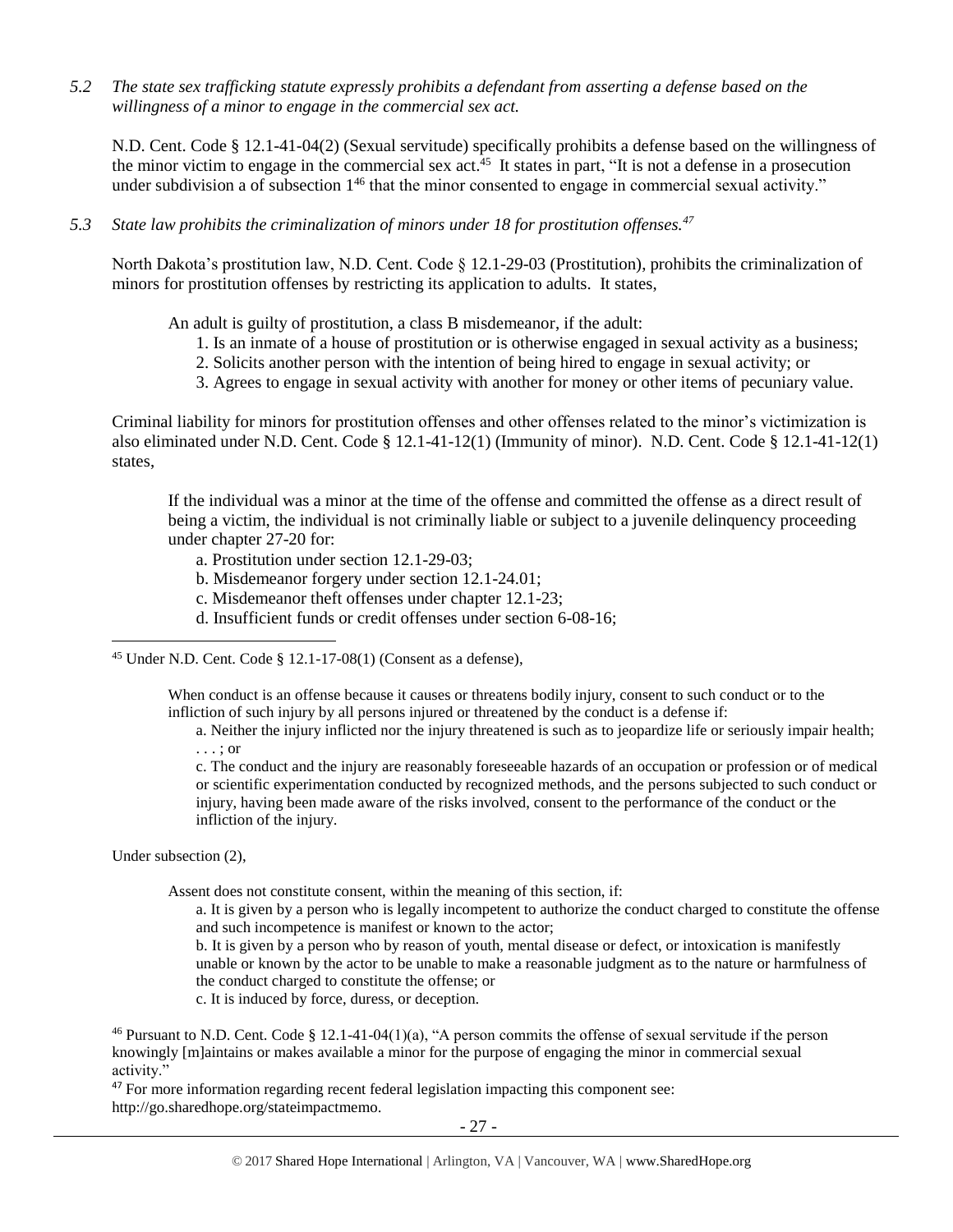e. Manufacture or possession of a controlled or counterfeit substance offenses under section 19- 03.1-23; and

f. Drug paraphernalia offenses under chapter 19-03.4

N.D. Cent. Code § 12.1.-41-12(3) further states that "an individual who has engaged in commercial sexual activity is not criminally liable or subject to a juvenile delinquency proceeding under chapter 27-20 for prostitution if the individual was a minor at the time of the offense."

Finally, N.D. Cent. Code § 12.1-41-12(2) provides child sex trafficking victims with an affirmative defense to certain felony charges resulting from their victimization, stating,

It is an affirmative defense to felony forgery, felony theft, and felony drug distribution that the individual was a minor at the time of the offense and committed the offense as a direct result of being a victim as defined by this chapter.

*5.4 State law provides a non-punitive avenue to specialized services through one or more points of entry.*

# **System response to child engaged in commercial sex act**

Under North Dakota law, a juvenile sex trafficking victim will likely be identified as a child in need of services, rather than as unruly or delinquent; however, services are not required to be specialized to the needs of these children.

Pursuant to N.D. Cent. Code § 12.1-41-12(4) (Immunity of minor), "[a] minor, who under subsection 1 or 3, is not subject to criminal liability or a juvenile delinquency proceeding is presumed to be a child in need of services under chapter 50-25.1." Under subsections (1) and (3), juvenile sex trafficking victims cannot be adjudicated for prostitution and certain other offenses related to their victimization. Specifically, N.D. Cent. Code § 12.1-41-12(1), (3) provides,

1. If the individual was a minor at the time of the offense and committed the offense as a direct result of being a victim, the individual is not criminally liable or subject to a juvenile delinquency proceeding under chapter 27-20 for:

a. Prostitution under section 12.1-29-03;

- b. Misdemeanor forgery under section 12.1-24-01;
- c. Misdemeanor theft offenses under chapter 12.1-23;
- d. Insufficient funds or credit offenses under section 6-08-16;

e. Manufacture or possession of a controlled or counterfeit substance offenses under section 19-03.1-23; and

f. Drug paraphernalia offenses under chapter 19-03.4.

. . . . 3. An individual who has engaged in commercial sexual activity is not criminally liable or subject to a juvenile delinquency proceeding under chapter 27-20 for prostitution if the individual was a minor at the time of the offense.

Under N.D. Cent. Code § 12.1-41-17(2) (Eligibility for benefit or service), "[a] minor who has engaged in commercial sexual activity is eligible for a benefit or service available through the state, regardless of immigration status." However, N.D. Cent. Code § 12.1-41-17(4) states,

For purposes of this section, 'a benefit or service available through the state' does not include a benefit or service of a program administered by the department of human services using federal or special funds, if the victim or minor does not meet program eligibility requirements including an eligibility requirement that is based on immigration status.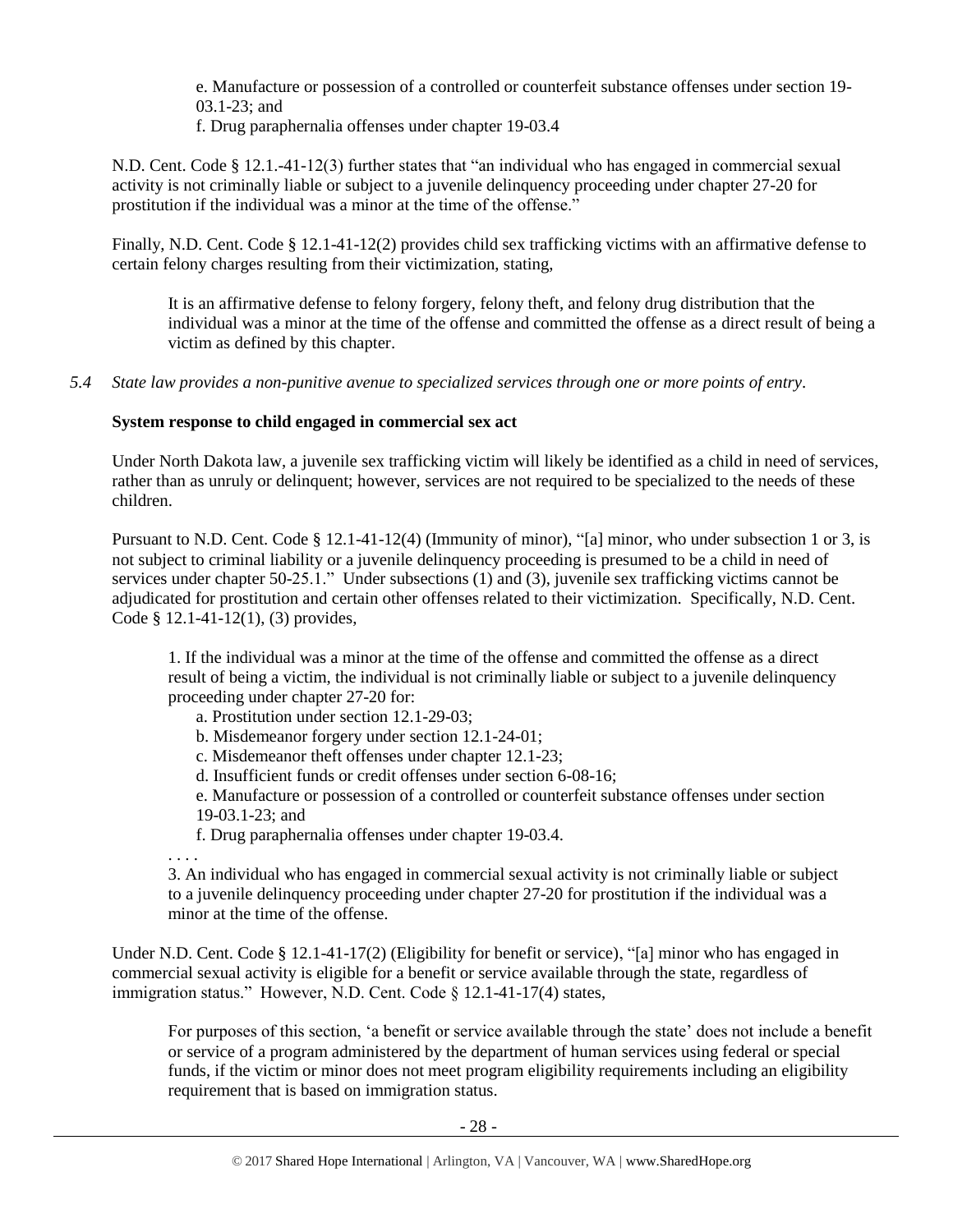To the extent that a juvenile sex trafficking victim is charged with an offense that does not fall under N.D. Cent. Code § 12.1-41-12(1), (3), the child faces possible adjudication as an unruly<sup>48</sup> or delinquent<sup>49</sup> child.

#### **Summary**

Although a juvenile sex trafficking victim is presumed to be child in need of services and may avoid a delinquency adjudication for prostitution and certain other offenses related to his or her victimization, North Dakota law does not mandate the provision of specialized services.

- 5.4.1 Recommendation: Amend North Dakota's protective response for juvenile sex trafficking victims to require specialized services.<sup>50</sup>
- *5.5 Child sex trafficking is identified as a type of abuse and neglect within child protection statutes.<sup>51</sup>*

N.D. Cent. Code § 50-25.1-02(3) (Definitions—Child Abuse and Neglect) defines "abused child" to include a child who is commercially sexually exploited.<sup>52</sup> It defines the term as:

[A]n individual under the age of eighteen years who is suffering from abuse as defined in section 14-09-  $22<sup>53</sup>$  [Abuse of child – Penalty] caused by a person responsible for the child's welfare and 'sexually abused child' means an individual under the age of eighteen years who is subjected by a person responsible for the child's welfare, or by any individual who acts in violation of sections 12.1-20-01 through 12.1-20-07 [Sexual offenses, including luring a minor by computer and corruption or solicitation of minors], sections 12.1-20-11 through 12.1-20-12.2 [Non-commercial sexual offenses], or chapter 12.1-27.2 [Sexual performances by children].

a. Is habitually and without justification truant from school;

b. Is habitually disobedient of the reasonable and lawful commands of the child's parent,

guardian, or other custodian and is ungovernable or who is willfully in a situation dangerous or injurious to the health, safety, or morals of the child or others;

c. Has committed an offense applicable only to a child, except for an offense committed by a minor fourteen years of age or older under subsection 2 of section 12.1-31-03[Sale of tobacco to minors and use by minors prohibited] or an equivalent local ordinance or resolution;

. . . .

f. In any of the foregoing instances is in need of treatment or rehabilitation.

<sup>49</sup> N.D. Cent. Code § 27-20-02(7) (Definitions) defines "delinquent child" as "a child who has committed a delinquent act and is in need of treatment or rehabilitation." Pursuant to N.D. Cent. Code § 27-20-02(6), "'delinquent act' means an act designated a crime under the law, including local ordinances or resolutions of this state, or of another state if the act occurred in that state, or under federal law, and the crime does not fall under subdivision c of subsection 19 [status offenses]."

<sup>50</sup> The recommendation in this component is predicated upon the recommendation in 5.1 being simultaneously and previously enacted.

 $51$  For more information regarding recent federal legislation impacting this component see:

http://go.sharedhope.org/stateimpactmemo.

 $52$  The analysis in this component is predicated upon the recommendation in 5.1 being simultaneously or previously enacted.

<sup>53</sup> North Dakota Century Code outlines "abuse" and "neglect" of a child as two distinct offenses. N.D. Cent. Code § 14-09-22 states,

1. Except as provided in subsection 2 or 3, a parent, adult family or household member, guardian, or other custodian of any child, who willfully inflicts or allows to be inflicted upon the child mental injury or bodily

 $\overline{a}$  $^{48}$  N.D. Cent. Code § 27-20-02(19) (Definitions—Uniform Juvenile Court Act) defines "unruly child" as one who does any of the following: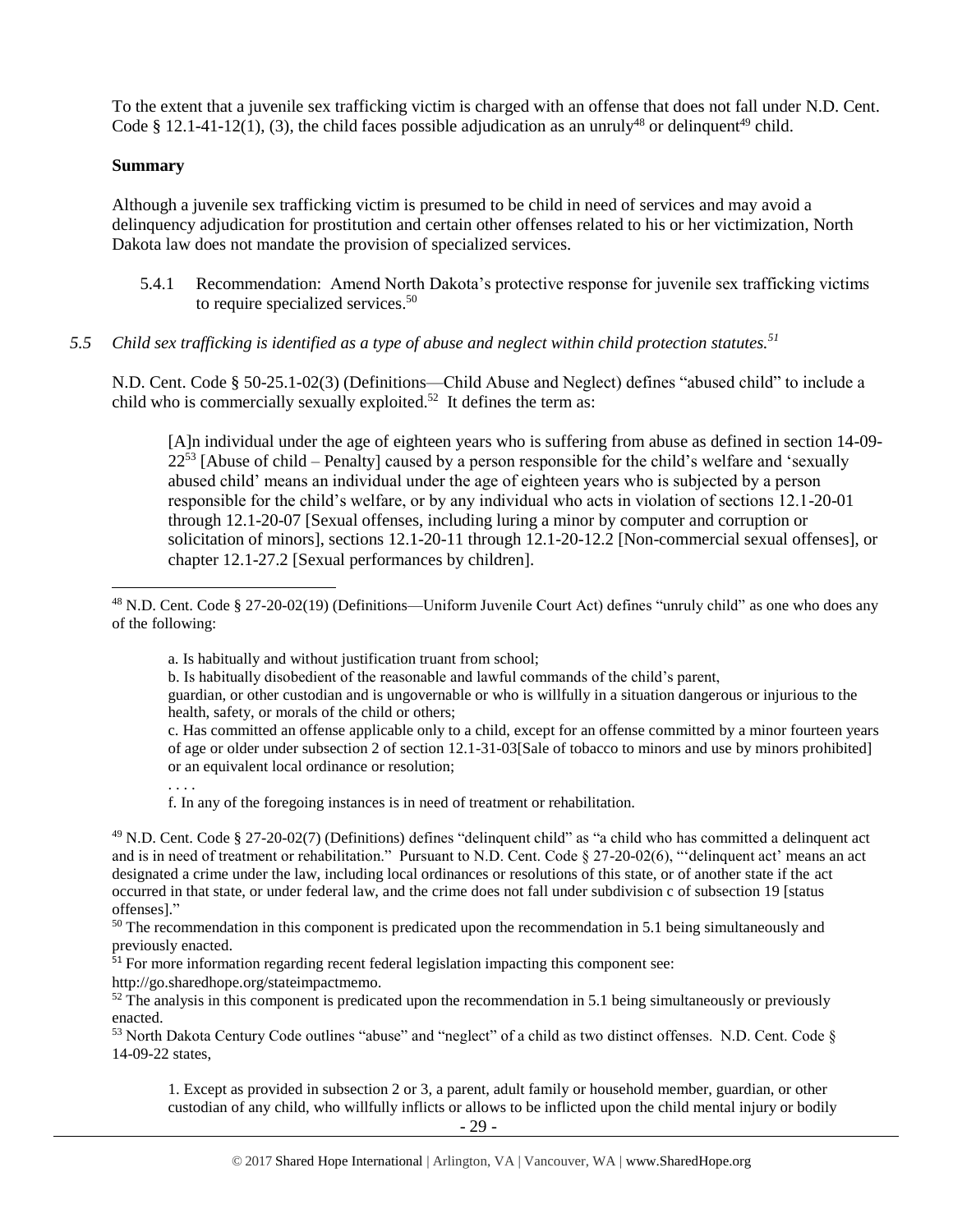<span id="page-29-0"></span>While this definition does not specify sex trafficking or commercial sexual exploitation as forms of abuse, N.D. Cent. Code § 50-25.1-02(13)<sup>54</sup> defines "[n]eglected child" as "a deprived child as defined in chapter 27-20," and N.D. Cent. Code § 27-20-02(8)(h) defines "[d]eprived child" to include "a child who . . . [i]s a victim of human trafficking as defined in title 12.1."

Additionally, juvenile sex trafficking victims are presumed to be a child in need of services under N.D. Cent. Code § 12.1-41-12 (Immunity of minor). N.D. Cent. Code § 12.1-41-12(4) states, "A minor, who under subsection 1 or  $3<sub>1</sub>$ ,<sup>55</sup> is not subject to criminal liability or a juvenile delinquency proceeding is presumed to be a child in need of services under chapter 50-25.1." Pursuant to N.D. Cent. Code § 27-20-30 (Disposition of deprived child).

2. A person who provides care, supervision, education, or guidance for a child unaccompanied by the child's parent, adult family or household member, guardian, or custodian in exchange for money, goods, or other services and who while providing such services commits an offense under this section is guilty of a class B felony. Any such person that commits, allows to be committed, or conspires to commit, against the child, a sex offense as defined in chapter 12.1-20 is subject to the penalties provided in that chapter. 3. A person that commits an offense under this section is guilty of a class B felony if the victim suffers permanent loss or impairment of the function of a bodily member or organ, except if the victim of the offense is under the age of six years in which case the offense is a class A felony.

Pursuant to N.D. Cent. Code § 14-09-22.1, the offense of neglecting a child is committed when

A parent, adult family or household member, guardian, or other custodian of any child . . . willfully commits any of the following offenses . . . :

1. Fails to provide proper parental care or control, subsistence, education as required by law, or other care or control necessary for the child's physical, mental, or emotional health, or morals.

2. Permits the child to be, or fails to exercise reasonable diligence in preventing the child from being, in a disreputable place or associating with vagrants or vicious or immoral persons.

3. Permits the child to engage in, or fails to exercise reasonable diligence in preventing the child from engaging in, an occupation forbidden by the laws of this state or an occupation injurious to the child's health or morals or the health or morals of others.

<sup>54</sup> The text of N.D. Cent. Code § 50-25.1-02 cited here and elsewhere in this report includes amendments made by the enactment of Senate Bill 2251 during the 2017 Regular Session of the 65th Legislative Assembly of North Dakota (effective August 1, 2017).

 $55$  N.D. Cent. Code § 12.1-41-12(1) and (3) provide,

1. If the individual was a minor at the time of the offense and committed the offense as a direct result of being a victim, the individual is not criminally liable or subject to a juvenile delinquency proceeding under chapter 27-20 for:

a. Prostitution under section 12.1-29-03;

. . . .

. . . .

l

3. An individual who has engaged in commercial sexual activity is not criminally liable or subject to a juvenile delinquency proceeding under chapter 27-20 for prostitution if the individual was a minor at the time of the offense.

injury, substantial bodily injury, or serious bodily injury as defined by section 12.1-01-04 is guilty of a class C felony except if the victim of an offense under this section is under the age of six years in which case the offense is a class B felony.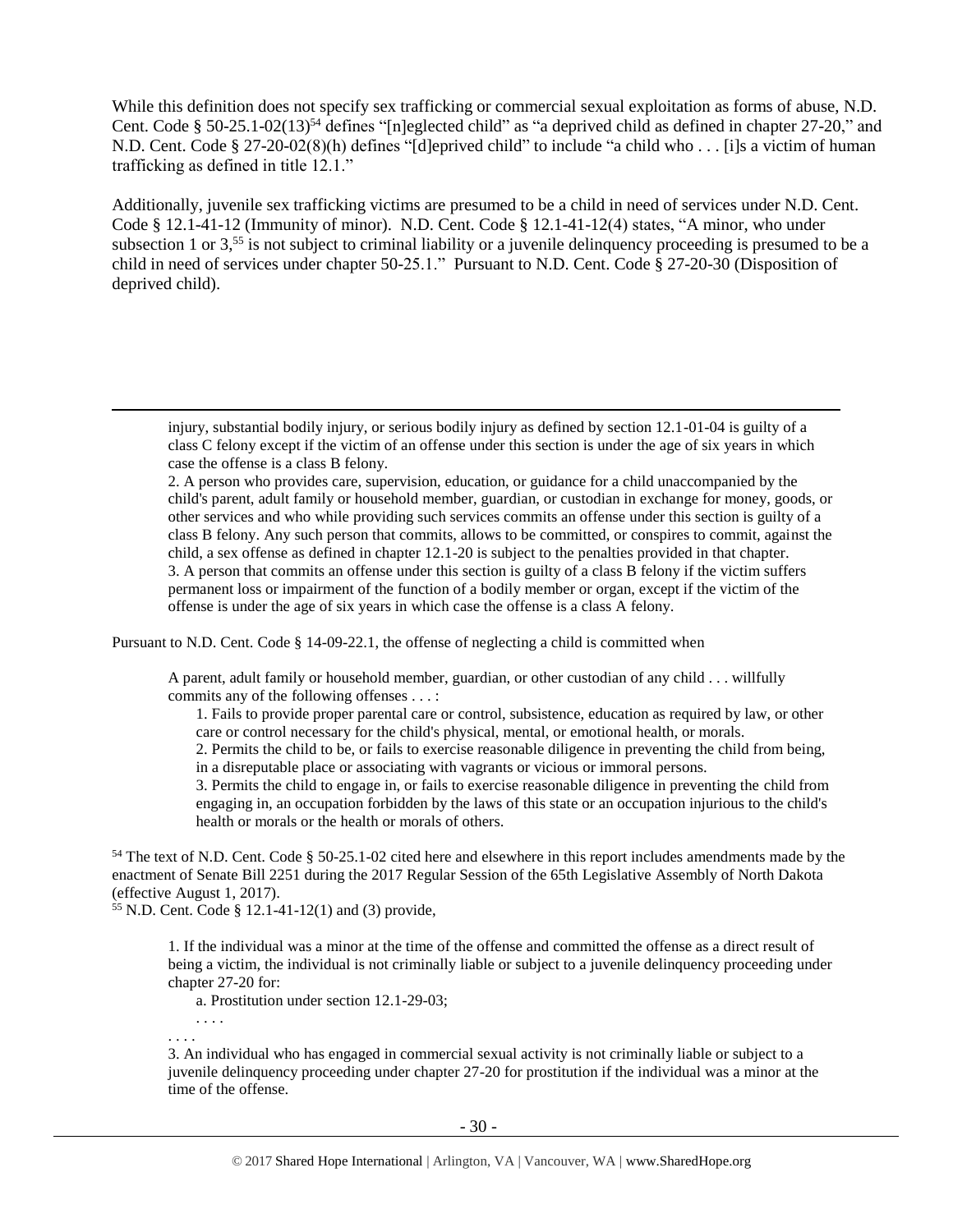#### *5.6 The definition of "caregiver" or another related term in the child welfare statutes is not a barrier to a sex trafficked child accessing the protection of child welfare.*

Juvenile sex trafficking victims<sup>56</sup> may access the protection of child welfare because the definition of "neglected child" includes a "deprived child" who "[i]s a victim of human trafficking as defined in title 12.1." N.D. Cent. Code §§ 50-25.1-02(13),<sup>57</sup> 27-20-02(8)(h). Under these definitions, there is no requirement that a parent or caregiver be responsible for neglect of the child; consequently, this is not a barrier to child welfare involvement on behalf of child sex trafficking victims who are identified as neglected.

To the extent that a child sex trafficking victim is identified as an abused child rather than a neglected child, child welfare may be able to intervene on behalf of the child in certain circumstances involving non-familial trafficking. N.D. Cent. Code § 50-25.1-02(3) (Definitions—Child Abuse and Neglect) states, "'Abused child' means an individual under the age of eighteen years who is suffering from abuse . . . caused by a person responsible for the child's welfare<sup>58</sup> and "sexually abused child" means an individual under the age of eighteen years who is subjected by a person responsible for the child's welfare, or by any individual who acts in violation of sections 12.1-20-01 through 12.1-20-07<sup>59</sup> [Sexual offenses, including luring a minor by computer and corruption or solicitation of minors], sections 12.1-20-11 through 12.1-20-12.2 [Non-commercial sexual offenses], or chapter 12.1-27.2<sup>60</sup> [Sexual performances by children]. Therefore, the definition of "sexually abused child" is not restricted to conduct perpetrated by a person responsible for the child's welfare only for violations of sections 12.1-20-01 through 12.1-20-07, sections 12.1-20-11 through 12.1-20-12.2, or chapter 12.1-27.2, which are non-commercial sex offenses that may not apply to juvenile sex trafficking victims.

Additionally, juvenile sex trafficking victims are presumed to be a child in need of services under N.D. Cent. Code § 12.1-41-12 (Immunity of minor). N.D. Cent. Code § 12.1-41-12(4) states, "A minor, who under subsection 1 or  $3<sub>1</sub><sup>61</sup>$  is not subject to criminal liability or a juvenile delinquency proceeding is presumed to be a child in need of services under chapter 50-25.1."

l

. . . .

a. Prostitution under section 12.1-29-03;

. . . .

<sup>&</sup>lt;sup>56</sup> The analysis in this component is predicated on the recommendation in 5.1 being simultaneously or previously enacted.

<sup>57</sup> *See supra* note [54.](#page-29-0)

<sup>58</sup> N.D. Cent. Code § 50-25.1-02(1) (Definitions—Child Abuse and Neglect) defines "a person responsible for the child's welfare" for the chapter on "child abuse and neglect" in the title on "public welfare" as including "a person who has responsibility for the care or supervision of a child and who is the child's parent, an adult family member of the child, any member of the child's household, the child's guardian, or the child's foster parent . . . ."

<sup>59</sup> *See supra* Component 1.2.

<sup>60</sup> *See supra* Component 1.2.

 $61$  N.D. Cent. Code § 12.1-41-12(1) and (3) provide,

<sup>1.</sup> If the individual was a minor at the time of the offense and committed the offense as a direct result of being a victim, the individual is not criminally liable or subject to a juvenile delinquency proceeding under chapter 27-20 for:

<sup>3.</sup> An individual who has engaged in commercial sexual activity is not criminally liable or subject to a juvenile delinquency proceeding under chapter 27-20 for prostitution if the individual was a minor at the time of the offense.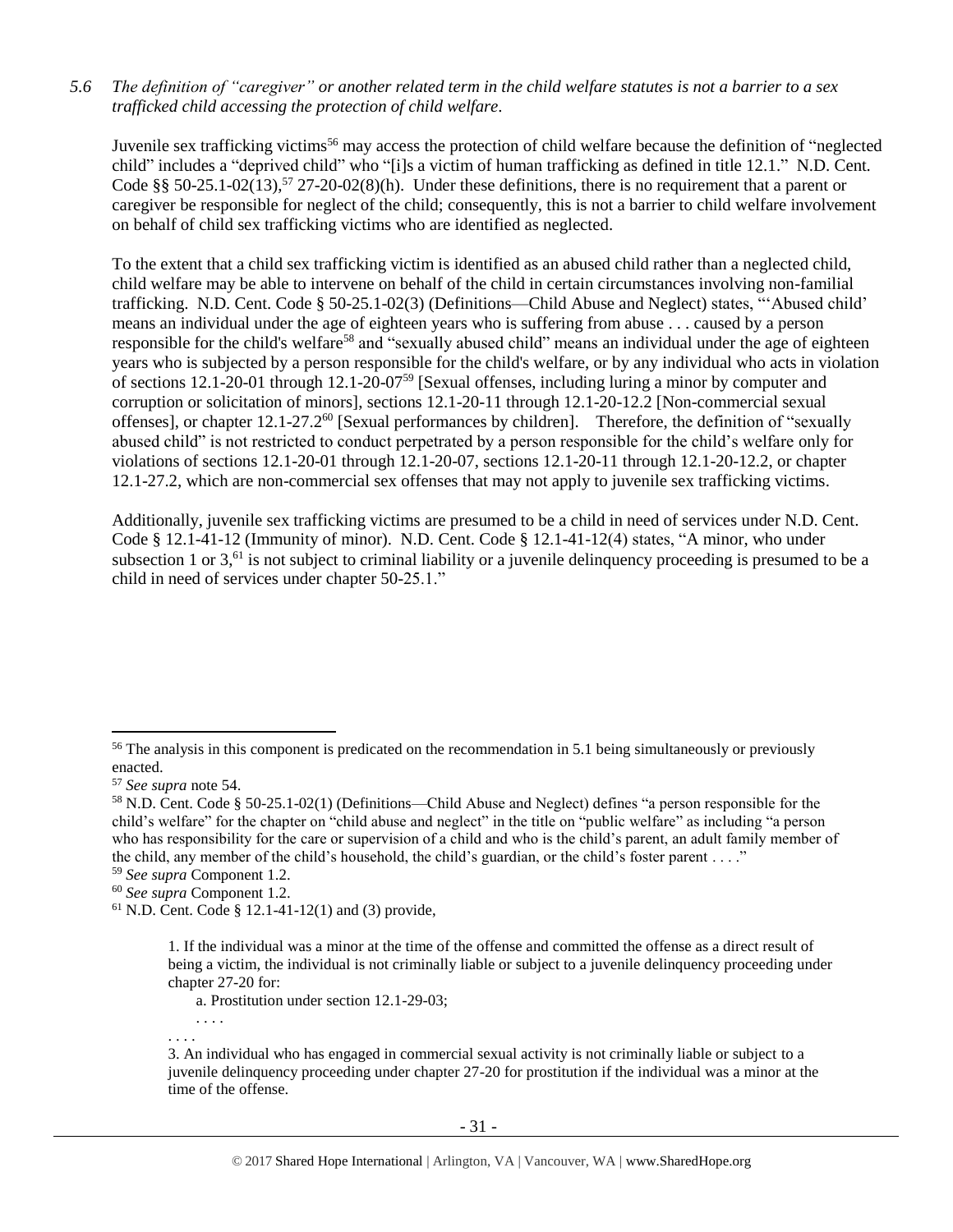# *5.7 Crime victims' compensation is specifically available to a child victim of sex trafficking or commercial sexual exploitation of children (CSEC).*

N.D. Cent. Code § 12.1-41-17(1) (Eligibility for benefit or service) expressly provides that human trafficking victims are entitled to victim compensation by stating, "A victim<sup>62</sup> is eligible for a benefit or service available through the state, including compensation under chapter 54-23.4, regardless of immigration status."

Upon successful application for compensation, under N.D. Cent. Code § 54-23.4-02 (Award of compensation), a victim of a crime may be awarded "economic loss arising directly from criminally injurious conduct if satisfied by a preponderance of the evidence that the requirements for compensation have been met." Under N.D. Cent. Code § 54-23.4-01(7), "economic loss" is defined as "economic detriment consisting only of allowable expense, work loss, replacement services loss, and, if injury causes death, dependent's economic loss and dependent's replacement services loss. Noneconomic detriment is not loss. The term includes economic detriment caused by pain and suffering or physical impairment." N.D. Cent. Code § 54-23.4-01(7)(d) defines "noneconomic detriment" as "pain, suffering, inconvenience, physical impairment, and other nonpecuniary damage." N.D. Cent. Code  $\S 54-23.4-01(7)(a)$  includes in its definition of "allowable expense" "reasonable" charges incurred for reasonably needed products, services, and accommodations required due to the injury, including those for medical care, rehabilitation, rehabilitative occupational training, and other remedial treatment and care."

However, several eligibility criteria in the victim of crime compensation statutes under N.D. Cent. Code §§ 54- 23.4-01 et seq. might result in the inability of a domestic minor sex trafficking victim to receive compensation for injuries suffered as a result of commercial sexual exploitation. N.D. Cent. Code § 54-23.4-06(2) (Application for compensation—Awards—Limitations on awards) limits the time period to file a claim for compensation to "one year from the date the criminally injurious conduct was reported to a law enforcement officer." However, "The division may extend the time for filing if it determines that the interests of justice so require." Under N.D. Cent. Code § 54-23.4-06(3), "Compensation may not be awarded to a claimant who is the offender or an accomplice of the offender, nor to any claimant if the award would unjustly benefit the offender or an accomplice." N.D. Cent. Code § 54-23.4-06(4) requires, "In the case of child abuse or sexual molestation of a child, the criminally injurious conduct must be reported to a law enforcement officer within three years after the child reaches the age of majority." For other crimes, compensation will not be awarded unless reported within 96 hours of the commission of the crime, unless there was good cause for failure to report. Under subsection (5), "The division, upon finding that the claimant has not fully cooperated with appropriate law enforcement agencies, may deny, reconsider, or reduce an award of compensation." Moreover, N.D. Cent. Code § 54-23.4-06(6) states, "Compensation otherwise payable to a claimant must be reduced or denied: . . . b. To the extent the division deems reasonable because of the contributory misconduct of the claimant or of a victim on whose behalf compensation is claimed . . . ." Lastly, compensation may not exceed a total of \$25,000. N.D. Cent. Code § 54-23.4-06(8).

- 5.7.1 Recommendation: Amend Chapter 54-23.4 (Crime Victims Compensation) to add a specific exception to the ineligibility criteria for domestic minor sex trafficking victims.<sup>63</sup>
- *5.8 Victim-friendly procedures and protections are provided in the trial process for minors under 18.*

 $\overline{\phantom{a}}$ 

Several victim-friendly criminal justice procedures and protections are provided to children. N.D. Cent. Code

 $62$  N.D. Cent. Code § 12.1-41-01(12) (Definitions) defines "victim" as "an individual who is subjected to human trafficking or to conduct that would have constituted human trafficking had this chapter been in effect when the conduct occurred, regardless of whether a perpetrator is identified, apprehended, prosecuted, or convicted." N.D. Cent. Code § 12.1-41-01(5) defines "human trafficking" as the commission of an offense created by sections 12.1- 41-02 through 12.1-41-06."

 $<sup>63</sup>$  The recommendation in this component is predicated on the recommendation in 5.1 being simultaneously or</sup> previously enacted.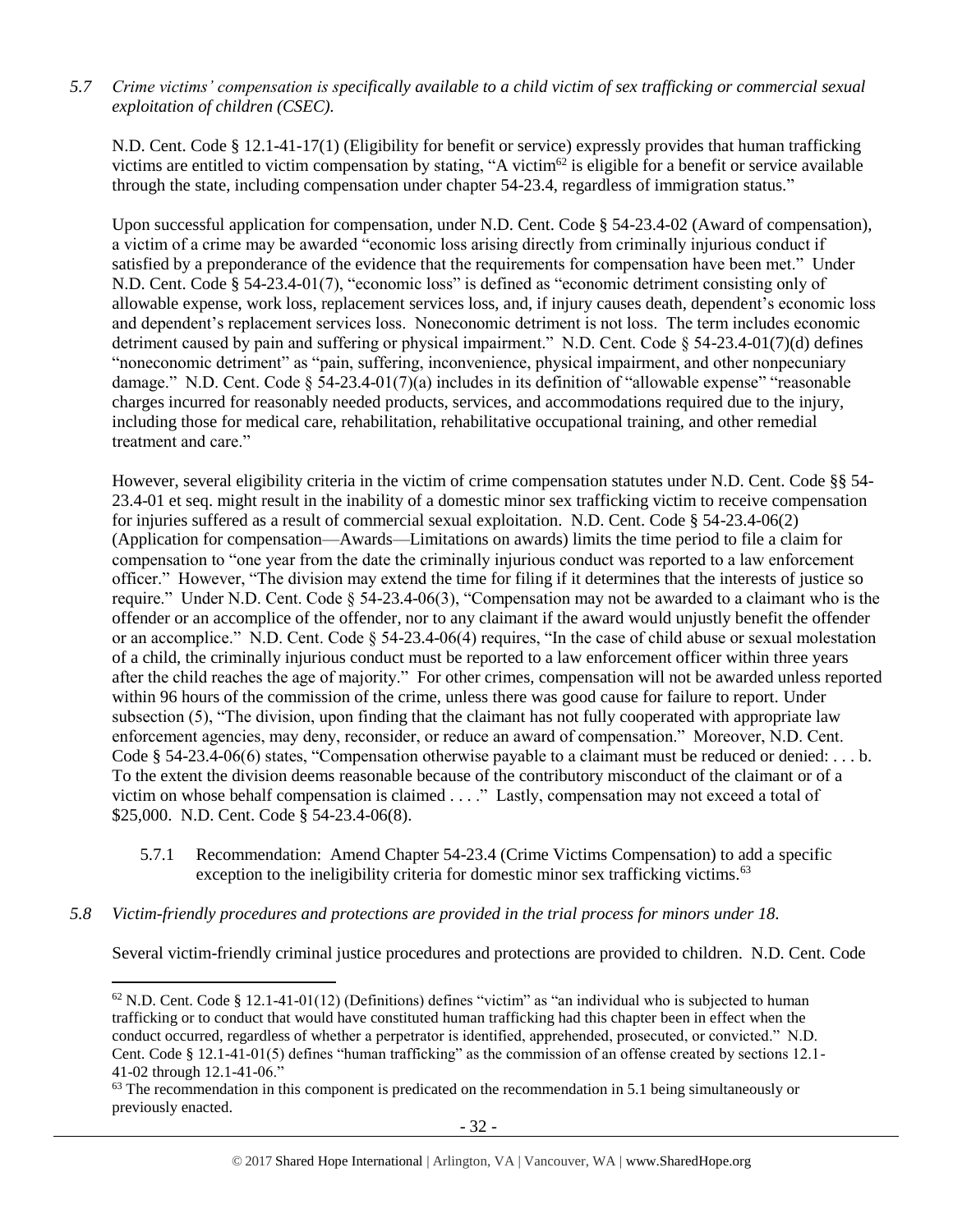§ 31-04-04.1(1) (Videotaped statement of a child sexual offense victim—Criteria for admission as evidence) allows "the oral statement of the child victim" to be recorded prior to trial and entered into evidence subject to certain conditions "[i]n any prosecution for a violation of section 12.1-20-03 [Gross sexual imposition], 12.1- 20-03.1 [Continuous sexual abuse of a child], 12.1-20-04 [Sexual imposition], 12.1-20-05 [Corruption or solicitation of minors], 12.1-20-06 [Sexual abuse of wards], 12.1-20-07 [Sexual assault], or 12.1-20-11[Incest] in which the victim is less than fifteen years of age . . . ." N.D. Cent. Code § 31-04-04.1(1). For this to be admitted into evidence, N.D. Cent. Code § 31-04-04.1(1) states that the following conditions must be satisfied:

a. The court determines there is reasonable cause to believe that the child victim would experience serious emotional trauma as a result of in-court participation in the proceeding;

b. The accused must be given reasonable written notice of the time and place for taking the videotaped statement;

c. The accused must be afforded the opportunity to hear and view the testimony from outside the presence of the child by means of a two-way mirror or other similar method that will ensure that the child cannot hear or see the accused;

d. The accused must have the opportunity to communicate orally with counsel by electronic means while the videotaped statement is being made; and

e. All questioning must be done by the prosecutor or counsel for the defendant unless the defendant is an attorney pro se. An attorney pro se must conduct all questioning from outside the presence of the child. Upon request of any of the parties or upon the determination of the court that it would be appropriate, the court may appoint a person who is qualified as an expert and who has dealt with the child in a therapeutic setting to aid the court throughout proceedings conducted under this section and the court may appoint a guardian ad litem to protect the interests of the child.

Additionally, for the videotaped statement to be admitted into evidence, the court must find "that the child is unavailable as a witness to testify at trial and, upon viewing the videotape recording before it is shown to the jury, determines that it is sufficiently reliable and trustworthy and that the interests of justice will best be served by admission of the statement into evidence." N.D. Cent. Code § 31-04-04.1(2). Under this subsection,

"[U]navailable" includes a determination, based on medical or psychological evidence or expert testimony, that the child would suffer serious emotional or psychological strain if required to testify at trial. The court, in making its findings and determinations under this subsection, shall consider at least the following:

a. The nature of the offense;

- b. The significance of the child's testimony to the case;
- c. The child's age;
- d. The child's psychological maturity and understanding; and
- e. The nature, degree, and duration of potential injury to the child from testifying.

N.D. Cent. Code § 12.1-35-02 (Additional services) encourages state's attorneys to provide additional services to "children who are involved in criminal proceedings as victims or witnesses." These include the following:

1. Explanations, in language understood by the child, of all legal proceedings in which the child will be involved.

2. Advice to the court concerning the ability of a child witness to cooperate with the prosecution and the potential effects of the proceedings on the child.

3. Information about, and referrals to, appropriate social services programs to assist the child and the child's family members in coping with the emotional impact of the crime and the subsequent proceedings in which the child is involved.

4. Information about the availability of a child development specialist to ensure questions asked of the witness are chronologically and developmentally appropriate.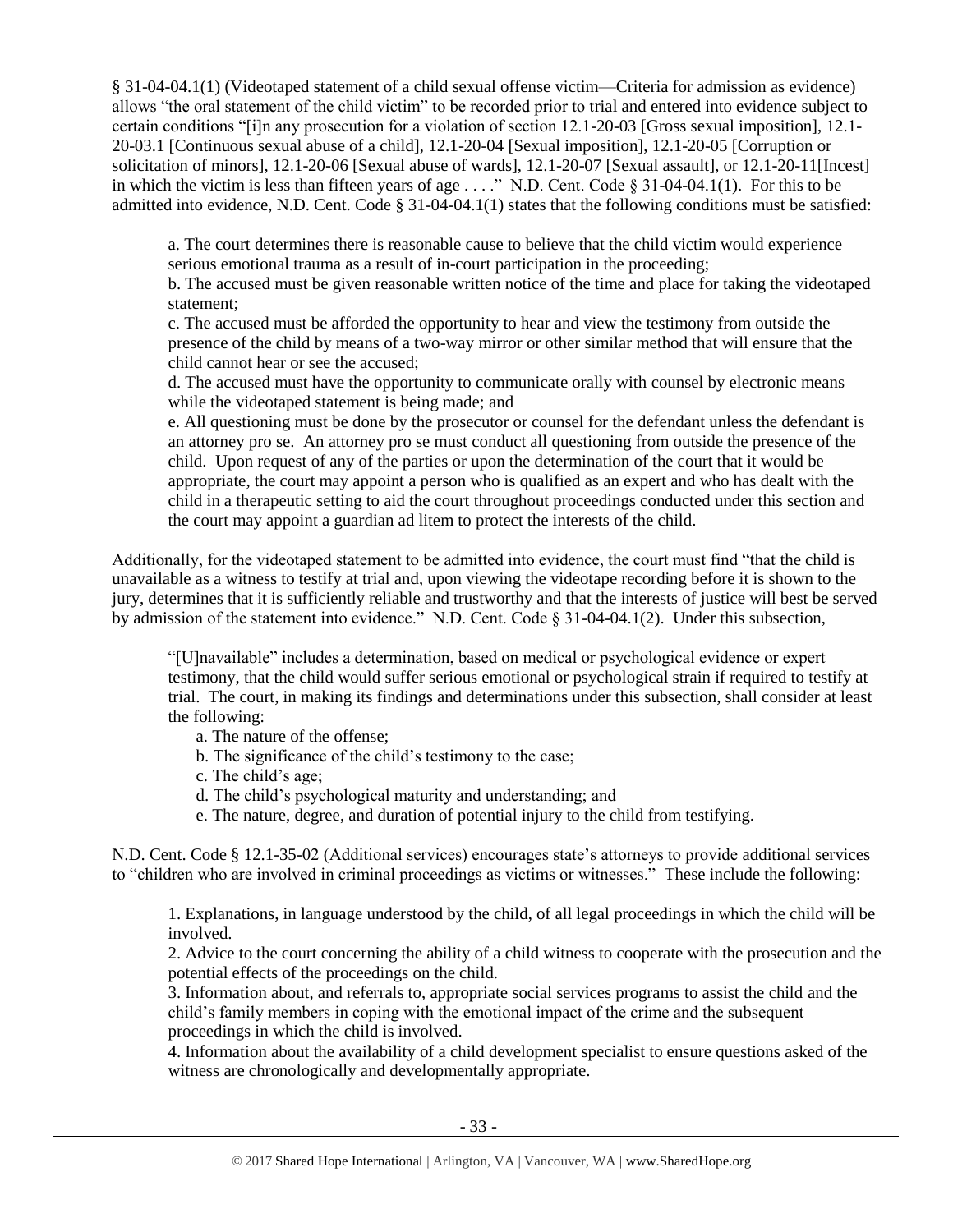N.D. Cent. Code § 12.1-35-04 (Limits on interviews and testimony) states, "The prosecuting attorney, the court, and appropriate law enforcement personnel, to the extent possible, shall protect the victim or witness from the psychological damage of repeated or lengthy interview, testimony, or discovery proceedings while preserving the rights of the public, the victim, and the person charged with the violation." N.D. Cent. Code § 12.1-35-05 (Prompt disposition) states in part, "In all criminal cases and juvenile proceedings involving a child victim or witness, the court and the state's attorney shall take appropriate action to ensure a speedy trial in order to minimize the length of time the child must endure the stress of involvement in the proceedings." Pursuant to the procedures in N.D. Cent. Code § 12.1-35-05.1 (Assistance during proceedings), child witnesses may be accompanied by a court selected person during proceedings for support while giving testimony. Certain material, including identifying information, interviews, and statements, by or about child victims or child witnesses, subject to exceptions, may not appear in public record. N.D. Cent. Code § 12.1-35-03<sup>64</sup> (Information about child victims or witnesses of crimes generally may not appear in public record).

Pursuant to N.D. Cent. Code § 12.1-41-10 (Victim confidentiality),

In an investigation of or a prosecution for an offense under this chapter [Uniform Act on Prevention of and Remedies for Human Trafficking], a law enforcement agency and state's attorney shall keep confidential the identity, pictures, and images of the alleged victim and the family of the alleged victim, except to the extent that disclosure is:

- 1. Necessary for the purpose of investigation or prosecution;
- 2. Required by law or court order; or
- 3. Necessary to ensure provision of services or benefits for the victim or the victim's family

Additionally, pursuant to N.D. Cent. Code 12.1-35-05.2 (Confidentiality of testimony),

In any criminal proceeding in which the defendant is charged with a violation of chapter 12.1-20 [Sex offenses, including luring a minor and solicitation of a minor] involving a child, the court, upon the motion of the prosecuting attorney, shall conduct a hearing to determine whether the testimony of and relating to a child may be closed to the public in order to protect the child's reputation.

North Dakota Rules of Evidence 412 (commonly called the "rape shield law") protects testifying victims of sex crimes from examination leading to evidence about past or other sexual behavior. It states,

a. Evidence generally inadmissible.

The following evidence is not admissible in any criminal proceeding involving alleged sexual misconduct except as provided in subdivisions (b) and (c):

(1) evidence offered to prove that any alleged victim engaged in other sexual behavior; and

(2) evidence offered to prove any alleged victim's sexual predisposition.

b. Exceptions.

In a criminal case, the following evidence is admissible, if otherwise admissible under these rules: (1) evidence of specific instances of sexual behavior by the alleged victim offered to prove that a person other than the accused was the source of semen, injury, or other physical evidence; (2) evidence of specific instances of sexual behavior by the alleged victim with respect to the person accused of the sexual misconduct, offered by the accused to prove consent or by the prosecution; and

(3) evidence the exclusion of which would violate the constitutional rights of the defendant.

. . . .

l

<sup>&</sup>lt;sup>64</sup> The text of N.D. Cent. Code § 12.1-35-03 cited here and elsewhere in this report includes amendments made by the enactment of House Bill 1345 during the 2017 Regular Session of the 65th Legislative Assembly of North Dakota (effective April 12, 2017).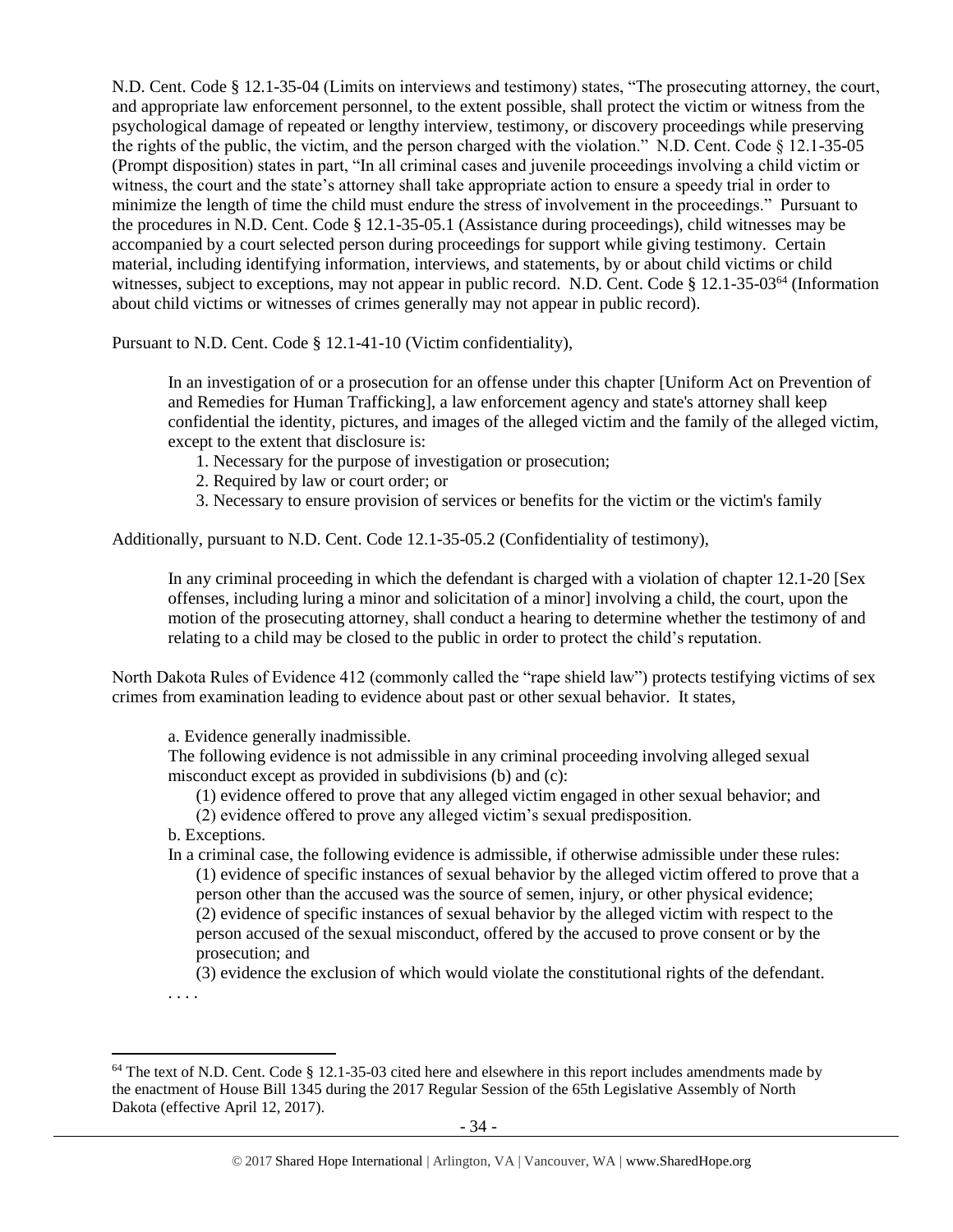N.D. Cent. Code § 12.1-41-11 (Past sexual behavior of victim) specifically extends rape shield protections to sex trafficking victims. It states,

In a prosecution for an offense under this chapter [Uniform Act on Prevention of and Remedies for Human Trafficking] or a civil action under section 12.1-41-15 [Civil action], evidence of a specific instance of the alleged victim's past sexual behavior or reputation or opinion evidence of past sexual behavior of the alleged victim and the admissible unless the evidence is:

- 1. Admitted in accordance with the North Dakota rules of evidence; or
- 2. Offered by the prosecution to prove a pattern of human trafficking by the defendant.

Although public records are made accessible under N.D. Cent. Code § 44-04-18 (Access to public records), domestic violence and victim record information is exempt<sup>65</sup> pursuant to N.D. Cent. Code  $\S$  44-04-18.20<sup>66</sup> (Domestic violence and victim information exempt), which states,

The address, telephone number, or any identifying information that, if released, could reasonably be used to locate or identify a victim or alleged victim . . . of a sex offense under chapter 12.1-20, of sexual performances by a child under chapter 12.1-27.2, or of human trafficking under chapter 12.1-41, contained in any record maintained by a criminal justice agency as defined by section 44-04-18.7 or correctional facility as defined by 12-44.1-01 is exempt.

Lastly, N.D. Cent. Code § 12.1-31.2-01 (Disorderly conduct restraining order – Penalty) allows human trafficking victims to request a restraining order against their exploiters:

1. "Disorderly conduct" means intrusive or unwanted acts, words, or gestures that are intended to adversely affect the safety, security, or privacy of another person. For the purposes of this section, disorderly conduct includes human trafficking or attempted human trafficking as defined in this title.<sup>67</sup> Disorderly conduct does not include constitutionally protected activity.

2. A person who is a victim of disorderly conduct or the parent or guardian of a minor who is a victim of disorderly conduct may seek a disorderly conduct restraining order from any court of competent jurisdiction in the manner provided in this section.

*5.9 Child sex trafficking victims may vacate delinquency adjudications and expunge related records for prostitution and other offenses arising from trafficking victimization, without a waiting period.*

North Dakota law does not provide a mechanism for minors to vacate delinquency adjudications related to trafficking victimization, and juvenile records may only be expunged after a waiting period.

 $\overline{\phantom{a}}$ 

 $67$  Pursuant to N.D. Cent. Code. § 12.1-41-01(5) (Definitions), "[h]uman trafficking" is defined as "the commission of an offense created by sections 12.1-41-02 [Trafficking an individual] through 12.1-41-06 [Patronizing a minor for commercial sexual activity]."

<sup>65</sup> However, N.D. Cent. Code. § 27-20-51 (Inspection of court files and records) states,

To the extent necessary to provide victim services or benefits under chapter 12.1-41, the judge and staff of the juvenile court may disclose information to refer a juvenile, who may be a victim of human trafficking, to a program for runaway and homeless youth located in the state and approved by the juvenile court of jurisdiction. Information disclosed under this subsection must remain confidential.

The text of N.D. Cent. Code § 27-20-51 cited here and elsewhere in this report includes amendments made by the enactment of Senate Bill 2098 during the 2017 Regular Session of the 65th Legislative Assembly of North Dakota (effective August 1, 2017).

<sup>&</sup>lt;sup>66</sup> The text of N.D. Cent. Code § 44-04-18.20 cited here and elsewhere in this report includes amendments made by the enactment of House Bill 1345 during the 2017 Regular Session of the 65th Legislative Assembly of North Dakota (effective April 12, 2017).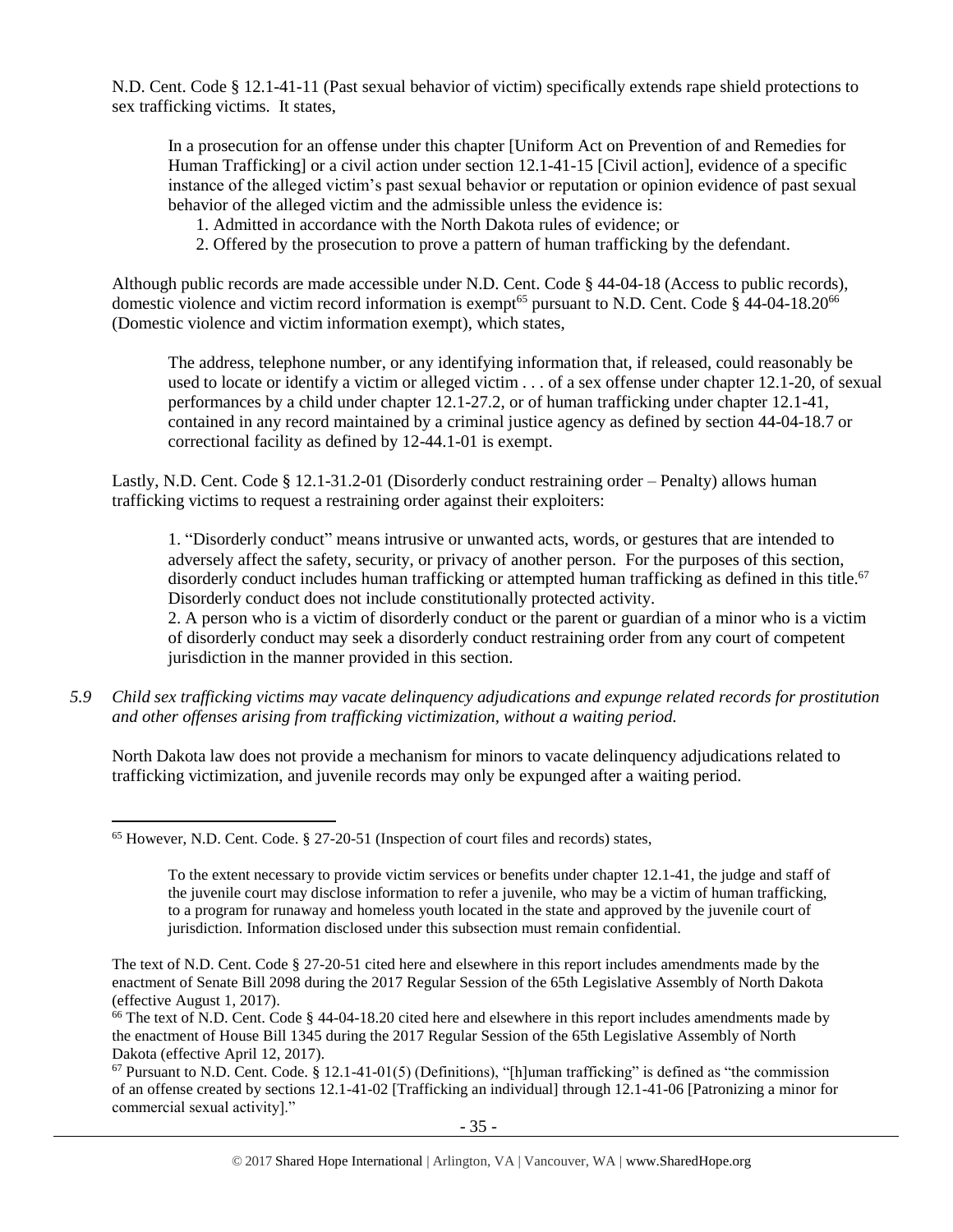Regarding expungement, N.D. Cent. Code § 27-20-54 (Destruction of juvenile court records) provides, "[e]xcept as otherwise required under section 25-03.3-04, all juvenile court records must be retained and disposed<sup>68</sup> of pursuant to rules and policies established by the North Dakota supreme court." Records of juvenile delinquency adjudications are "[r]etain[ed] for 10 years after expiration of final order, or age 18, whichever is later." Unruly juvenile records are "[r]etain[ed] for 1 year after child turns 18 or final expiration of order, whichever is later." Deprivation records (absent termination of parental rights) are "[r]etain[ed] for 10 years after child turns 18 or final expiration of order, whichever is later." N.D. Admin. Code 19 (2011) (Records Retention Schedule–courts: Juvenile Case Files).<sup>69</sup>

Because North Dakota law mandates a minimum 1 to 10 year waiting period, however, a child sex trafficking victim may face collateral consequences associated with having an accessible delinquency record during that time.

North Dakota law also contains N.D. Cent. Code § 12.1-41-14 (Motion to vacate and expunge conviction), a trafficking-specific provision, which states,

(1) An individual convicted of prostitution or an offense listed in subsection 1 of section 12.1-41-12 [Immunity of a minor]<sup>70</sup> which was committed as a direct result of being a victim may apply by motion to the court to vacate the conviction and expunge the record of conviction. The court may grant the motion on a finding that the individual's participation in the offense was a direct result of being a victim.

(2) Official determination or documentation is not required to grant a motion by an individual under subsection 1, but an official determination or documentation from a federal, state, local, or tribal agency that the individual was a victim at the time of the offense creates a presumption that the individual's participation was a direct result of being a victim.

(3) A motion filed under subsection 1, any hearing conducted on the motion, and any relief granted are governed by chapter 29-32.1.

However, N.D. Cent. Code § 12.1-41-14 applies specifically to "convictions," and N.D. Cent. Code § 27-20-33 (Order of adjudication—Noncriminal) states, "[a]n order of disposition or other adjudication in a proceeding under this chapter [Uniform Juvenile Court Act] is not a conviction of a crime . . . ." Accordingly, delinquency

<sup>68</sup> N.D. Admin. Code 19, Sec. 5 (2011) (Disposition of Court Records),

The term "disposition" means:

 $\overline{\phantom{a}}$ 

- a. transfer of a record to the possession of the state archivist pursuant to the procedure in Section 10;
- b. destruction by burning or shredding, if the record is confidential; or
- c. destruction by ordinary means, such as landfill or recycling, if the record is not confidential.

(a) Prostitution under section 12.1-29-03;

(b) Misdemeanor forgery under section 12.1-24-01;

(c) Misdemeanor theft offenses under chapter 12.1-23;

(e) Manufacture or possession of a controlled substance or counterfeit substance offenses under section 19- 03.1-23; and

(f) Drug paraphernalia offenses under chapter 19-03.4.

*See also* North Dakota Supreme Court Rules, http://www.ndcourts.gov/rules/Administrative/frameset.htm. (last visited July 29, 2016)

<sup>&</sup>lt;sup>69</sup> The retention schedule can also be found at North Dakota Supreme Court Rules,

http://www.ndcourts.gov/rules/Administrative/frameset.htm (click on Rule 19 and then on "records retention schedule") (last visited July 29, 2016).

<sup>70</sup> Under N.D. Cent. Code § 12.1-41-14, eligible offenses include:

<sup>(</sup>d) Insufficient funds or credit offenses under section 6-08-16;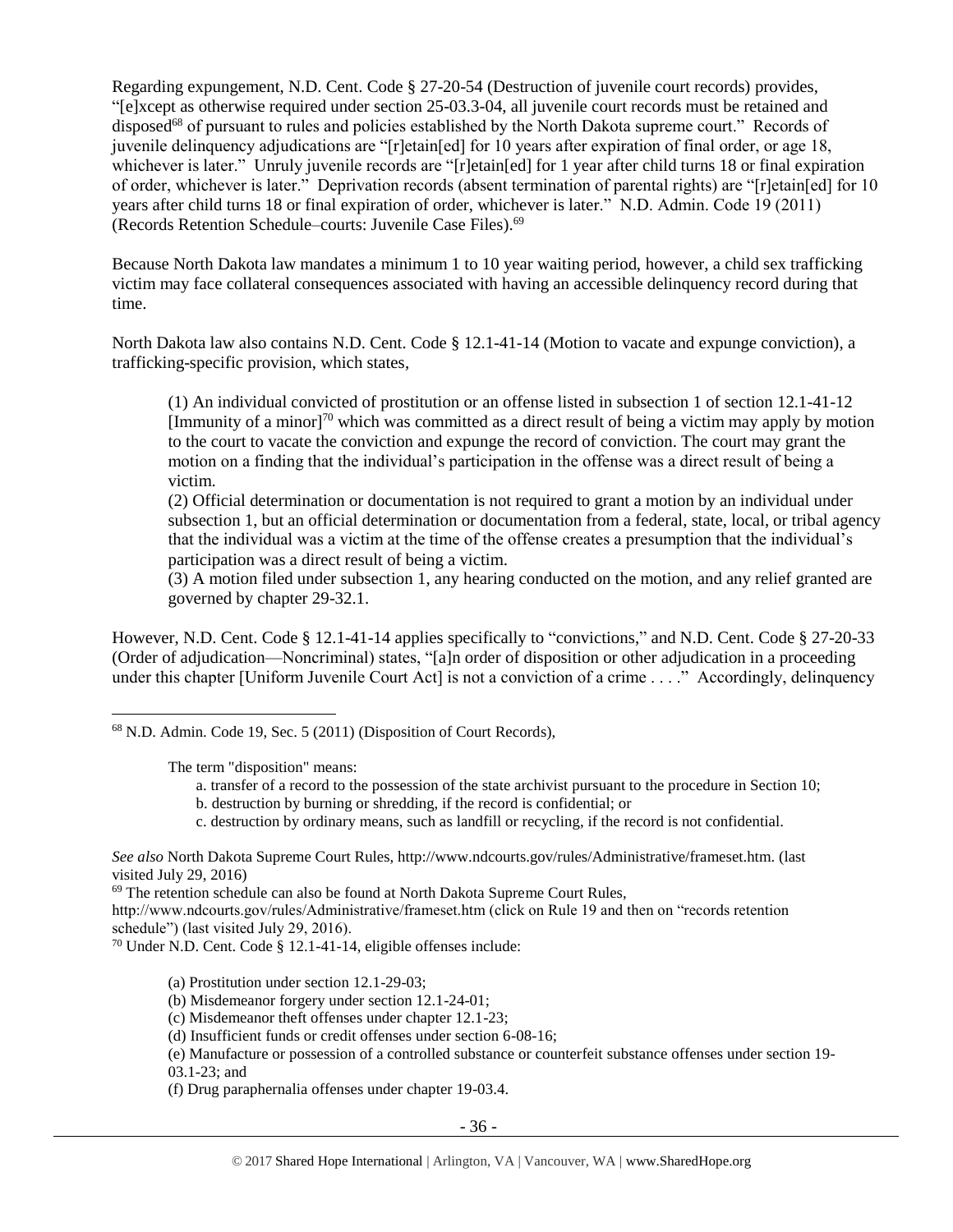adjudications cannot be vacated and related records cannot be expunged under N.D. Cent. Code § 12.1-41-14. In fact, N.D. Cent. Code § 12.1-41-14 applies only to offenses for which minors have immunity, foreclosing the law's usefulness to child sex trafficking victims.

- 5.9.1 Recommendation: Amend N.D. Cent. Code § 12.1-41-14 (Motion to vacate and expunge conviction) to allow child sex trafficking victims to vacate delinquency adjudications and expunge related records for prostitution and other offenses arising from trafficking victimization, without a waiting period. $71$
- *5.10 Victim restitution and civil remedies for victims of domestic minor sex trafficking or commercial sexual exploitation of children (CSEC) are authorized by law.*

Victim restitution is mandatory when traffickers are convicted but not buyers.<sup>72</sup> N.D. Cent. Code § 12.1-41-09(1), (2) (Restitution) states,

1. The court shall order a person convicted of an offense under section § 12.1-41-02 (Trafficking an individual), 12.1-41-03 (Forced labor), or 12.1-41-04 (Sexual servitude) to pay restitution to the victim of the offense for:

a. Expenses incurred or reasonably certain to be incurred by the victim as a result of the offense, including reasonable attorney's fees and costs; and

b. An amount equal to the greatest of the following, with no reduction for expenses the defendant incurred to maintain the victim:

(1) The gross income to the defendant for, or the value to the defendant of, the victim's labor or services or sexual activity;

(2) The amount the defendant contracted to pay the victim; or

(3) The value of the victim's labor or services or sexual activity, calculated under the minimum wage and overtime provisions of the Fair Labor Standards Act, [29 U.S.C. 201 et seq.] or section 34-06-22, whichever is higher, even if the provisions do not apply to the victim's labor or services or sexual activity.

2. The court shall order restitution under subsection 1 even if the victim is unavailable to accept payment of restitution.

According to N.D. Cent. Code § 12.1-41-09(3), if the victim does not claim restitution ordered under subsection 1 for five years after entry of order, the restitution must be paid to the crime victims restitution and gift fund under section 54-23.4-05. 73

Unclaimed restitution, as well as forfeited assets directed into the attorney general assets forfeiture fund must be used to fund services to the extent the funds were related to human trafficking. N.D. Cent. Code § 54-12-14 (Assets forfeiture fund - Created - Purpose - Continuing appropriation) states,

 $\overline{a}$ 

The division may accept on behalf of the state all restitution funds, gifts, grants, or bequests of property tendered to the state for any purpose pertaining to the activities of the division in implementing this chapter. The crime victims restitution and gift fund is established as a special fund in the state treasury. All restitution funds, gifts, grants, and bequests of property or money, and any interest occurring thereon, must be placed in the crime victims restitution and gift fund. Subject to legislative appropriation, the fund may be used and disbursed by the division in accordance with the terms of the payment or donation or, if there are no terms, for costs and expenses incurred by the division in the implementation of this chapter.

<sup>&</sup>lt;sup>71</sup> The recommendation in this component is predicated upon the recommendation in 5.1 being simultaneously or previously enacted.

 $72$  The analysis in this component is predicated on the recommendation in 5.1 being simultaneously or previously enacted.

<sup>73</sup> Pursuant to N.D. Cent. Code § 54-23.4-05 (Restitution funds, gifts, grants, and bequests - Restitution and gift fund),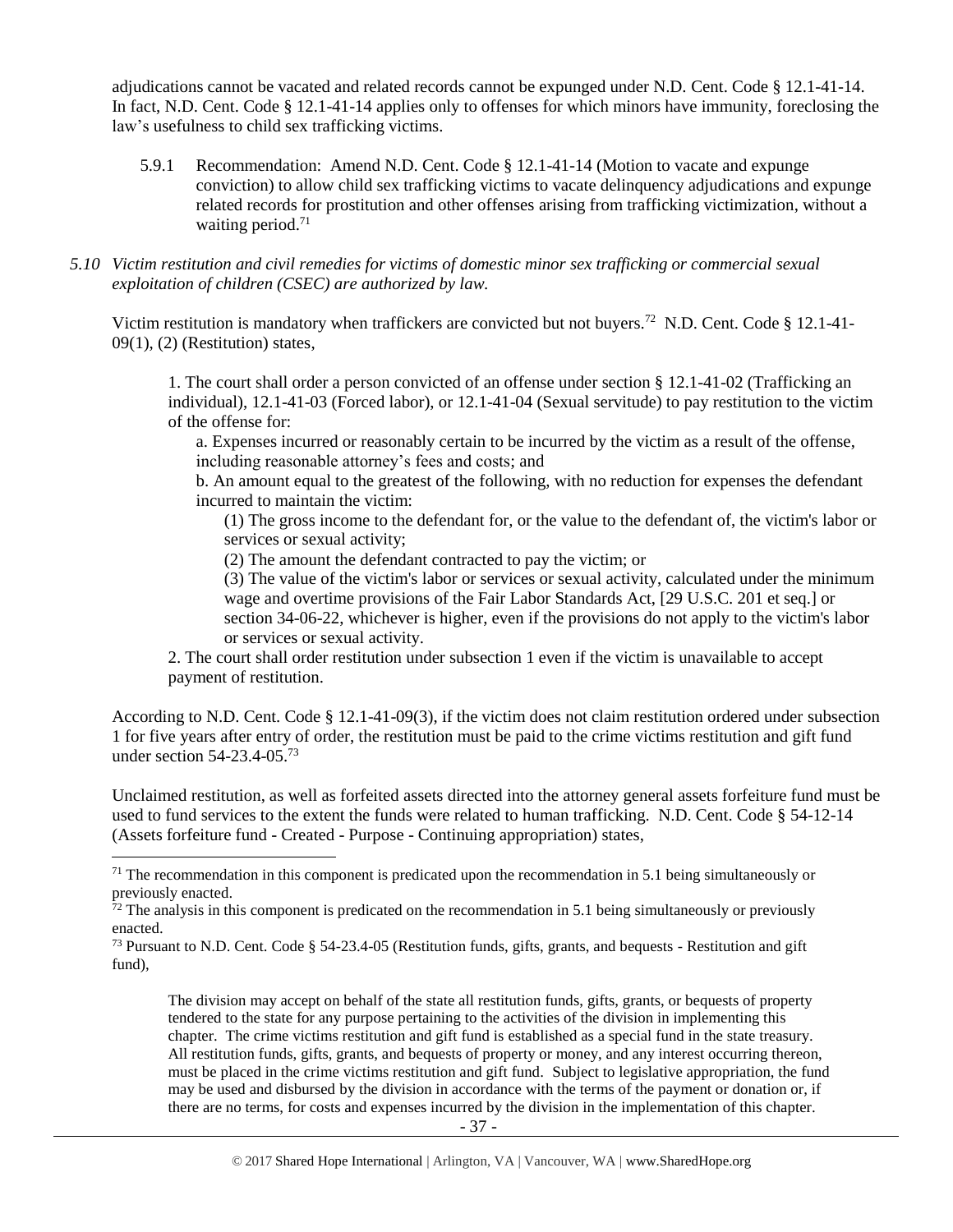1. The attorney general assets forfeiture fund consists of funds appropriated by the legislative assembly and additional funds obtained from moneys, assets, and proceeds seized and forfeited pursuant to section 19-03.1-36, amounts received through court proceedings as restitution, amounts remaining from the forfeiture of property after the payment of expenses for forfeiture and sale authorized by law, and amounts received from a multijurisdictional drug task force as defined in section  $54-12-26...$ 

. . . . 3. Notwithstanding subsection 1, the amount of deposits into the fund related to human trafficking are appropriated, as a standing and continuing appropriation, to the attorney general for awarding grants to organizations providing prevention and treatment services for human trafficking victims.

Restitution is also available under N.D. Cent. Code § 12.1-32-08 (Hearing prior to ordering restitution, reparation, or reimbursement of indigent defense costs and expenses—Conditions—Collection of restitution for insufficient funds checks—Continuing appropriation), which provides for mandatory restitution only where the victim suffered pecuniary damages. Subsection (1) states in part,

Before imposing restitution or reparation as a sentence or condition of probation, the court shall hold a hearing on the matter with notice to the prosecuting attorney and to the defendant as to the nature and amount of restitution. The court, when sentencing a person adjudged guilty of criminal activities that have resulted in pecuniary damages, in addition to any other sentence the court may impose, shall order that the defendant make restitution to the victim or other recipient as determined by the court, unless the court states on the record, based upon the criteria in this subsection, the reason it does not order restitution or orders only partial restitution.

The section also sets forth items the court is to consider "[i]n determining whether to order restitution . . . ." One of those items, subsection (1)(a) states that "[t]he defendant may be required as part of the sentence imposed by the court to pay the prescribed treatment costs for a victim of a sexual offense as defined in chapters 12.1-20 [Sex offenses] and 12.1-27.2 [Sexual performances by children]."

Under N.D. Cent. Code § 12.1-41-15 (Civil action), "[a] victim may bring a civil action against a person that commits an offense against the victim under section 12.1-41-02 (Trafficking an individual), 12.1-41-03 (Forced labor), or 12.1-41-04 (Sexual servitude) for compensatory damages, exemplary or punitive damages, injunctive relief, and any other appropriate relief . . . . An action under this section must be commenced not later than ten years after the later of the date on which the victim: a. No longer was subject to human trafficking; or b. Attained eighteen years of age. N.D. Cent. Code § 12.1-41-15(1), (3).

A domestic minor sex trafficking victim may avail herself of civil remedies if the victim is also a victim of a racketeering offense. N.D. Cent. Code § 12.1-06.1-05(1) (Racketeering—Civil remedies) provides that

[a] person who sustains injury to person, business, or property by a pattern of racketeering activity or by a violation of section 12.1-06.1-02 [Leading a criminal association] or 12.1-06.1-03 [Illegal control of an enterprise] may file an action in district court for the recovery of treble damages and the costs of the suit, including reasonable attorney fees. The state may file an action in behalf of those persons injured or to prevent, restrain, or remedy a pattern of racketeering activity or a violation of section 12.1-06.1-02 or 12.1-06.1-03.

N.D. Cent. Code § 12.1-06.1-05(4) states,

Following a determination of liability, orders may include:

. . . .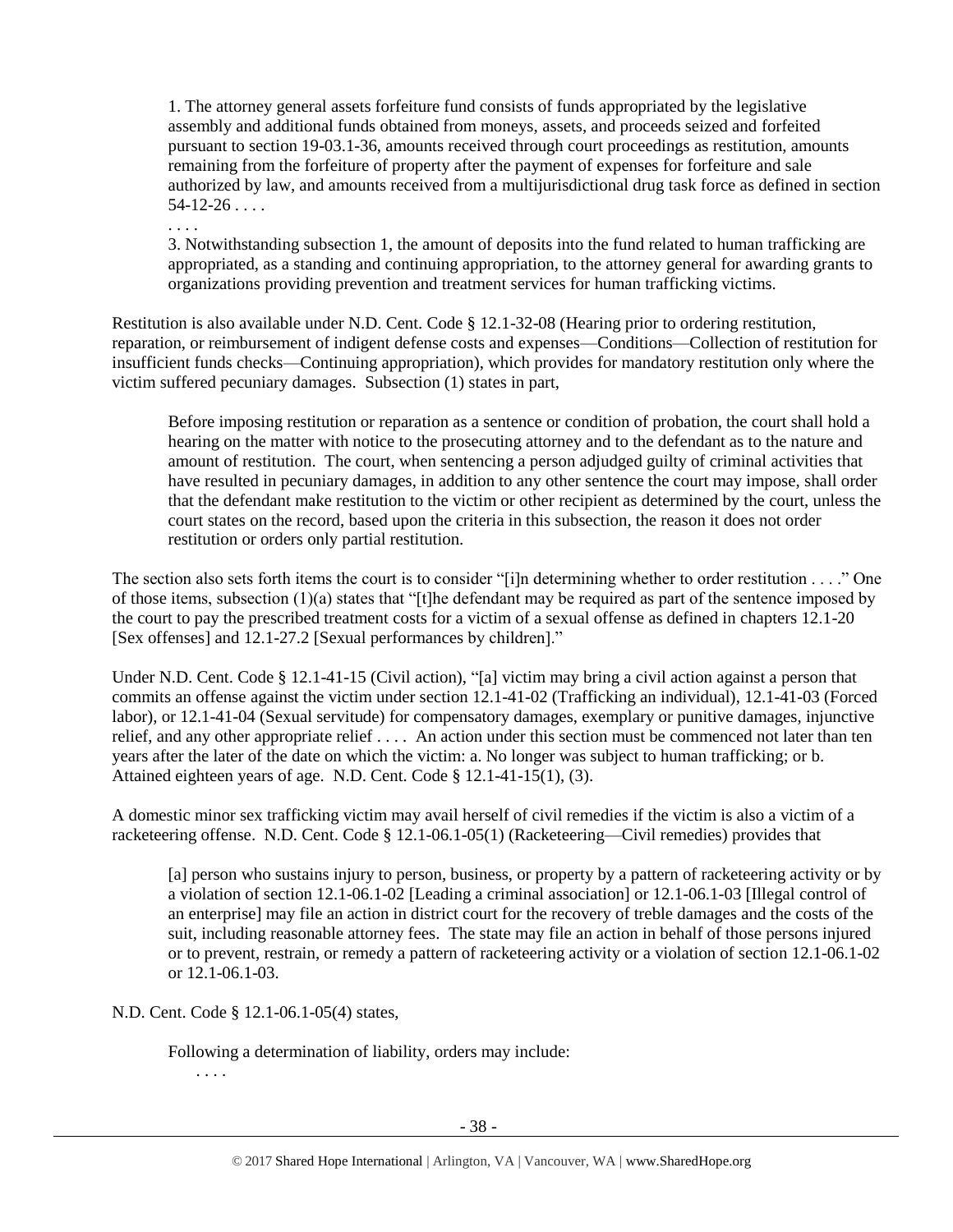d. Ordering the payment of treble damages and appropriate restitution to those persons injured by a pattern of racketeering activity or a violation of section 12.1-06.1-02 or 12.1-06.1-03. e. Ordering the payment of all costs and expenses and reasonable attorneys' fees concerned with the prosecution and investigation of any offense included in the definition of racketeering if upon application for the order it is shown to the satisfaction of the court that the racketeering offense has occurred as a part of a pattern of racketeering activity or a violation of section 12.1-06.1-02 or 12.1- 06.1-03, civil and criminal, incurred by the state or county as appropriate to be paid to the general fund of the state or county that brings the action.

*5.11 Statutes of limitations for civil and criminal actions for child sex trafficking or commercial sexual exploitation of children (CSEC) offenses are eliminated or lengthened to allow prosecutors and victims a realistic opportunity to pursue criminal action and legal remedies.*

N.D. Cent. Code § 29-04-02 (Prosecution for felony other than murder within three years) provides a three-year statute of limitations for prosecution of felonies (other than murder). However, N.D. Cent. Code § 29-04-03.1 (1) (Prosecution for sexual abuse of minors) lengthens this in certain cases, as follows:

Except as provided in subsection 2, a prosecution for a violation of sections 12.1-20-03 through 12.1- 20-08 [Continuous sexual abuse, sexual imposition, corruption or solicitation of minors, luring, sexual assault, fornication] or of section 12.1-20-11 [Incest] if the victim was under eighteen years of age at the time the offense was committed must be commenced in the proper court within ten years after the commission of the offense or, if the victim failed to report the offense within this limitation period, within three years after the offense was reported to law enforcement authorities.

N.D. Cent. Code § 29-04-02.1 (Prosecution for gross sexual imposition) provides a seven year statute of limitations for prosecution of N.D. Cent. Code § 12.1-20-03(1)(a) (Gross sexual imposition) or for the crime of human trafficking. In addition, N.D. Cent. Code § 29-04-03 (Prosecution for misdemeanor or infraction within two years) provides that prosecution of a misdemeanor or infraction must be commenced within two years after the commission of the misdemeanor or infraction.

For victims of sex offenses under chapter 12.1-20 or of the crime of human trafficking who are under 15, "the applicable period of limitation, if any, does not begin to run until the victim has reached the age of fifteen." N.D. Cent. Code § 29-04-03.2 (Statute of limitations as to child victims).

Pursuant to N.D. Cent. Code § 28-01-16 (Actions having six-year limitations), "The following actions must be commenced within six years after the claim for relief has accrued: . . . An action upon a liability created by statute, other than a penalty or forfeiture, when not otherwise expressly provided . . . An action for criminal conversation or for any other injury to the person or rights of another not arising upon contract, when not otherwise expressly provided . . . ." Under N.D. Cent. Code § 28-01-25 (Disabilities extend limitations on actions generally—Exceptions),

If a person who is entitled to bring an action other than for the recovery of real property, or for a penalty or forfeiture, or against a sheriff or other officer for an escape is: 1. Under the age of eighteen years; . . . at the time the claim for relief accrues, the time of such disability is not a part of the time limited for the commencement of the action. However, the period within which the action must be brought cannot be extended more than five years by any such disability except infancy, nor can it be extended in any case longer than one year after the disability ceases. In cases alleging professional malpractice, the extension of the limitation due to infancy is limited to twelve years.

However, N.D. Cent. Code § 12.1-41-15 (Civil action) states, "[a] victim may bring a civil action against a person that commits an offense against the victim under section 12.1-41-02 [Trafficking an individual], 12.1-41- 03 [Forced labor], or 12.1-41-04 [Sexual servitude] for compensatory damages, exemplary or punitive damages,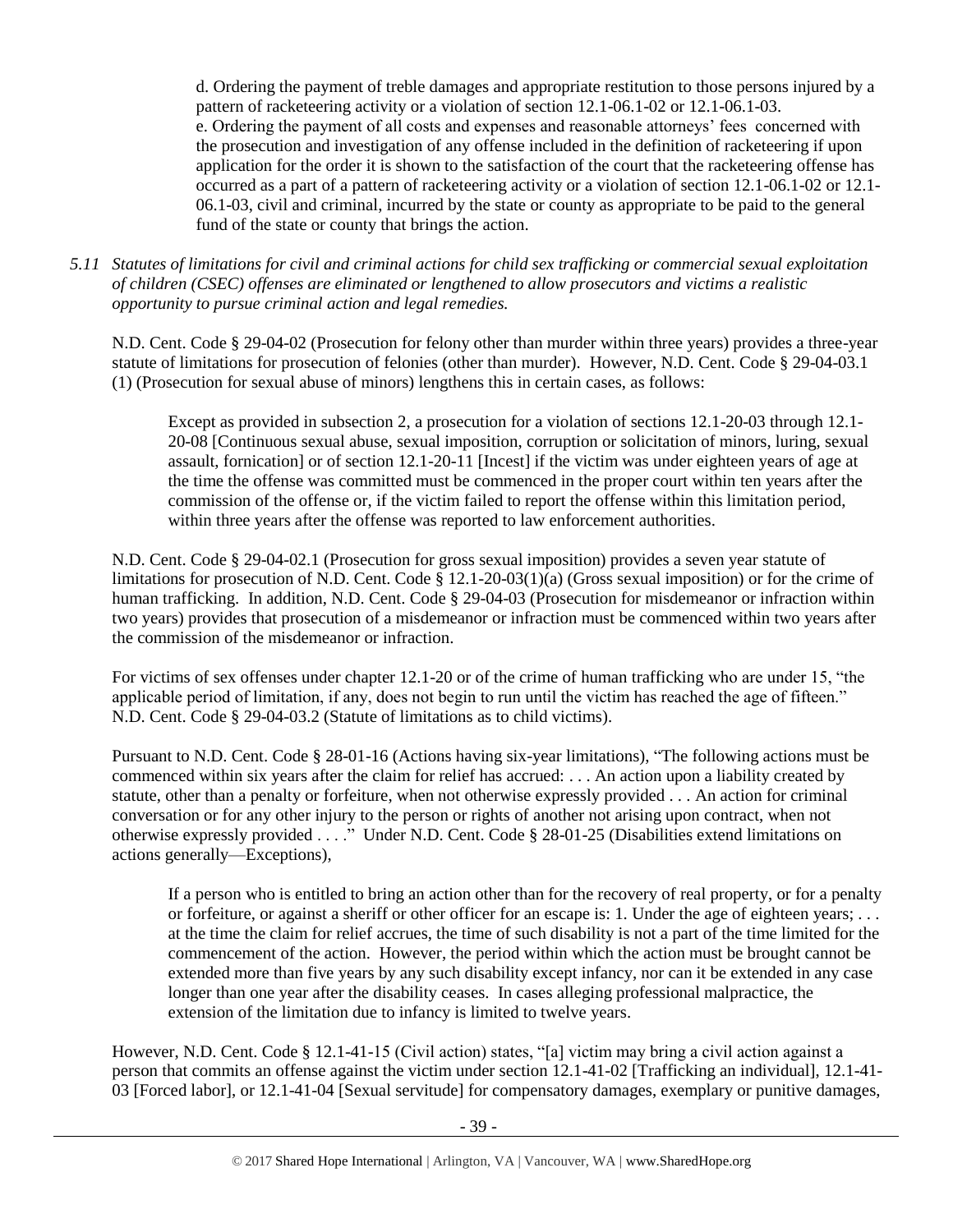injunctive relief, and any other appropriate relief . . . . An action under this section must be commenced not later than ten years after the later of the date on which the victim: a. No longer was subject to human trafficking; or b. Attained eighteen years of age." N.D. Cent. Code § 12.1-41-15(1), (3).

N.D. Cent. Code § 12.1-06.1-05(7) (Racketeering—Civil Remedies) specifies that "[n]otwithstanding any law to the contrary, the initiation of civil proceedings related to violations of any offense included in the definition of racketeering or a violation of section 12.1-06.1-02 or 12.1-06.1-03 (Illegal control of an enterprise—Illegally conducting an enterprise) must be commenced within seven years of actual discovery of the violation." Therefore, any statute of limitations for a civil claim brought under the racketeering provisions will not be tolled until the minor reaches the age of 18.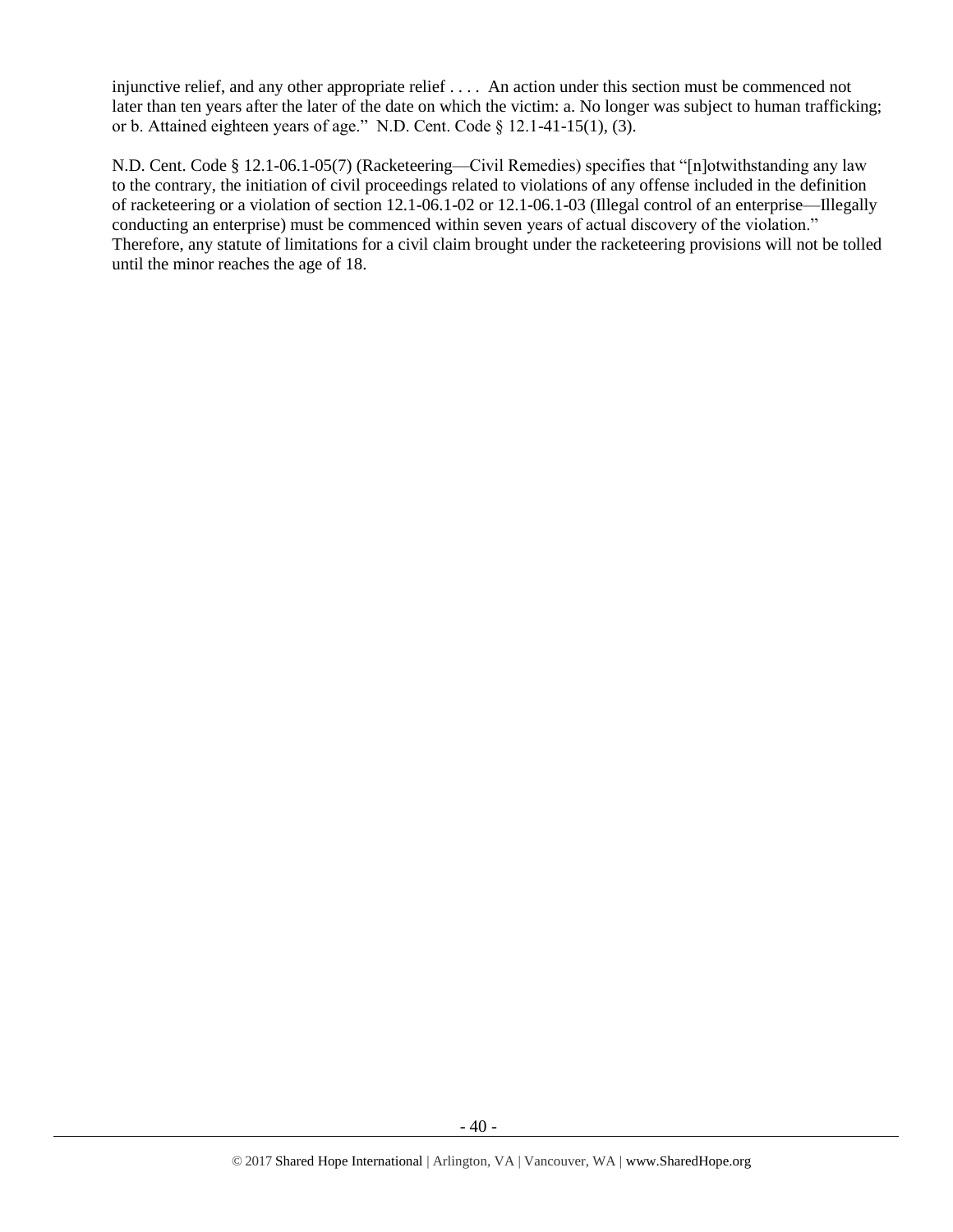#### **FRAMEWORK ISSUE 6: CRIMINAL JUSTICE TOOLS FOR INVESTIGATION AND PROSECUTIONS**

#### *Legal Components:*

- *6.1 Training on human trafficking and domestic minor sex trafficking for law enforcement is statutorily mandated or authorized.*
- *6.2 Single party consent to audiotaping is permitted in law enforcement investigations.*
- *6.3 Wiretapping is an available tool to investigate domestic minor sex trafficking and commercial sexual exploitation of children (CSEC).*
- *6.4 Using a law enforcement decoy posing as a minor to investigate buying or selling of commercial sex acts is not a defense to soliciting, purchasing, or selling sex with a minor.*

*\_\_\_\_\_\_\_\_\_\_\_\_\_\_\_\_\_\_\_\_\_\_\_\_\_\_\_\_\_\_\_\_\_\_\_\_\_\_\_\_\_\_\_\_\_\_\_\_\_\_\_\_\_\_\_\_\_\_\_\_\_\_\_\_\_\_\_\_\_\_\_\_\_\_\_\_\_\_\_\_\_\_\_\_\_\_\_\_\_\_\_\_\_\_*

- *6.5 Using the Internet or electronic communications to investigate buyers and traffickers using the Internet is a permissible investigative technique.*
- *6.6 State law requires reporting of missing children and recovered missing children.*

# *Legal Analysis:*

 $\overline{\phantom{a}}$ 

*6.1 Training on human trafficking and domestic minor sex trafficking for law enforcement is statutorily mandated or authorized.*

To "ensure adequate training for law enforcement and to ensure the comprehensive collection of crime statistics," the attorney general is responsible for, among other things, "[d]etermin[ing] the specialized training needs of peace officers and conduct [ing] such training." N.D. Cent. Code § 12-62-02(1) (Powers and duties). Training on human trafficking could be developed through the attorney general's office. N.D. Cent. Code, § 12-62-01 (Criminal justice training and statistics—Personnel—Purpose) states, "Criminal justice training and the collection of statistics must be conducted by the office of attorney general. The office of attorney general shall conduct the training of peace officers and sheriffs and gather, analyze, and disseminate information regarding the state's criminal justice system." Information on human trafficking could be presented in training materials concerning missing persons. Under N.D. Cent. Code § 12-68-05 (Attorney general to develop missing person procedural policy), the attorney general is directed to "develop a procedures manual . . . relating to the investigation of missing person cases" and "distribute the manual to law enforcement agencies."

While not mandatory, N.D. Cent. Code § 54-12-33(1) (Human trafficking commission) authorizes the attorney general to "establish a human trafficking commission, comprised of designees from state, local, and tribal agencies which have contact with victims or perpetrators." Pursuant to N.D. Cent. Code § 54-12-33(2),<sup>74</sup>

The commission shall:

. . . .

c. Promote training on human trafficking prevention and victim services for state and local employees who may have recurring contact with victims or perpetrators;<sup>75</sup>

d. Promote training on human trafficking investigation and prosecution with the North Dakota state's attorney's association, the North Dakota peace officers standards and training board, and state and local law enforcement agencies . . . .

<sup>&</sup>lt;sup>74</sup> The text of N.D. Cent. Code § 54-12-33 cited here and elsewhere in this report includes amendments made by the enactment of Senate Bill 2290 during the 2017 Regular Session of the 65th Legislative Assembly of North Dakota (effective August 1, 2017).

<sup>75</sup> N.D. Cent. Code § 50-25.1-19(2) (Child protective services duties—Training requirements) requires the department of human services to "provide training to all representatives of the child protective services system regarding the legal duties of the representatives . . . to protect the legal rights and safety of children and families from the initial time of contact during assessment through treatment."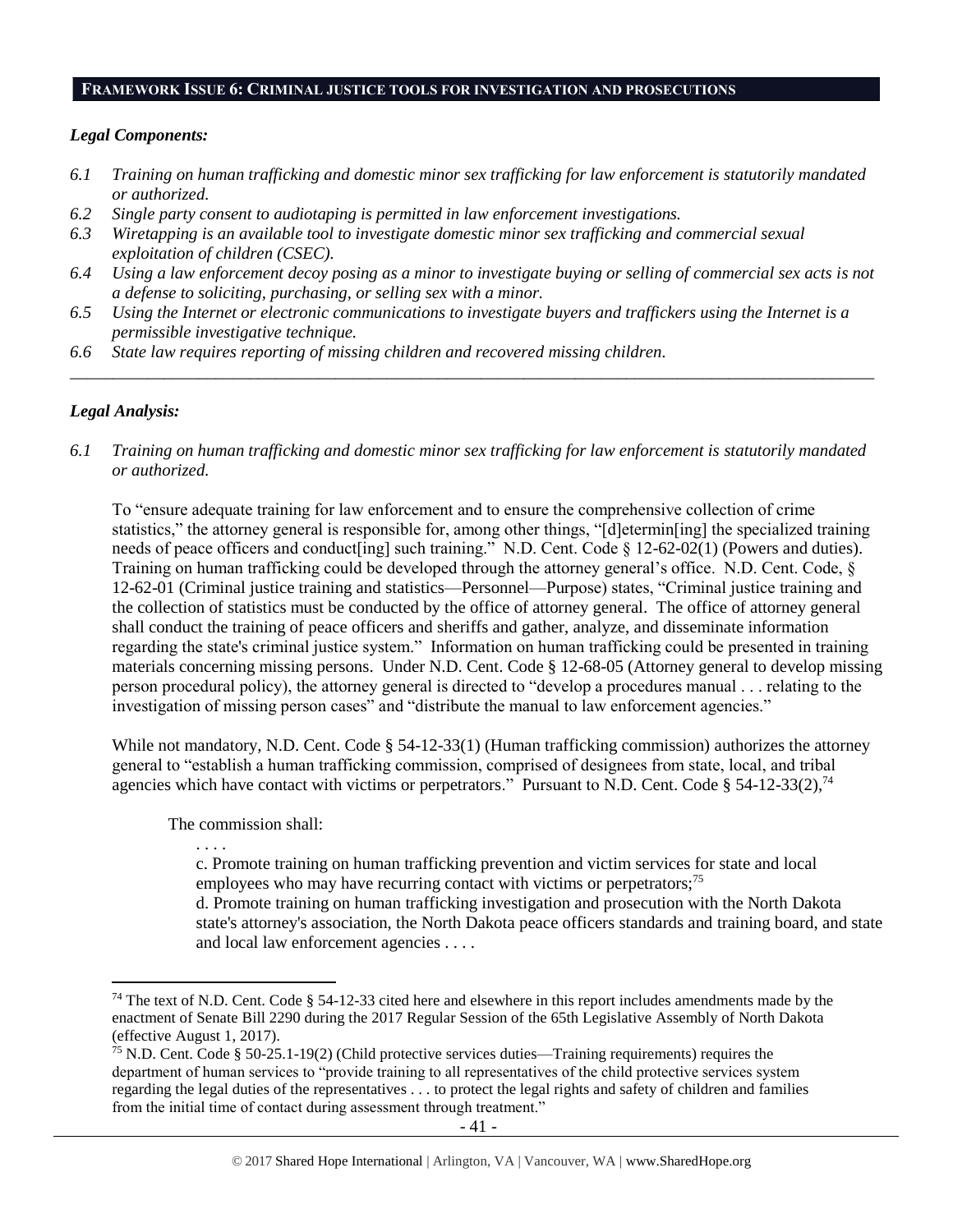. . . .

*6.2 Single party consent to audiotaping is permitted in law enforcement investigations.*

Single party consent to audio-taping is permitted. Under N.D. Cent. Code § 12.1-15-02(3)(c) (Interception of wire or oral communications—Eavesdropping),

It is a defense to a prosecution under subsection 1 [crime of interception] that:

. . . . c. (1) The actor was a party to the communication or one of the parties to the communication had given prior consent to such interception, and

(2) such communication was not intercepted for the purpose of committing a crime or other unlawful harm.

*6.3 Wiretapping is an available tool to investigate domestic minor sex trafficking and commercial sexual exploitation of children (CSEC).* 

Under N.D. Cent. Code § 12.1-15-02 (Interception of wire or oral communications – Eavesdropping), interception of wire or oral communications is permitted in certain scenarios. It is a Class C felony to "a. Intentionally intercept[] any wire or oral communication by use of any electronic, mechanical, or other device; or b. Intentionally disclose[] to any other person or intentionally use[] the contents of any wire or oral communication, knowing that the information was obtained through the interception of a wire or oral communication" and a Class A misdemeanor to "secretly loiter[] about any building with intent to overhear discourse or conversation therein and to repeat or publish the same with intent to vex, annoy, or injure others." N.D. Cent. Code § 12.1-15-02(1)–(2). N.D. Cent. Code § 12.1-15-02 provides a defense to prosecution under subsection (3) if,

a. The actor was authorized by law to intercept, disclose, or use, as the case may be, the wire or oral communication;

b. The actor was

(1) a person acting under color of law to intercept a wire or oral communication, and (2) he was a party to the communication or one of the parties to the communication had given prior consent to such interception

- c. (1) The actor was a party to the communication or one of the parties to the communication had given prior consent to such interception, and (2) such communication was not intercepted for the purpose of committing a crime or other unlawful harm.
- 6.3.1 Recommendation: Amend N.D. Cent. Code § 12.1-15-02 (Interception of wire or oral communications – Eavesdropping) to expressly permit interception of wire or oral communications in trafficking or CSEC investigations.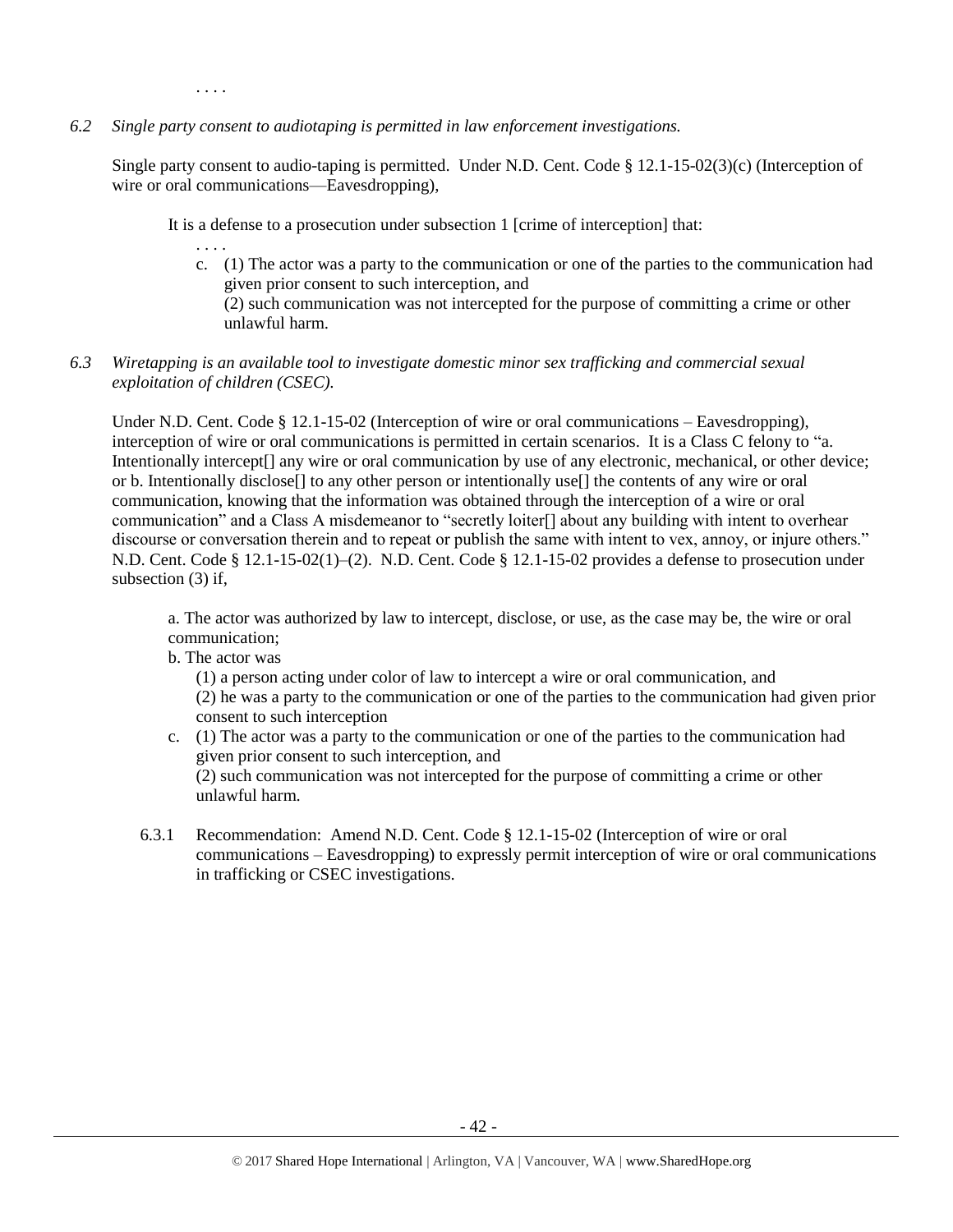*6.4 Using a law enforcement decoy posing as a minor to investigate buying or selling of commercial sex acts is not a defense to soliciting, purchasing, or selling sex with a minor.*

North Dakota's trafficking and CSEC laws do not expressly prohibit a defense to prosecution based on the use of a law enforcement decoy posing as a minor to investigate these crimes. N.D. Cent. Code § 12.1-41-04 (Sexual servitude) requires the defendant to "[m]aintain[] or make[] available a minor . . . ." N.D. Cent. Code § 12.1-41-06 (Patronizing a minor for commercial sexual activity) requires the defendant to give anything of value "to a minor or another person so that the individual may engage in commercial sexual activity with a minor." Further, N.D. Cent. Code § 12.1-29-02(1) (Facilitating prostitution) requires that the victim be "in fact, less than sixteen years old." Consequently, law enforcement decoys may not be used to investigate these offenses through reverse sting operations.

- 6.4.1 Recommendation: Enact a law specifically prohibit a defense to prosecution based on the use of a law enforcement decoy posing as a minor to investigate domestic minor sex trafficking. Alternatively, amend each of the CSEC laws and the human trafficking law to prohibit a defense to prosecution based on the victim actually being law enforcement or an agent of law enforcement.
- *6.5 Using the Internet or electronic communications to investigate buyers and traffickers using the Internet is a permissible investigative technique.*

N.D. Cent. Code § 12.1-20-05.1(1) (Luring minors by computer or other electronic means) states,

An adult is guilty of luring minors by computer or other electronic means when:

a. The adult knows the character and content of a communication that, in whole or in part, implicitly or explicitly discusses or depicts actual or simulated nudity, sexual acts, sexual contact, sadomasochistic abuse, or other sexual performances and uses any computer communication system or other electronic means that allows the input, output, examination, or transfer of data or programs from one computer or electronic device to another to initiate or engage in such communication with a person the adult believes to be a minor; and

b. By means of that communication the adult importunes, invites, or induces a person the adult believes to be a minor to engage in sexual acts or to have sexual contact with the adult, or to engage in a sexual performance, obscene sexual performance, or sexual conduct for the adult's benefit, satisfaction, lust, passions, or sexual desires.

Because it is not required that the "minor" actually be a person under 18, it appears possible to use the Internet to investigate an offender of luring for commercial sexual exploitation by an adult law enforcement officer whom the accused believes is a minor.

*6.6 State law requires reporting of missing children and recovered missing children.*

N.D. Cent. Code § 12-60-25 (Lost, missing, or runaway children) requires a statewide reporting and response system for lost, missing or runaway children. The statute requires the Bureau of Criminal Investigations to implement a system in conjunction with the national crime information center that allows information regarding lost, missing, or runaway children to be shared with North Dakota law enforcement agencies as well as out-ofstate law enforcement agencies. N.D. Cent. Code  $\S 12-60-25(1)$ . The bureau must also coordinate with law enforcement agencies regarding reports of lost, missing, or runaway children in order to properly notify the national crime information center. N.D. Cent. Code § 12-60-25(3). The bureau must also permit reports to be made by parents, guardians, or relatives regarding lost, missing, or runaway children. N.D. Cent. Code § 12-60- 25(6). The law enforcement agency that filed the report will be responsible for maintaining the disposition of the case, and the bureau must compile and maintain these records. N.D. Cent. Code § 12-60-25(4), (7).